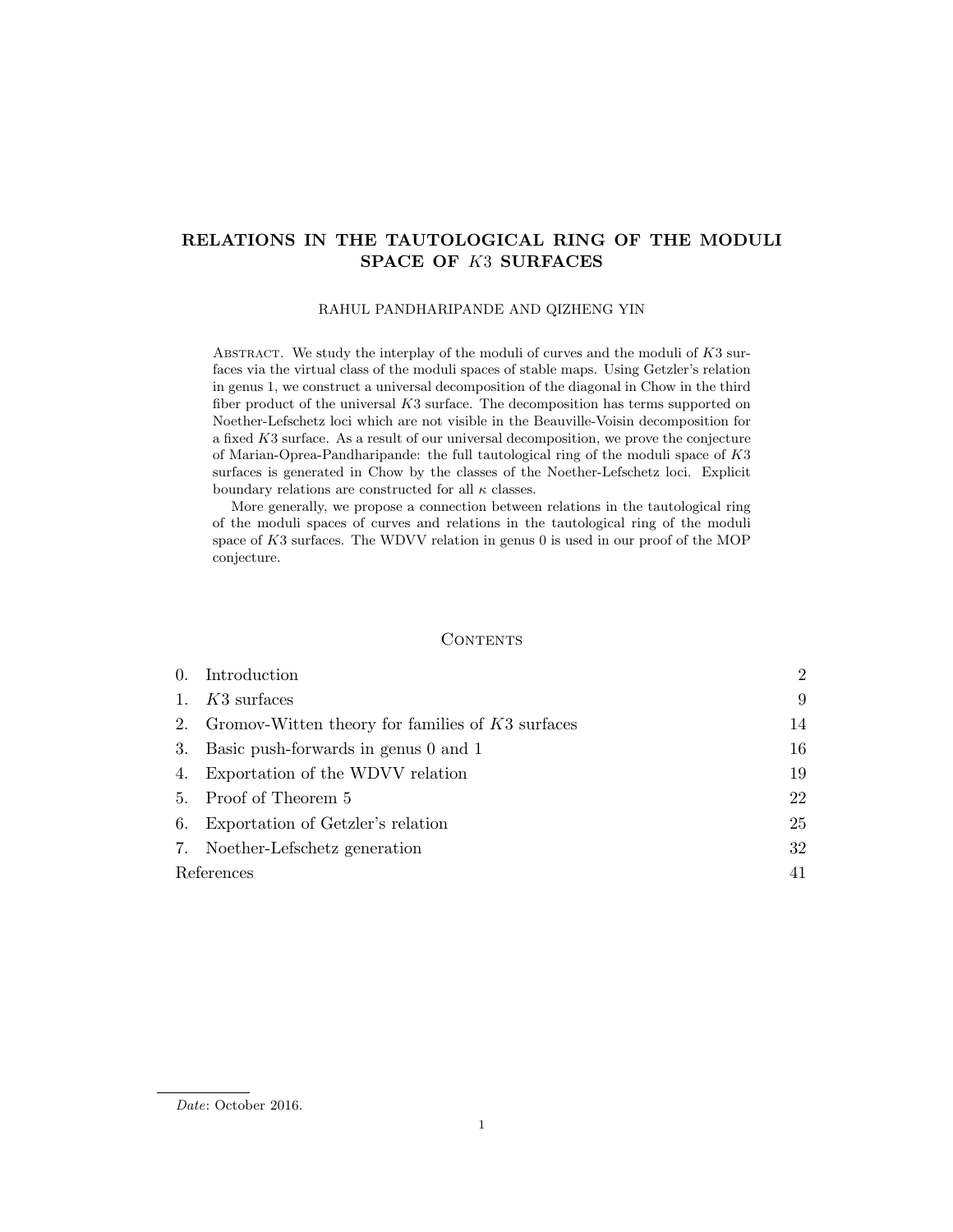#### 0. INTRODUCTION

0.1. κ classes. Let  $\mathcal{M}_{2\ell}$  be the moduli space of quasi-polarized K3 surfaces  $(X, H)$  of degree  $2\ell > 0$ :

- X is a nonsingular, projective K3 surface over  $\mathbb{C}$ ,
- $H \in Pic(X)$  is a primitive and nef class satisfying

$$
\langle H, H \rangle_X \,=\, \int_X H^2 \,=\, 2 \ell\,.
$$

The basics of quasi-polarized K3 surfaces and their moduli are reviewed in Section 1.

Consider the universal quasi-polarized K3 surface over the moduli space,

$$
\pi: \mathcal{X} \to \mathcal{M}_{2\ell} \, .
$$

We define a canonical divisor class on the universal surface,

$$
\mathcal{H}\ \in\ \mathsf{A}^1(\mathcal{X},\mathbb{Q})\,,
$$

which restricts to H on the fibers of  $\pi$  by the following construction. Let  $\overline{M}_{0,1}(\pi, H)$  be the  $\pi$ -relative moduli space of stable maps:  $\overline{M}_{0,1}(\pi, H)$  parameterizes stable maps from genus 0 curves with 1 marked point to the fibers of  $\pi$  representing the fiberwise class H. Let

$$
\epsilon:\overline{\mathsf{M}}_{0,1}(\pi,H)\to\mathcal{X}
$$

be the evaluation morphism over  $\mathcal{M}_{2\ell}$ . The moduli space  $\mathsf{M}_{0,1}(\pi, H)$  carries a  $\pi$ -relative reduced obstruction theory with reduced virtual class of  $\pi$ -relative dimension 1. We define

$$
\mathcal{H} \,=\, \frac{1}{N_0(\ell)}\,\cdot\, \epsilon_* \left[\overline{\mathsf{M}}_{0,1}(\pi,H)\right]^{\text{red}} \;\in\; \mathsf{A}^1(\mathcal{X},\mathbb{Q})\,,
$$

where  $N_0(\ell)$  is the genus 0 Gromov-Witten invariant<sup>1</sup>

$$
N_0(\ell)=\int_{[\overline{\mathsf{M}}_{0,0}(X,H)]^{\mathrm{red}}}1\,.
$$

By the Yau-Zaslow formula<sup>2</sup>, the invariant  $N_0(\ell)$  is never 0 for  $\ell \geq -1$ ,

$$
\sum_{\ell=-1}^{\infty} q^{\ell} N_0(\ell) = \frac{1}{q} + 24 + 324q + 3200q^2 \dots
$$

The construction of  $H$  is discussed further in Section 2.1.

The  $\pi$ -relative tangent bundle of  $\mathcal{X},$ 

$$
\mathcal{T}_{\pi}\to\mathcal{X}\,,
$$

<sup>&</sup>lt;sup>1</sup>While  $\ell > 0$  is required for the quasi-polarization  $(X, H)$ , the reduced Gromov-Witten invariant  $N_0(\ell)$ is well-defined for all  $\ell \ge -1$ .

<sup>&</sup>lt;sup>2</sup>The formula was proposed in [29]. The first proofs in the primitive case can be found in  $[1, 8]$ . We will later require the full Yau-Zaslow formula for the genus 0 Gromov-Witten counts also in imprimitive classes proven in [14].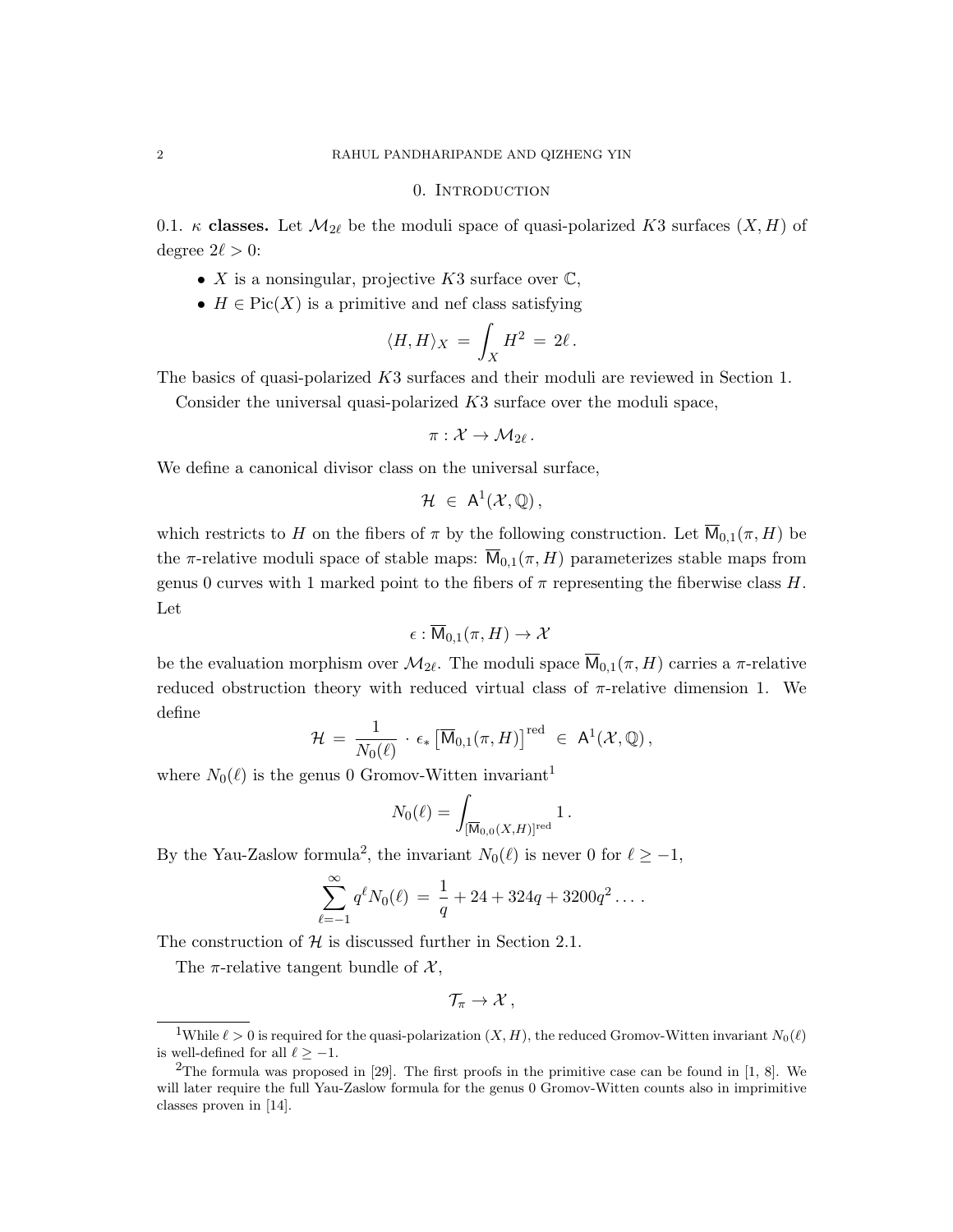is of rank 2 and is canonically defined. Using  $\mathcal H$  and  $c_2(\mathcal T_\pi)$ , we define the  $\kappa$  classes,

$$
\kappa_{[a;b]} = \pi_* \left( \mathcal{H}^a \cdot c_2(\mathcal{T}_{\pi})^b \right) \in A^{a+2b-2}(\mathcal{M}_{2\ell}, \mathbb{Q}).
$$

Our definition follows [16, Section 4] except for the canonical choice of  $H$ . The construction here requires no choices to be made in the definition of the  $\kappa$  classes.

0.2. Strict tautological classes. The Noether-Lefschetz loci also define classes in the Chow ring  $\mathsf{A}^{\star}(\mathcal{M}_{2\ell},\mathbb{Q})$ . Let

$$
\mathsf{NL}^\star(\mathcal{M}_{2\ell}) \subset \mathsf{A}^\star(\mathcal{M}_{2\ell},\mathbb{Q})
$$

be the subalgebra generated by the Noether-Lefschetz loci (of all codimensions). On the Noether-Lefschetz locus<sup>3</sup>

$$
\mathcal{M}_{\Lambda} \to \mathcal{M}_{2\ell} \,,
$$

corresponding to the larger Picard lattice  $\Lambda \supset (2\ell)$ , richer  $\kappa$  classes may be defined by simultaneously using several elements of  $\Lambda$ .

We define *canonical*  $\kappa$  classes based on the lattice polarization  $\Lambda$ . A nonzero class  $L \in \Lambda$  is admissible if

- (i)  $L = m \cdot \widetilde{L}$  with  $\widetilde{L}$  primitive,  $m > 0$ , and  $\langle \widetilde{L}, \widetilde{L} \rangle_{\Lambda} \geq -2$ ,
- (ii)  $\langle H, L \rangle_{\Lambda} \geq 0$ ,

and in case of equality in (ii), which forces equality in (i) by the Hodge index theorem,

(ii)  $L$  is effective.

Effectivity is equivalent to the condition

$$
\langle H, L \rangle_{\Lambda} \ge 0
$$

for every quasi-polarization  $H \in \Lambda$  for a generic K3 surface parameterized by  $\mathcal{M}_{\Lambda}$ .

For  $L \in \Lambda$  admissible, we define

$$
\mathcal{L} \,=\, \frac{1}{N_0(L)}\,\cdot\, \epsilon_*\left[\overline{\mathsf{M}}_{0,1}(\pi_\Lambda,L)\right]^{\text{red}} \;\in\; \mathsf{A}^1(\mathcal{X}_\Lambda,\mathbb{Q})\,,
$$

where  $\pi_{\Lambda}: \mathcal{X}_{\Lambda} \to \mathcal{M}_{\Lambda}$  is the universal K3 surface. The reduced Gromov-Witten invariant

$$
N_0(L) = \int_{[\overline{\mathsf{M}}_{0,0}(X,L)]^{\text{red}}} 1
$$

is nonzero for all admissible classes by the full Yau-Zaslow formula proven in [14], see Section 1.4.

For  $L_1, \ldots, L_k \in \Lambda$  admissible classes, we have canonically constructed divisors

$$
\mathcal{L}_1,\ldots,\mathcal{L}_k \in \mathsf{A}^1(\mathcal{X}_\Lambda,\mathbb{Q})\,.
$$

<sup>&</sup>lt;sup>3</sup>We view the Noether-Lefschetz loci as proper maps to  $\mathcal{M}_{2\ell}$  instead of subspaces.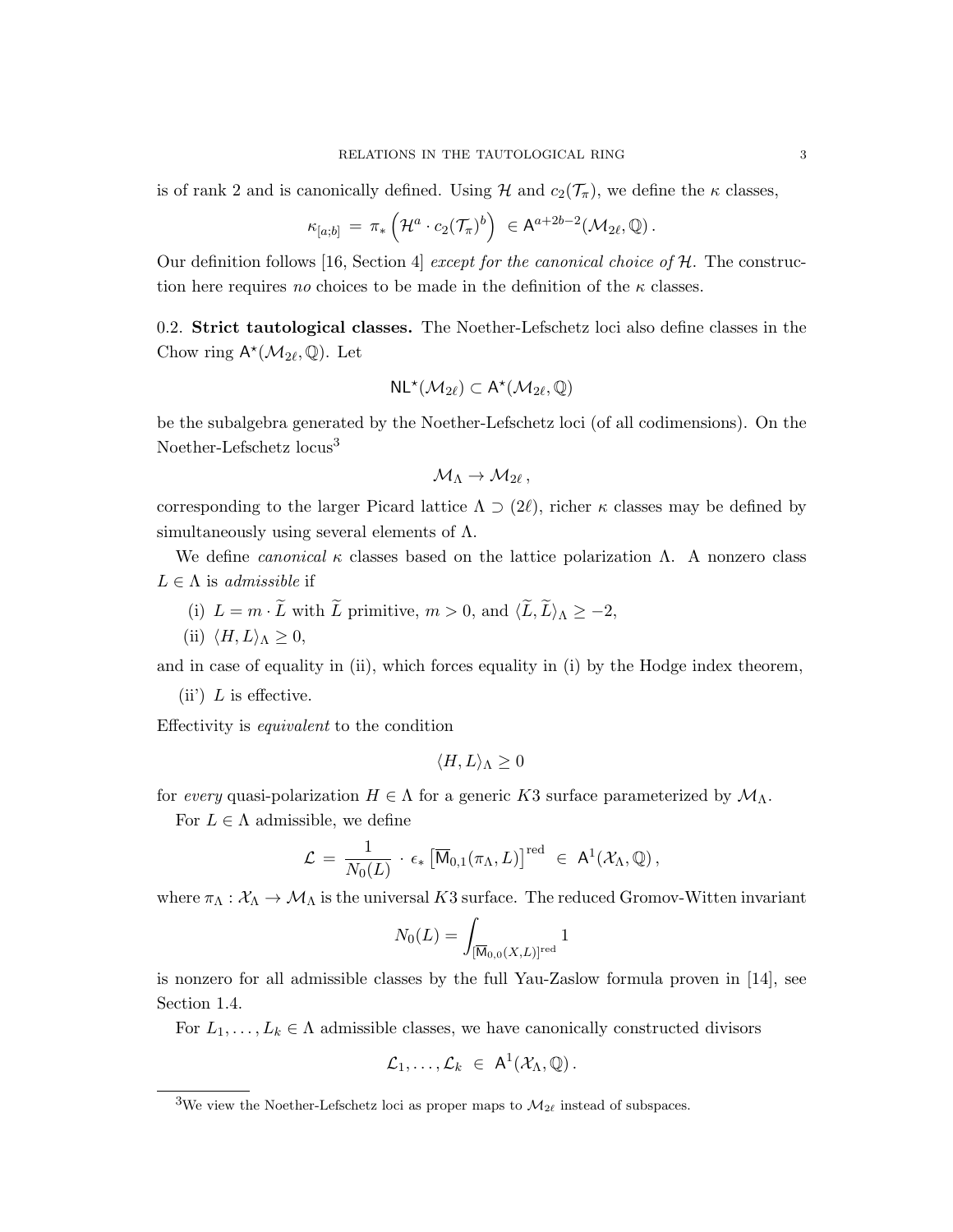We define the richer  $\kappa$  classes on  $\mathcal{M}_{\Lambda}$  by

$$
(1) \qquad \kappa_{[L_1^{a_1},...,L_k^{a_k};b]} = \pi_{\Lambda*} \left( \mathcal{L}_1^{a_1} \cdots \mathcal{L}_k^{a_k} \cdot c_2(\mathcal{T}_{\pi_{\Lambda}})^b \right) \in A^{\sum_i a_i + 2b - 2}(\mathcal{M}_{\Lambda}, \mathbb{Q}).
$$

We will sometimes suppress the dependence on the  $L_i$ ,

$$
\kappa_{[L_1^{a_1}, \ldots, L_k^{a_k}; b]} = \kappa_{[a_1, \ldots, a_k; b]} \, .
$$

We define the *strict tautological ring* of the moduli space of  $K3$  surfaces,

$$
R^{\star}(\mathcal{M}_{2\ell})\subset A^{\star}(\mathcal{M}_{2\ell},\mathbb{Q})\,,
$$

to be the subring generated by the push-forwards from the Noether-Lefschetz loci  $\mathcal{M}_{\Lambda}$ of all products of the  $\kappa$  classes (1) obtained from admissible classes of  $\Lambda$ . By definition,

$$
\mathsf{NL}^\star(\mathcal{M}_{2\ell}) \subset \mathsf{R}^\star(\mathcal{M}_{2\ell})\,.
$$

There is no need to include a  $\kappa$  index for the first Chern class of  $\mathcal{T}_{\pi}$  since

$$
c_1(\mathcal{T}_\pi)=-\pi^*\lambda
$$

where  $\lambda = c_1(\mathbb{E})$  is the first Chern class of the Hodge line bundle

$$
\mathbb{E} \to \mathcal{M}_{2\ell}
$$

with fiber  $H^0(X, K_X)$  over the moduli point  $(X, H) \in \mathcal{M}_{2\ell}$ . The Hodge class  $\lambda$  is known to be supported on Noether-Lefschetz divisors.<sup>4</sup>

A slightly different tautological ring of the moduli space of K3 surfaces was defined in [16]. A basic result conjectured in [18] and proven in [5] is the isomorphism

$$
\mathsf{NL}^1(\mathcal{M}_{2\ell}) = \mathsf{A}^1(\mathcal{M}_{2\ell}, \mathbb{Q})\,.
$$

In fact, the Picard group of  $M_\Lambda$  is generated by the Noether-Lefschetz divisors of  $M_\Lambda$ for every lattice polarization  $\Lambda$  of rank  $\leq 17$  by [5]. As an immediate consequence, the strict tautological ring defined here is isomorphic to the tautological ring of [16] in all codimensions up to 17. Since the dimension of  $\mathcal{M}_{2\ell}$  is 19, the differences in the two definitions are only possible in degrees 18 and 19.

We prefer to work with the strict tautological ring. A basic advantage is that the  $\kappa$  classes are defined canonically (and not up to twist as in [16]). Every class of the strict tautological ring  $\mathsf{R}^{\star}(\mathcal{M}_{2\ell})$  is defined explicitly. A central result of the paper is the following generation property conjectured first in [16].

Theorem 1. The strict tautological ring is generated by Noether-Lefschetz loci,

$$
NL^{\star}(\mathcal{M}_{2\ell})=R^{\star}(\mathcal{M}_{2\ell}).
$$

<sup>&</sup>lt;sup>4</sup>By [6],  $\lambda$  on  $\mathcal{M}_\Lambda$  is supported on Noether-Lefschetz divisors for every lattice polarization  $\Lambda$ . See also [17, Theorem 3.1] for a stronger statement:  $\lambda$  on  $\mathcal{M}_{2\ell}$  is supported on any infinite collection of Noether-Lefschetz divisors.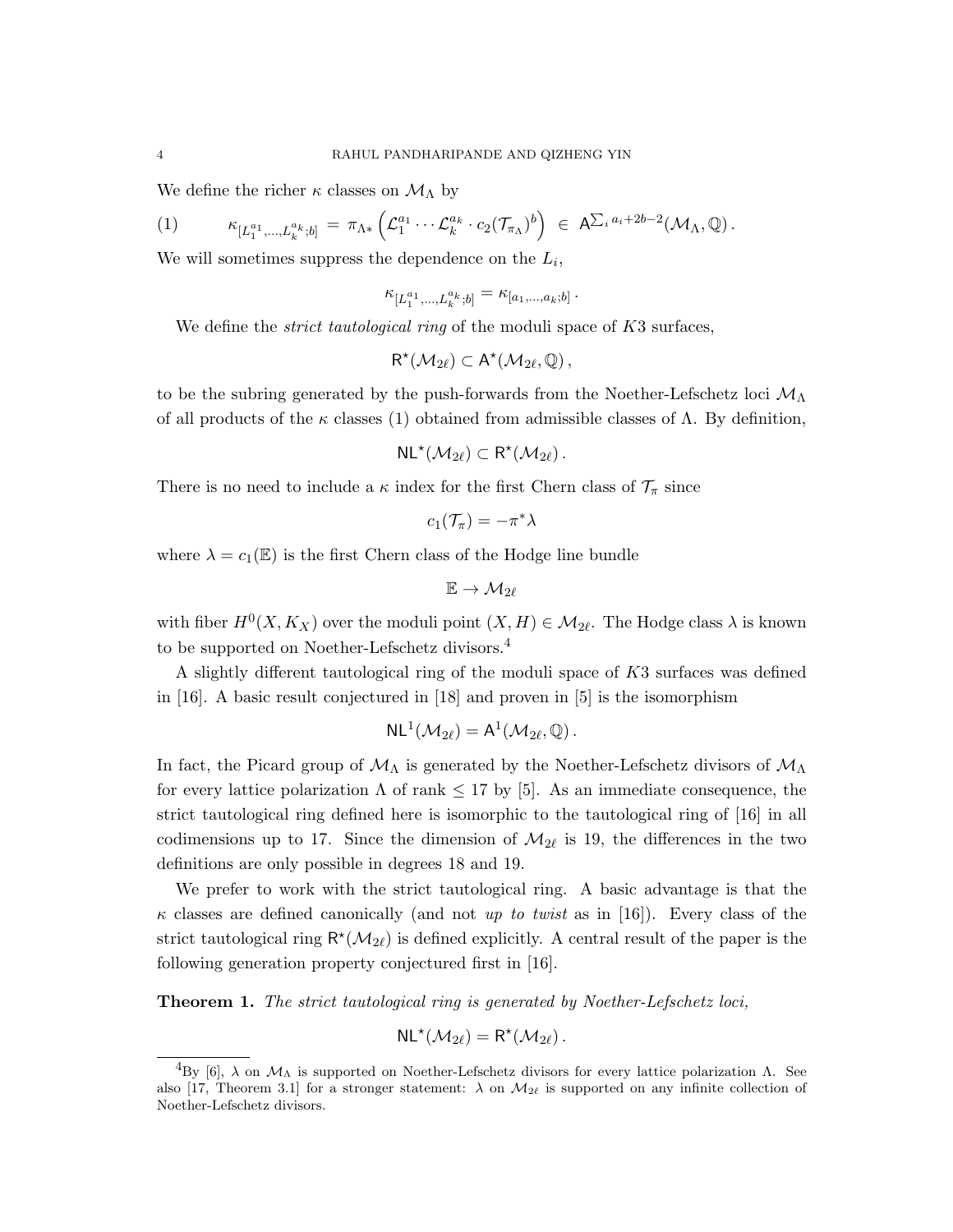Our construction also defines the strict tautological ring

$$
R^\star(\mathcal{M}_\Lambda)\subset A^\star(\mathcal{M}_\Lambda,\mathbb{Q})
$$

for every lattice polarization  $\Lambda$ . As before, the subring generated by the Noether-Lefschetz loci corresponding to lattices  $\widetilde{\Lambda} \supset \Lambda$  is contained in the strict tautological ring,

$$
NL^{\star}(\mathcal{M}_{\Lambda})\subset R^{\star}(\mathcal{M}_{\Lambda})\,.
$$

In fact, we prove a generation result parallel to Theorem 1 for every lattice polarization,

$$
NL^{\star}(\mathcal{M}_{\Lambda})=R^{\star}(\mathcal{M}_{\Lambda}).
$$

While the definition of  $R^*(\mathcal{M}_\Lambda)$  includes infinitely many generators,  $NL^*(\mathcal{M}_\Lambda)$  is finitedimensional as a Q-vector space by [7].

0.3. Fiber products of the universal surface. Let  $\mathcal{X}^n$  denote the  $n^{\text{th}}$  fiber product of the universal K3 surface over  $\mathcal{M}_{2\ell}$ ,

$$
\pi^n: \mathcal{X}^n \to \mathcal{M}_{2\ell}.
$$

The strict tautological ring

$$
R^{\star}(\mathcal{X}^n) \subset A^{\star}(\mathcal{X}^n, \mathbb{Q})
$$

is defined to be the subring generated by the push-forwards to  $\mathcal{X}^n$  from the Noether-Lefschetz loci

$$
\pi^n_{\Lambda}: \mathcal{X}^n_{\Lambda} \to \mathcal{M}_{\Lambda}
$$

of all products of

- the  $\pi^n_{\Lambda}$ -relative diagonals in  $\mathcal{X}^n_{\Lambda}$ ,
- the pull-backs of  $\mathcal{L} \in A^1(\mathcal{X}_\Lambda, \mathbb{Q})$  via the *n* projections

$$
\mathcal{X}^n_\Lambda \to \mathcal{X}_\Lambda
$$

for every admissible  $L \in \Lambda$ ,

- the pull-backs of  $c_2(\mathcal{T}_{\pi_\Lambda}) \in \mathsf{A}^2(\mathcal{X}_\Lambda,\mathbb{Q})$  via the *n* projections,
- the pull-backs of  $\mathsf{R}^{\star}(\mathcal{M}_{\Lambda})$  via  $\pi_{\Lambda}^{n*}$ .

The construction also defines the strict tautological ring

$$
\mathsf{R}^{\star}(\mathcal{X}_{\Lambda}^n)\subset \mathsf{A}^{\star}(\mathcal{X}_{\Lambda}^n,\mathbb{Q})
$$

for every lattice polarization  $\Lambda$ .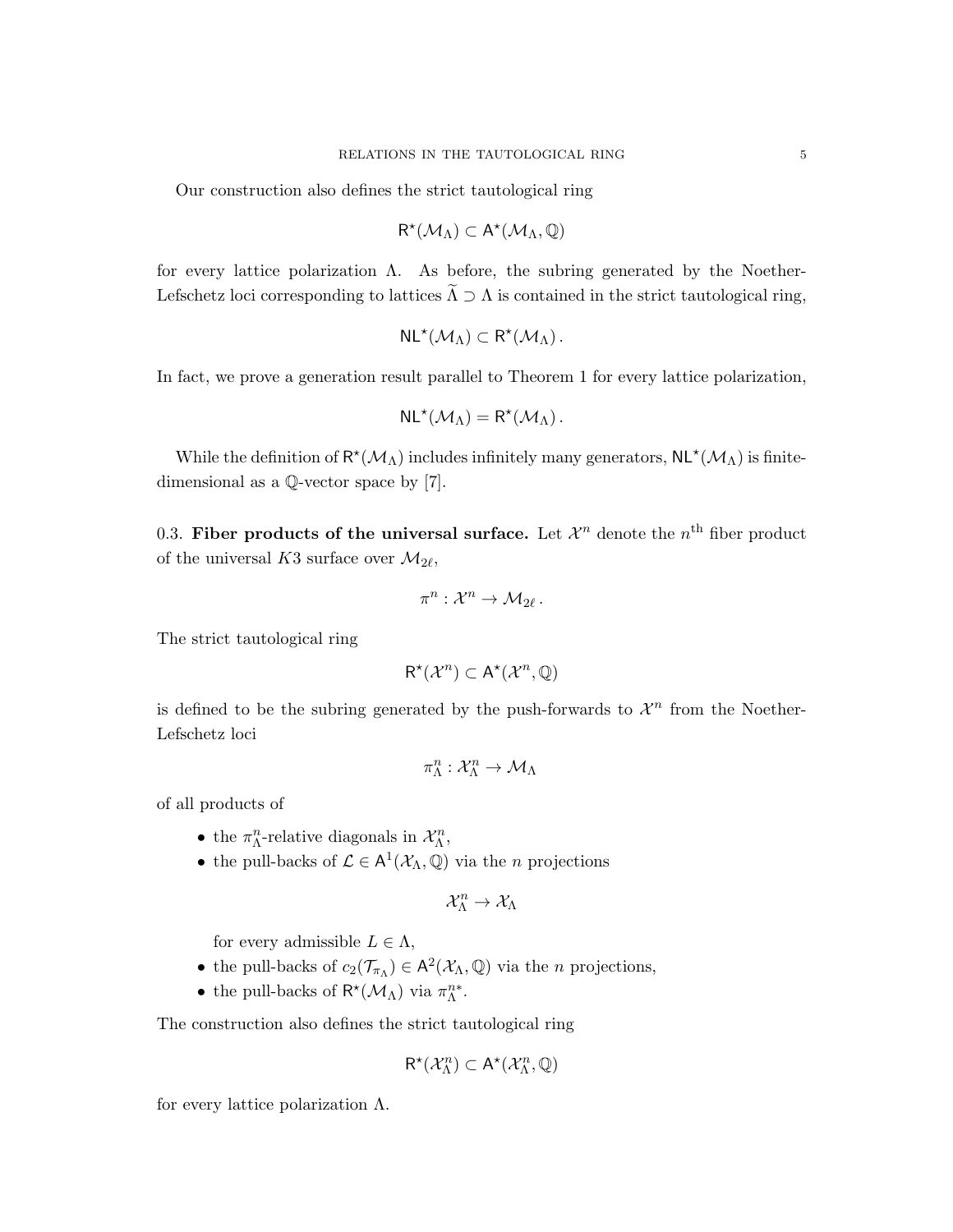0.4. Export construction. Let  $\overline{M}_{q,n}(\pi_{\Lambda},L)$  be the  $\pi_{\Lambda}$ -relative moduli space of stable maps representing the admissible class  $L \in \Lambda$ . The evaluation map at the *n* markings is

$$
\epsilon^n : \overline{\mathsf{M}}_{g,n}(\pi_\Lambda, L) \to \mathcal{X}_\Lambda^n.
$$

Conjecture 1. The push-forward of the reduced virtual fundamental class lies in the strict tautological ring,

$$
\epsilon_*^n \left[ \overline{\mathsf{M}}_{g,n}(\pi_\Lambda, L) \right]^{\text{red}} \ \in \ \mathsf{R}^\star(\mathcal{X}_\Lambda^n) \, .
$$

When Conjecture 1 is restricted to a fixed  $K3$  surface  $X$ , another open question is obtained.

Conjecture 2. The push-forward of the reduced virtual fundamental class,

$$
\epsilon^n_* \left[ \overline{\mathsf{M}}_{g,n}(X,L) \right]^{\text{red}} \ \in \ \mathsf{A}^{\star}(X^n,\mathbb{Q}) \,,
$$

lies in the Beauville-Voisin ring of  $X<sup>n</sup>$  generated by the diagonals and the pull-backs of  $Pic(X)$  via the n projections.

If Conjecture 1 could be proven also for descendents (and in an effective form), then we could export tautological relations on  $\overline{M}_{g,n}$  to  $\mathcal{X}_{\Lambda}^{n}$  via the morphisms

$$
\overline{\mathsf{M}}_{g,n} \overset{\tau}{\longleftarrow} \overline{\mathsf{M}}_{g,n}(\pi_{\Lambda},L) \overset{\epsilon_{\Lambda}^n}{\longrightarrow} \mathcal{X}_{\Lambda}^n.
$$

More precisely, given a relation Rel among tautological classes on  $\overline{M}_{q,n}$ ,

$$
\epsilon^n_\ast\tau^\ast(\mathrm{Rel})\,=\,0\;\in\;\mathsf{R}^\star(\mathcal{X}^n_\Lambda)
$$

would then be a relation among strict tautological classes on  $\mathcal{X}_{\Lambda}^n$ .

We prove Theorem 1 as a consequence of the export construction for the WDVV relation in genus 0 and for Getzler's relation in genus 1. The required parts of Conjectures 1 and 2 are proven by hand.

0.5. WDVV and Getzler. We fix an admissible class  $L \in \Lambda$  and the corresponding divisor  $\mathcal{L} \in A^1(\mathcal{X}_\Lambda, \mathbb{Q})$ . For  $i \in \{1, \ldots, n\}$ , let

$$
\mathcal{L}_{(i)} \ \in \ \mathsf{A}^1(\mathcal{X}_{\Lambda}^n,\mathbb{Q})
$$

denote the pull-back of  $\mathcal L$  via the *i*<sup>th</sup> projection

$$
\mathrm{pr}_{(i)}:\mathcal{X}_{\Lambda}^n\to \mathcal{X}_{\Lambda}.
$$

For  $1 \leq i < j \leq n$ , let

$$
\Delta_{(ij)} \ \in \ \mathsf{A}^2(\mathcal{X}_{\Lambda}^n,\mathbb{Q})
$$

be the  $\pi^n_{\Lambda}$ -relative diagonal where the *i*<sup>th</sup> and *j*<sup>th</sup> coordinates are equal. We write

$$
\Delta_{(ijk)} = \Delta_{(ij)} \cdot \Delta_{(jk)} \in \mathsf{A}^4(\mathcal{X}_{\Lambda}^n, \mathbb{Q}).
$$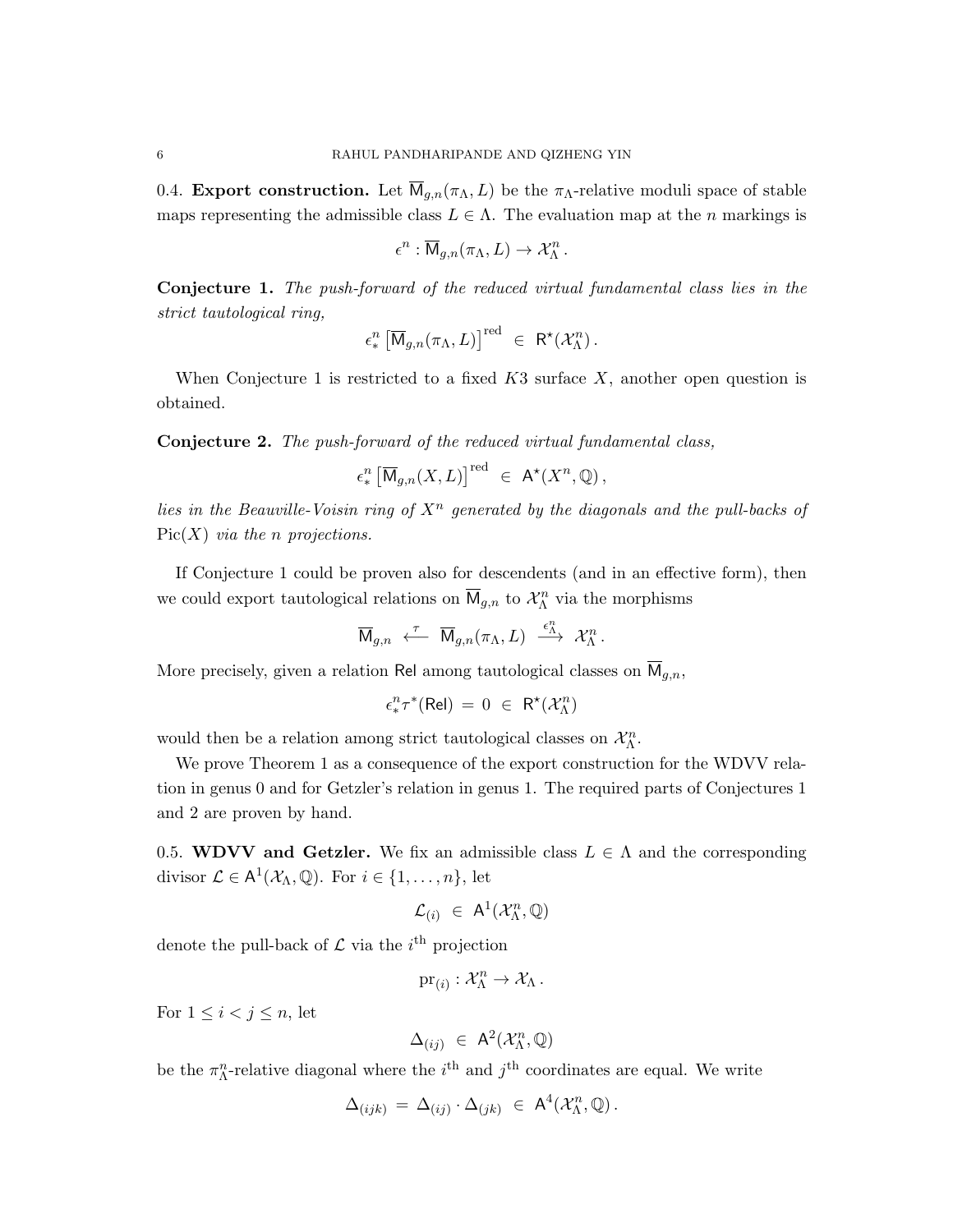The Witten-Dijkgraaf-Verlinde-Verlinde relation in genus 0 is

$$
(2) \qquad \qquad \left[\begin{array}{c} 3 & 4 \\ \searrow 0 \\ 0 \\ 1 & 2 \end{array}\right] \; - \; \left[\begin{array}{c} 2 & 4 \\ \searrow 0 \\ 0 \\ 1 & 3 \end{array}\right] \; = \; 0 \; \in \; A^1(\overline{\mathsf{M}}_{0,4}, \mathbb{Q}) \, .
$$

**Theorem 2.** For all admissible  $L \in \Lambda$ , exportation of the WDVV relation yields

$$
\begin{array}{ll}\n(\dagger) & \mathcal{L}_{(1)}\mathcal{L}_{(2)}\mathcal{L}_{(3)}\Delta_{(34)} + \mathcal{L}_{(1)}\mathcal{L}_{(3)}\mathcal{L}_{(4)}\Delta_{(12)} \\
 & -\mathcal{L}_{(1)}\mathcal{L}_{(2)}\mathcal{L}_{(3)}\Delta_{(24)} - \mathcal{L}_{(1)}\mathcal{L}_{(2)}\mathcal{L}_{(4)}\Delta_{(13)} + \ldots = 0 \;\; \in \;\; \mathsf{A}^5(\mathcal{X}^4_\Lambda,\mathbb{Q})\,,\n\end{array}
$$

where the dots stand for strict tautological classes supported over proper Noether-Lefschetz divisors of  $\mathcal{M}_{\Lambda}$ .

Getzler [11] in 1997 discovered a beautiful relation in the cohomology of  $\overline{M}_{1,4}$  which was proven to hold in Chow in [22]:

(3) 
$$
12\begin{bmatrix} 0 \\ 1 \\ 0 \end{bmatrix} - 4 \begin{bmatrix} 0 \\ -1 \\ 1 \end{bmatrix} - 2 \begin{bmatrix} 0 \\ 0 \\ 1 \end{bmatrix} + 6 \begin{bmatrix} 0 \\ -0 \\ 1 \end{bmatrix}
$$
  
+  $\begin{bmatrix} 0 \\ 0 \\ 0 \end{bmatrix} + \begin{bmatrix} 0 \\ 0 \\ 0 \end{bmatrix} - 2 \begin{bmatrix} 0 \\ 0 \\ 0 \end{bmatrix} = 0 \in A^2(\overline{M}_{1,4}, \mathbb{Q}).$ 

Here, the strata are summed over all marking distributions and are taken in the stack sense (following the conventions of [11]).

**Theorem 3.** For admissible  $L \in \Lambda$  satisfying the condition  $\langle L, L \rangle_{\Lambda} \geq 0$ , exportation of Getzler's relation yields

$$
\begin{aligned} (\ddag) \quad & \mathcal{L}_{(1)}\Delta_{(12)}\Delta_{(34)} + \mathcal{L}_{(3)}\Delta_{(12)}\Delta_{(34)} + \mathcal{L}_{(1)}\Delta_{(13)}\Delta_{(24)} + \mathcal{L}_{(2)}\Delta_{(13)}\Delta_{(24)} + \mathcal{L}_{(1)}\Delta_{(14)}\Delta_{(23)} \\ &+ \mathcal{L}_{(2)}\Delta_{(14)}\Delta_{(23)} - \mathcal{L}_{(1)}\Delta_{(234)} - \mathcal{L}_{(2)}\Delta_{(134)} - \mathcal{L}_{(3)}\Delta_{(124)} - \mathcal{L}_{(4)}\Delta_{(123)} \\ &- \mathcal{L}_{(1)}\Delta_{(123)} - \mathcal{L}_{(1)}\Delta_{(124)} - \mathcal{L}_{(1)}\Delta_{(134)} - \mathcal{L}_{(2)}\Delta_{(234)} + \ldots = 0 \in \mathsf{A}^5(\mathcal{X}_{\Lambda}^4,\mathbb{Q})\,, \end{aligned}
$$

where the dots stand for strict tautological classes supported over proper Noether-Lefschetz *loci* of  $\mathcal{M}_{\Lambda}$ .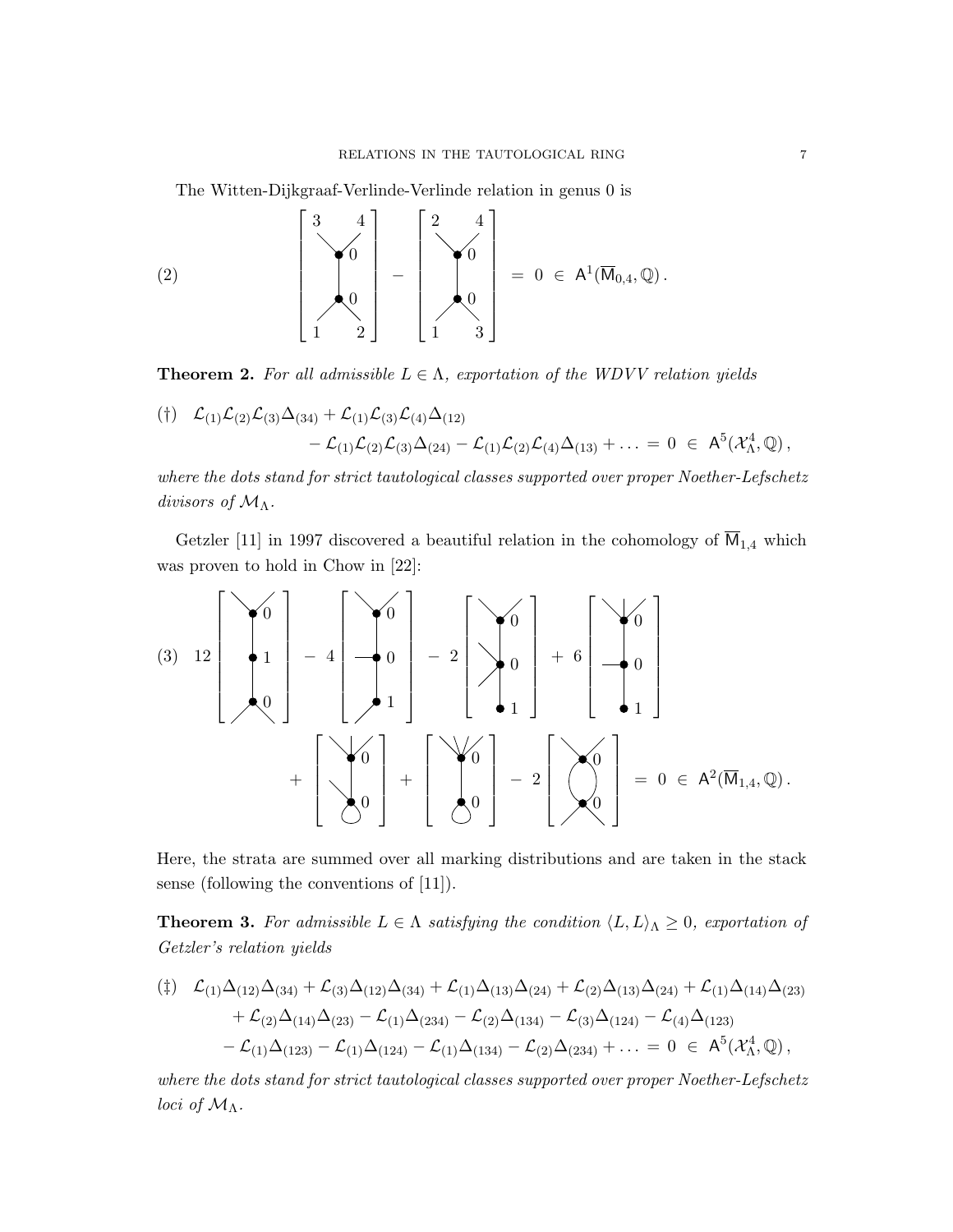The statements of Theorems 2 and 3 contain only the principal terms of the relation (not supported over proper Noether-Lefschetz loci of  $\mathcal{M}_{\Lambda}$ ). We will write all the terms represented by the dots in Sections 4 and 6.

The relation of Theorem 2 is obtained from the export construction after dividing by the genus 0 reduced Gromov-Witten invariant  $N_0(L)$ . The latter never vanishes for admissible classes. Similarly, for Theorem 3, the export construction has been divided by the genus 1 reduced Gromov-Witten invariant

$$
N_1(L) = \int_{[\overline{\mathsf{M}}_{1,1}(X,L)]^{\mathrm{red}}} \mathrm{ev}^*(\mathsf{p})\,,
$$

where  $p \in H^4(X, \mathbb{Q})$  is the class of a point on X. By a result of Oberdieck discussed in Section 1.5,  $N_1(L)$  does not vanish for admissible classes satisfying  $\langle L, L \rangle_{\Lambda} \geq 0$ .

0.6. **Relations on**  $\mathcal{X}_{\Lambda}^3$ . As a Corollary of Getzler's relation, we have the following result. Let

$$
\mathrm{pr}_{(123)}:\mathcal{X}_\Lambda^4\to \mathcal{X}_\Lambda^3
$$

be the projection to the first 3 factors. Let  $L = H$  and consider the operation

$$
\mathrm{pr}_{(123)*}(\mathcal{H}_{(4)} \cdot -)
$$

applied to the relation (‡). We obtain a universal decomposition of the diagonal  $\Delta_{(123)}$ which generalizes the result of Beauville-Voisin [2] for a fixed  $K3$  surface.<sup>5</sup>

Corollary 4. The  $\pi^3_\Lambda$ -relative diagonal  $\Delta_{(123)}$  admits a decomposition with principal terms

$$
\begin{aligned} (\ddag') \quad & 2\ell \cdot \Delta_{(123)} \, = \, \mathcal{H}^2_{(1)} \Delta_{(23)} + \mathcal{H}^2_{(2)} \Delta_{(13)} + \mathcal{H}^2_{(3)} \Delta_{(12)} \\ &- \mathcal{H}^2_{(1)} \Delta_{(12)} - \mathcal{H}^2_{(1)} \Delta_{(13)} - \mathcal{H}^2_{(2)} \Delta_{(23)} + \ldots \, \in \, \, \mathsf{A}^4(\mathcal{X}^3_\Lambda, \mathbb{Q}) \,, \end{aligned}
$$

where the dots stand for strict tautological classes supported over proper Noether-Lefschetz loci of  $\mathcal{M}_{\Lambda}$ .

The diagonal  $\Delta_{(123)}$  controls the behavior of the  $\kappa$  classes. For instance, we have

$$
\kappa_{[a;b]} = \pi_*^3 \left( \mathcal{H}_{(1)}^a \cdot \Delta_{(23)}^b \cdot \Delta_{(123)} \right) \in \mathsf{A}^{a+2b-2}(\mathcal{M}_{2\ell}, \mathbb{Q}).
$$

The diagonal decomposition of Corollary 4 plays a fundamental role in the proof of Theorem 1.

<sup>&</sup>lt;sup>5</sup>See also [26] for a related discussion.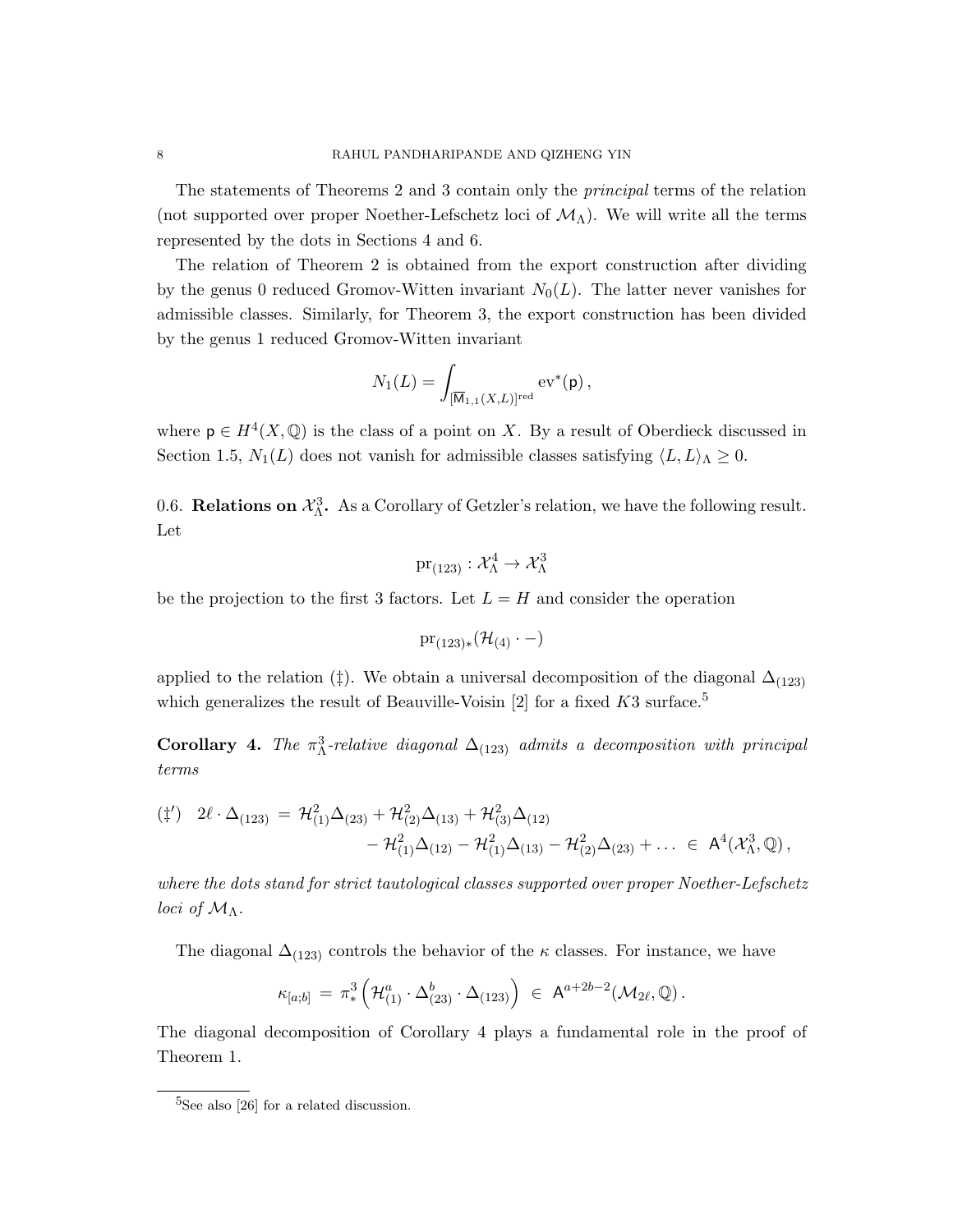0.7. Cohomological results. Bergeron and Li have an announced an independent approach to the generation (in most codimensions) of the tautological ring  $RH^{\star}(\mathcal{M}_{\Lambda})$  by Noether-Lefschetz loci in cohomology. Petersen [25] has proven the vanishing<sup>6</sup>

$$
\mathsf{RH}^{18}(\mathcal{M}_{2\ell}) = \mathsf{RH}^{19}(\mathcal{M}_{2\ell}) = 0.
$$

We expect the above vanishing to hold also in Chow.

What happens in codimension 17 is a very interesting question. By a result of van der Geer and Katsura [10],

$$
\mathsf{RH}^{17}(\mathcal{M}_{2\ell})\neq 0\,.
$$

We hope the stronger statement

(4) RH<sup>17</sup> $(\mathcal{M}_{2\ell}) = \mathbb{Q}$ 

holds. If true, (4) would open the door to a numerical theory of proportionalities in the tautological ring. The evidence for (4) is rather limited at the moment. Careful calculations in the  $\ell = 1$  and 2 cases would be very helpful here.

0.8. Acknowledgments. We are grateful to G. Farkas, G. van der Geer, D. Huybrechts, Z. Li, A. Marian, D. Maulik, G. Oberdieck, D. Oprea, D. Petersen, and J. Shen for many discussions about the moduli of K3 surfaces. The paper was completed at the conference Curves on surfaces and threefolds at the Bernoulli center in Lausanne in June 2016 attended by both authors.

R. P. was partially supported by SNF-200021143274, SNF-200020162928, ERC-2012- AdG-320368-MCSK, SwissMAP, and the Einstein Stiftung. Q. Y. was supported by the grant ERC-2012-AdG-320368-MCSK.

#### 1. K3 surfaces

1.1. Reduced Gromov-Witten theory. Let  $X$  be a nonsingular, projective  $K3$  surface over C, and let

$$
L \in Pic(X) = H^2(X, \mathbb{Z}) \cap H^{1,1}(X, \mathbb{C})
$$

be a nonzero effective class. The moduli space  $\overline{M}_{q,n}(X, L)$  of genus g stable maps with n marked points has expected dimension

$$
\dim_{\mathbb{C}}^{\text{vir}} \overline{M}_{g,n}(X,\beta) = \int_{L} c_1(X) + (\dim_{\mathbb{C}}(X) - 3)(1 - g) + n = g - 1 + n.
$$

However, as the obstruction theory admits a 1-dimensional trivial quotient, the virtual class  $[\overline{M}_{q,n}(X,L)]^{\text{vir}}$  vanishes. The standard Gromov-Witten theory is trivial.

<sup>&</sup>lt;sup>6</sup>We use the complex grading here.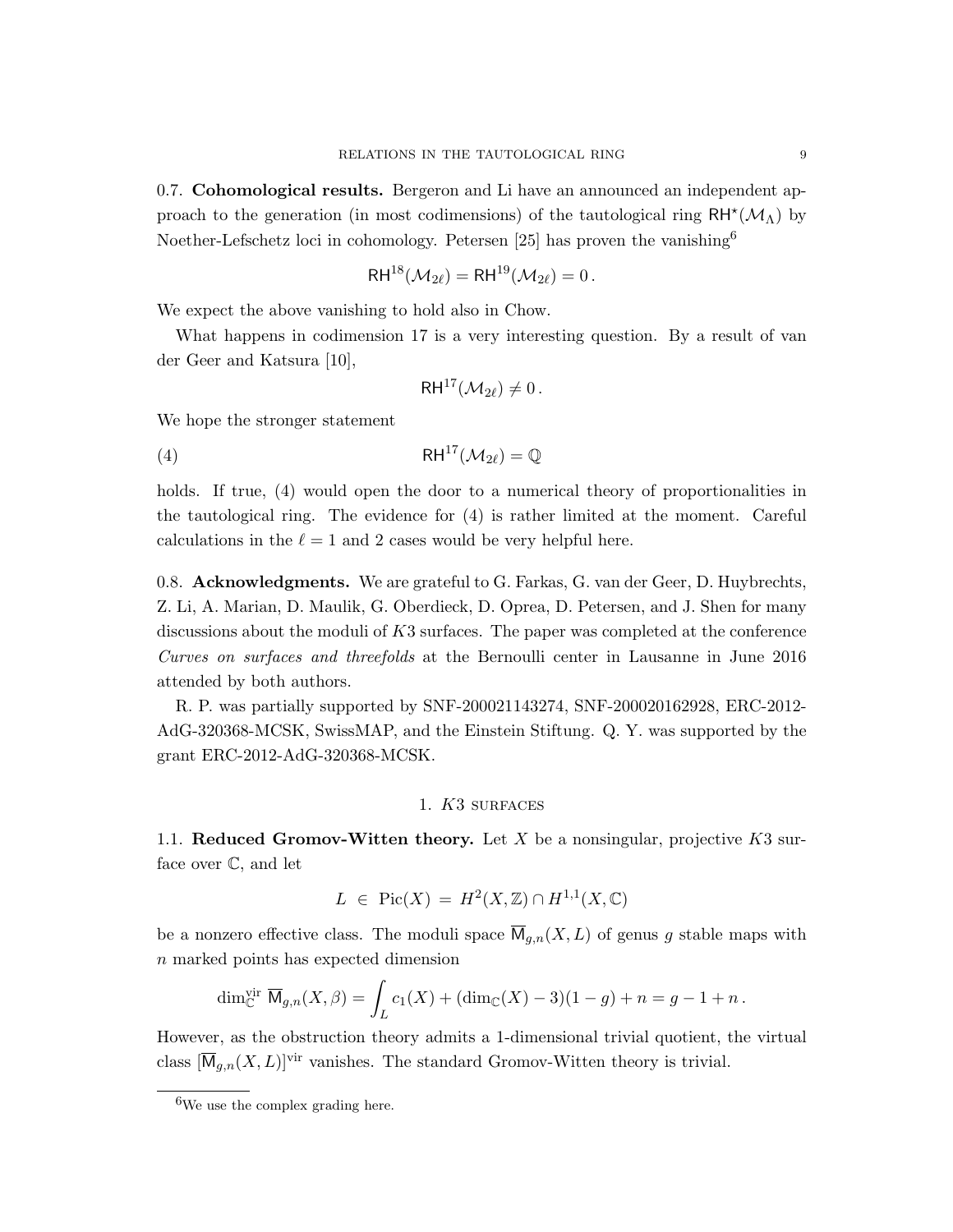Curve counting on K3 surfaces is captured instead by the reduced Gromov-Witten theory constructed first via the twistor family in [8]. An algebraic construction following [3] is given in [18]. The reduced class

$$
\left[\overline{\mathsf{M}}_{g,n}(X,L)\right]^{\text{red}} \in \mathsf{A}_{g+n}(\overline{\mathsf{M}}_{g,n}(X,L),\mathbb{Q})
$$

has dimension  $g + n$ . The reduced Gromov-Witten integrals of X,

(5) 
$$
\left\langle \tau_{a_1}(\gamma_1)\cdots\tau_{a_n}(\gamma_n)\right\rangle_{g,L}^{X,\text{red}} = \int_{[\overline{\mathsf{M}}_{g,n}(X,L)]^{\text{red}}}\prod_{i=1}^n \text{ev}_i^*(\gamma_i) \cup \psi_i^{a_i} \in \mathbb{Q},
$$

are well-defined. Here,  $\gamma_i \in H^*(X, \mathbb{Q})$  and  $\psi_i$  is the standard descendent class at the  $i^{\text{th}}$ marking. Under deformations of X for which L remains a  $(1, 1)$ -class, the integrals  $(5)$ are invariant.

1.2. Curve classes on  $K3$  surfaces. Let X be a nonsingular, projective  $K3$  surface over  $\mathbb C$ . The second cohomology of X is a rank 22 lattice with intersection form

(6) 
$$
H^2(X,\mathbb{Z}) \cong U \oplus U \oplus U \oplus E_8(-1) \oplus E_8(-1),
$$

where

and

$$
U = \left(\begin{array}{cc} 0 & 1 \\ 1 & 0 \end{array}\right)
$$

$$
E_8(-1) = \left(\begin{array}{rrrrrrrr} -2 & 0 & 1 & 0 & 0 & 0 & 0 & 0 \\ 0 & -2 & 0 & 1 & 0 & 0 & 0 & 0 \\ 1 & 0 & -2 & 1 & 0 & 0 & 0 & 0 \\ 0 & 1 & 1 & -2 & 1 & 0 & 0 & 0 \\ 0 & 0 & 0 & 1 & -2 & 1 & 0 & 0 \\ 0 & 0 & 0 & 0 & 1 & -2 & 1 & 0 \\ 0 & 0 & 0 & 0 & 0 & 1 & -2 & 1 \\ 0 & 0 & 0 & 0 & 0 & 0 & 1 & -2 \end{array}\right)
$$

is the (negative) Cartan matrix. The intersection form (6) is even.

The *divisibility*  $m(L)$  is the largest positive integer which divides the lattice element  $L \in H^2(X,\mathbb{Z})$ . If the divisibility is 1, L is *primitive*. Elements with equal divisibility and norm square are equivalent up to orthogonal transformation of  $H^2(X,\mathbb{Z})$ , see [28].

1.3. Lattice polarization. A primitive class  $H \in Pic(X)$  is a quasi-polarization if

$$
\langle H, H \rangle_X > 0
$$
 and  $\langle H, [C] \rangle_X \ge 0$ 

for every curve  $C \subset X$ . A sufficiently high tensor power  $H^n$  of a quasi-polarization is base point free and determines a birational morphism

$$
X \to \widetilde{X}
$$

contracting A-D-E configurations of  $(-2)$ -curves on X. Therefore, every quasi-polarized K3 surface is algebraic.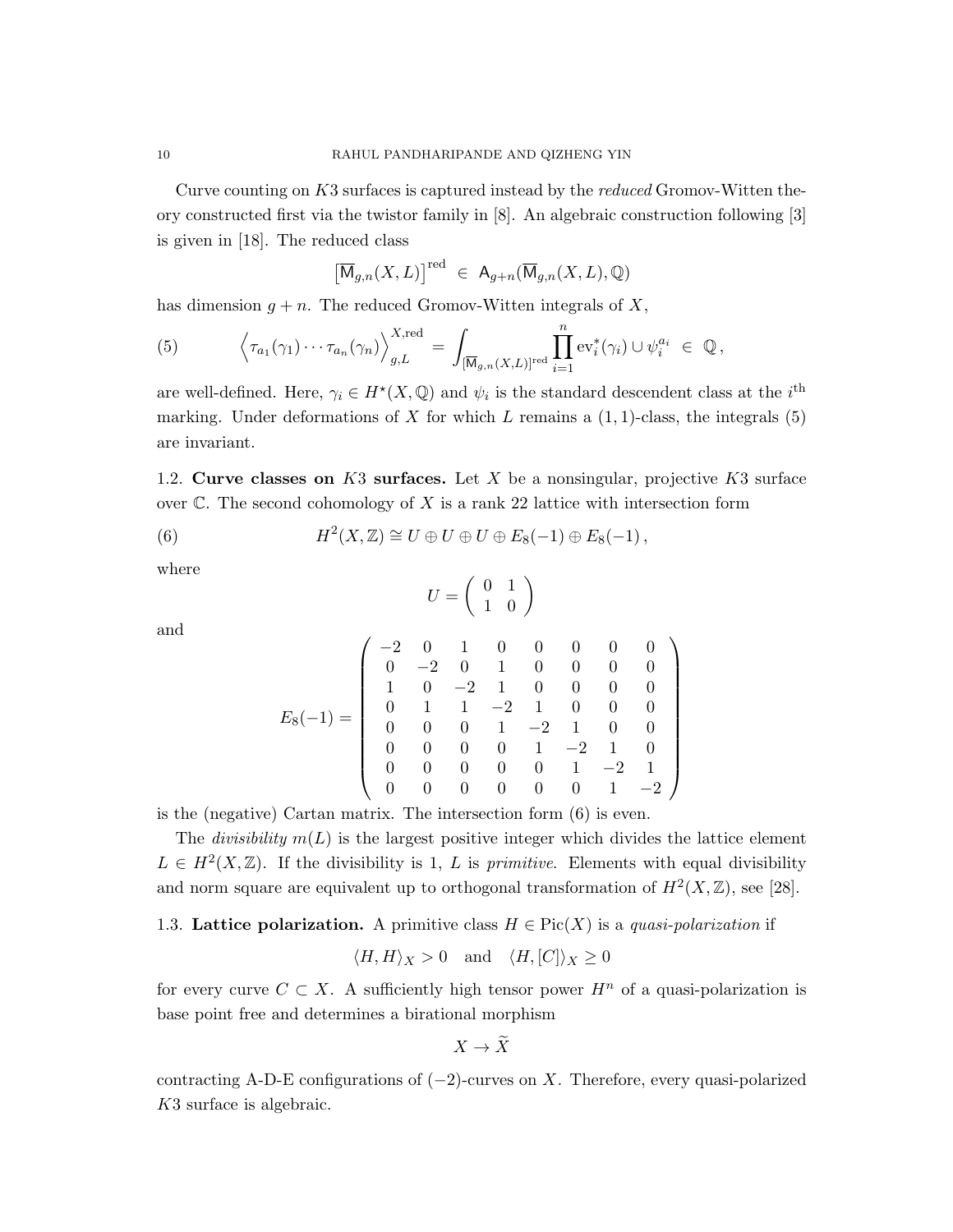Let  $\Lambda$  be a fixed rank r primitive<sup>7</sup> sublattice

$$
\Lambda \subset U \oplus U \oplus U \oplus E_8(-1) \oplus E_8(-1)
$$

with signature  $(1, r - 1)$ , and let  $v_1, \ldots, v_r \in \Lambda$  be an integral basis. The discriminant is

$$
\Delta(\Lambda) = (-1)^{r-1} \det \begin{pmatrix} \langle v_1, v_1 \rangle & \cdots & \langle v_1, v_r \rangle \\ \vdots & \ddots & \vdots \\ \langle v_r, v_1 \rangle & \cdots & \langle v_r, v_r \rangle \end{pmatrix}.
$$

The sign is chosen so  $\Delta(\Lambda) > 0$ .

A  $\Lambda$ -polarization of a K3 surface X is a primitive embedding

$$
j:\Lambda\hookrightarrow Pic(X)
$$

satisfying two properties:

- (i) the lattice pairs  $\Lambda \subset U^3 \oplus E_8(-1)^2$  and  $\Lambda \subset H^2(X,\mathbb{Z})$  are isomorphic via an isometry which restricts to the identity on  $\Lambda$ ,
- (ii)  $\text{Im}(j)$  contains a quasi-polarization.

By (ii), every Λ-polarized  $K3$  surface is algebraic.

The period domain M of Hodge structures of type  $(1, 20, 1)$  on the lattice  $U^3 \oplus E_8(-1)^2$ is an analytic open subset of the 20-dimensional nonsingular isotropic quadric Q,

$$
M\subset Q\subset \mathbb{P}((U^3\oplus E_8(-1)^2)\otimes_{\mathbb{Z}}\mathbb{C})\ .
$$

Let  $M_{\Lambda} \subset M$  be the locus of vectors orthogonal to the entire sublattice  $\Lambda \subset U^3 \oplus E_8(-1)^2$ . Let  $\Gamma$  be the isometry group of the lattice  $U^3 \oplus E_8(-1)^2$ , and let

 $\Gamma_{\Lambda} \subset \Gamma$ 

be the subgroup restricting to the identity on  $\Lambda$ . By global Torelli, the moduli space  $\mathcal{M}_{\Lambda}$ of  $\Lambda$ -polarized  $K3$  surfaces is the quotient

$$
\mathcal{M}_{\Lambda}=M_{\Lambda}/\Gamma_{\Lambda}.
$$

We refer the reader to [9] for a detailed discussion.

1.4. Genus 0 invariants. Let  $L \in Pic(X)$  be a nonzero and *admissible* class on a K3 surface  $X$  as defined in Section 0.2:

- (i)  $\frac{1}{m(L)^2} \cdot \langle L, L \rangle_X \geq -2,$
- (ii)  $\langle H, L \rangle_X \geq 0$ .

In case of equalities in both (i) and (ii), we further require  $L$  to be effective.

<sup>7</sup>A sublattice is primitive if the quotient is torsion free.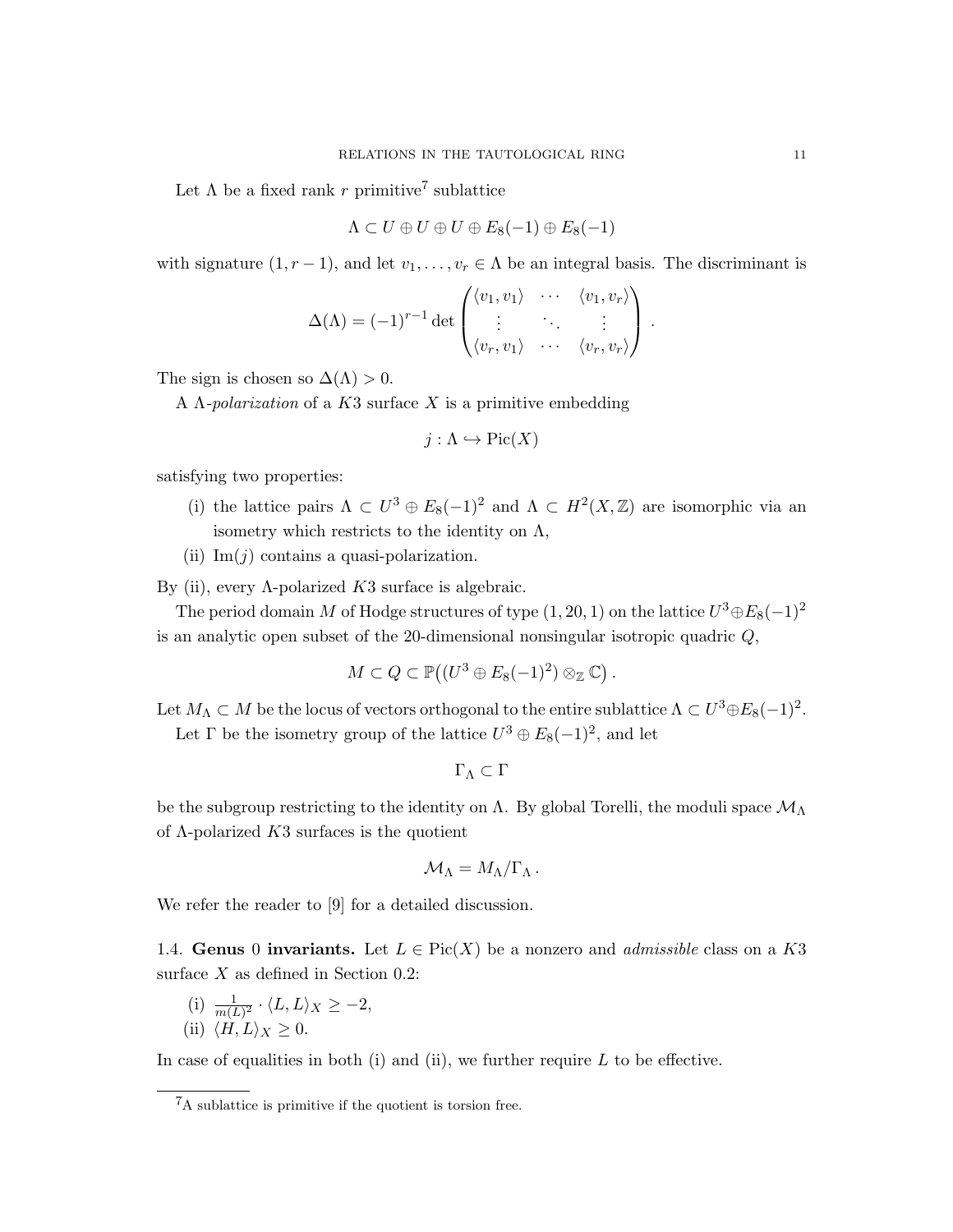**Proposition 1.** The reduced genus 0 Gromov-Witten invariant

$$
N_0(L) = \int_{[\overline{\mathsf{M}}_{0,0}(X,L)]^{\text{red}}} 1
$$

is nonzero for all admissible classes L.

Proof. The result is a direct consequence of the full Yau-Zaslow formula (including multiple classes) proven in [14]. We define  $N_0(\ell)$  for  $\ell \ge -1$  by

$$
\sum_{\ell=-1}^{\infty} q^{\ell} N_0(\ell) = \frac{1}{q \prod_{n=1}^{\infty} (1-q^n)^{24}} = \frac{1}{q} + 24 + 324q + 3200q^2 \ldots
$$

For  $\ell < -1$ , we set  $N_0(\ell) = 0$ . By the full Yau-Zaslow formula,

(7) 
$$
N_0(L) = \sum_{r|m(L)} \frac{1}{r^3} N_0 \left( \frac{\langle L, L \rangle_X}{2r^2} \right).
$$

Since all  $N_0(\ell)$  for  $\ell \ge -1$  are positive, the right side of (7) is positive. □

1.5. Genus 1 invariants. Let  $L \in Pic(X)$  be an admissible class on a K3 surface X. Let

$$
N_1(L) = \int_{[\overline{\mathsf{M}}_{1,1}(X,L)]^{\text{red}}} \text{ev}^*(\mathsf{p})
$$

be the reduced invariant virtually counting elliptic curves passing through a point of X. We define

$$
\sum_{\ell=0}^{\infty} q^{\ell} N_1(\ell) = \frac{\sum_{k=1}^{\infty} \sum_{d|k} dk q^k}{q \prod_{n=1}^{\infty} (1 - q^n)^{24}} = 1 + 30q + 480q^2 + 5460q^3 \dots
$$

For  $\ell \le -1$ , we set  $N_1(\ell) = 0$ . If L is primitive,

$$
N_1(L) = N_1 \left(\frac{\langle L, L \rangle_X}{2}\right)
$$

by a result of [8]. In particular,  $N_1(L) > 0$  for L admissible and primitive if  $\langle L, L \rangle_X \ge 0$ .

**Proposition 2** (Oberdieck). The reduced genus 1 Gromov-Witten invariant  $N_1(L)$  is nonzero for all admissible classes L satisfying  $\langle L, L \rangle_X \geq 0$ .

Proof. The result is a direct consequence of the multiple cover formula for the reduced Gromov-Witten theory of  $K3$  surfaces conjectured in [21]. By the multiple cover formula,

(8) 
$$
N_1(L) = \sum_{r|m(L)} rN_1 \left(\frac{\langle L, L\rangle_X}{2r^2}\right).
$$

Since all  $N_1(\ell)$  for  $\ell \geq 0$  are positive, the right side of (8) is positive.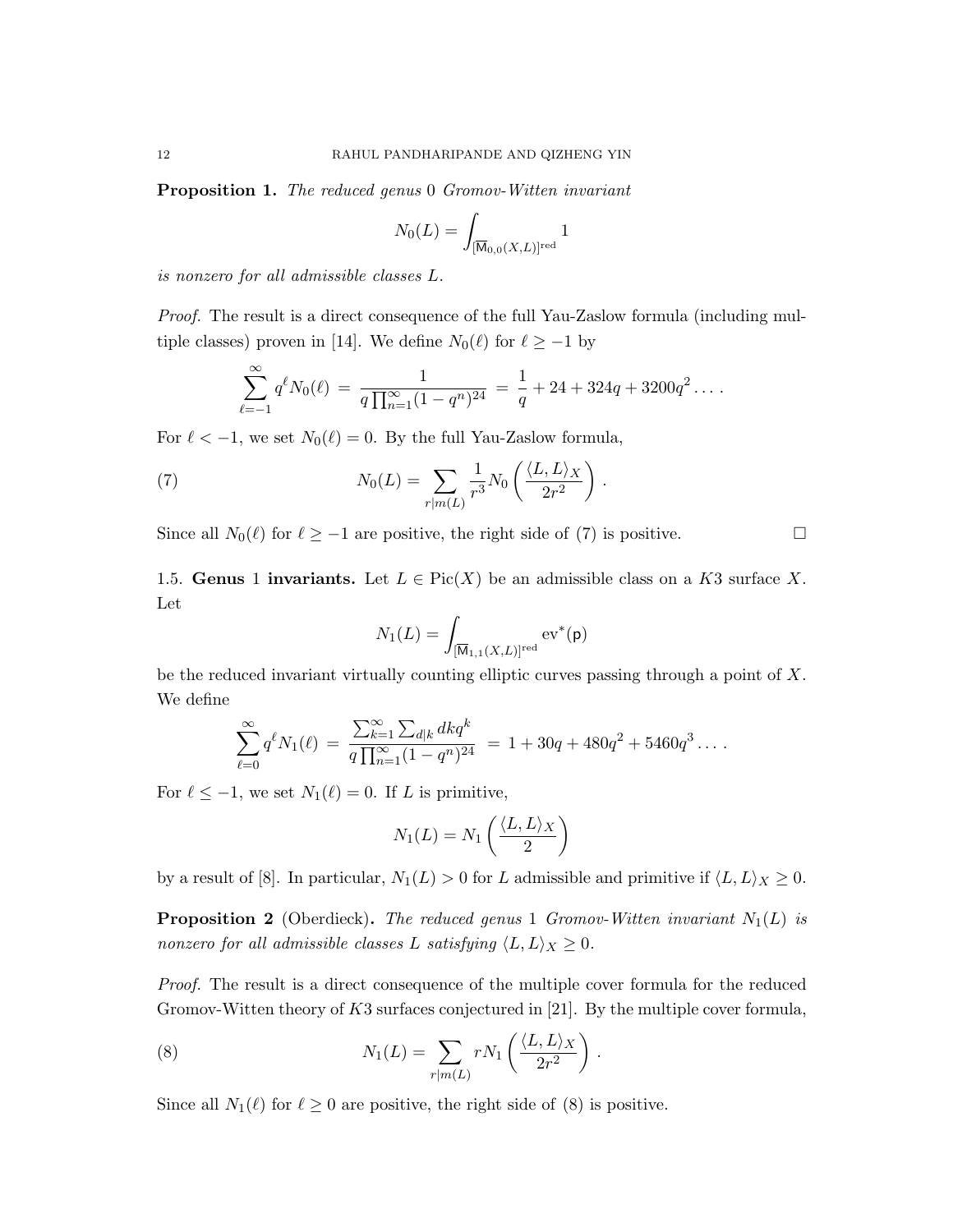To complete the argument, we must prove the multiple cover formula (8) in the required genus 1 case. We derive (8) from the genus 2 case of the Katz-Klemm-Vafa formula for imprimitive classes proven in [24]. Let

$$
N_2(L) = \int_{[\overline{\mathsf{M}}_2(X,L)]^{\text{red}}} \lambda_2,
$$

where  $\lambda_2$  is the pull-back of the second Chern class of the Hodge bundle on  $\overline{M}_2$ . Using the well-known boundary expression<sup>8</sup> for  $\lambda_2$  in the tautological ring of  $\overline{M}_2$ , Pixton [19, Appendix] proves

(9) 
$$
N_2(L) = \frac{1}{10} N_1(L) + \frac{\langle L, L \rangle_X^2}{960} N_0(L).
$$

By [24], the multiple cover formula for  $N_2(L)$  carries a factor of r. By the Yau-Zaslow formula for imprimitive classes [14], the term  $\frac{\langle L, L \rangle_X^2}{960} N_0(L)$  also carries a factor of

$$
(r^2)^2 \cdot \frac{1}{r^3} = r \, .
$$

By  $(9)$ ,  $N_1(L)$  must then carry a factor of r in the multiple cover formula exactly as claimed in  $(8)$ .

1.6. Vanishing. Let  $L \in Pic(X)$  be an inadmissible class on a K3 surface X. The following vanishing result holds.

Proposition 3. For inadmissible L, the reduced virtual class is 0 in Chow,

$$
\left[\overline{\mathsf{M}}_{g,n}(X,L)\right]^{\text{red}}\,=\,0\;\in\;\mathsf{A}_{g+n}(\overline{\mathsf{M}}_{g,n}(X,L),\mathbb{Q})\,.
$$

Proof. Consider a 1-parameter family of K3 surfaces

$$
\pi_C: \mathcal{X} \to (C, 0)
$$

with special fiber  $\pi^{-1}(0) = X$  for which the class L is algebraic on all fibers. Let

(11) 
$$
\phi : \overline{\mathsf{M}}_{g,n}(\pi_C, L) \to C
$$

be the universal moduli space of stable maps to the fibers of  $\pi_{C}$ . Let

$$
\iota:0\hookrightarrow C
$$

be the inclusion of the special point. By the construction of the reduced class,

$$
[\overline{\mathsf{M}}_{g,n}(X,L)]^{\text{red}} = \iota^{!} [\overline{\mathsf{M}}_{g,n}(\pi_C, L)]^{\text{red}}.
$$

Using the argument of [18, Lemma 2] for elliptically fibered  $K3$  surfaces with a section, such a family (10) can be found for which the fiber of  $\phi$  is empty over a general point of  $C$  since  $L$  is not generically effective. The vanishing

(12) 
$$
\left[\overline{\mathsf{M}}_{g,n}(X,L)\right]^{\text{red}} = 0 \in \mathsf{A}_{g+n}(\overline{\mathsf{M}}_{g,n}(X,L),\mathbb{Q})
$$

<sup>8</sup>See [20]. A more recent approach valid also for higher genus can be found in [13].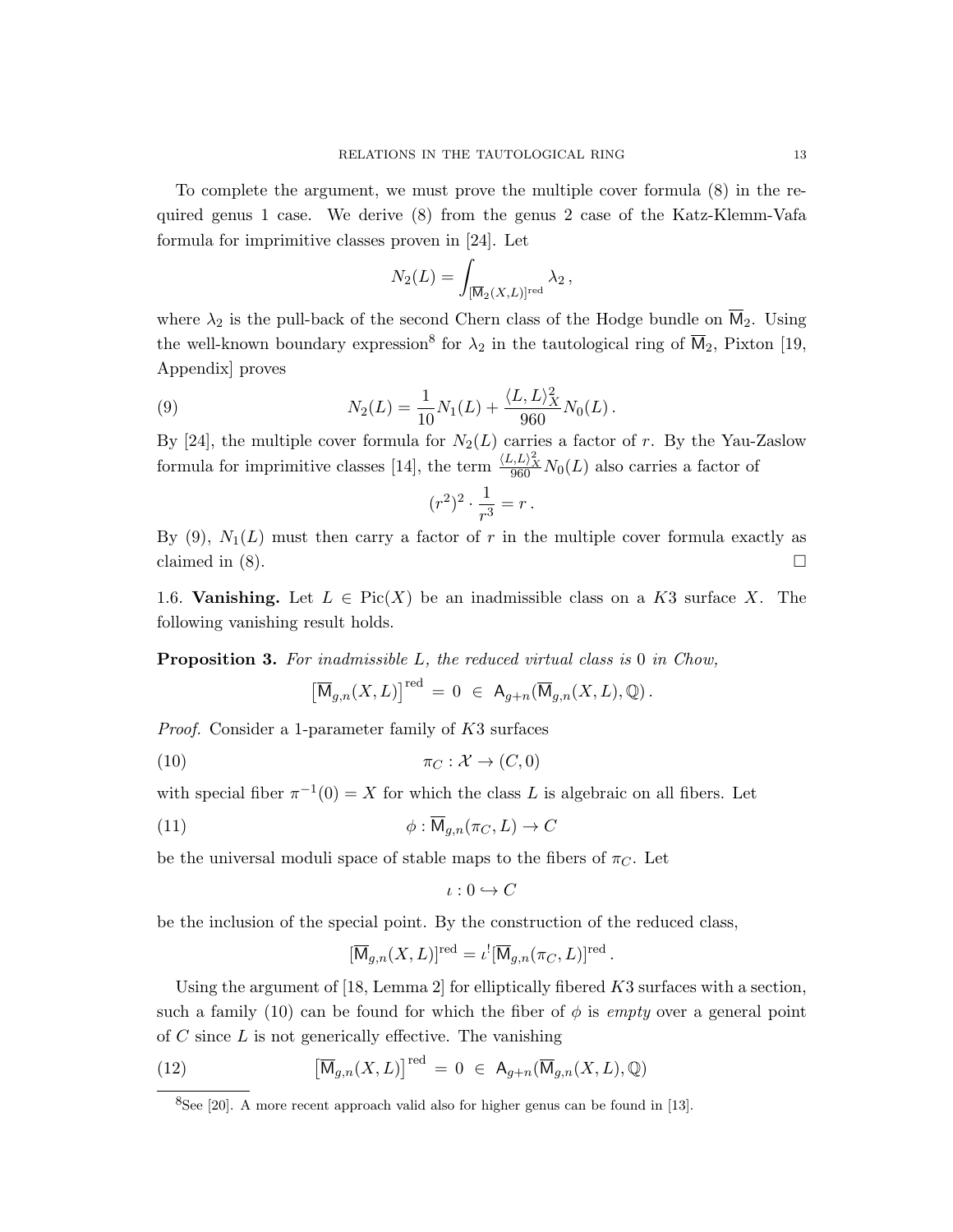then follows:  $\iota^!$  of any cycle which does not dominate C is 0.

If the family  $(10)$  consists of projective K3 surfaces, the argument stays within the Gromov-Witten theory of algebraic varieties. However, if the family consists of nonalgebraic  $K3$  surfaces (as may be the case since L is not ample), a few more steps are needed. First, we can assume all stable maps to the fiber of the family (10) lie over  $0 \in C$ and map to the algebraic fiber  $X$ . There is no difficulty in constructing the moduli space of stable maps (11). In fact, all the geometry takes place over an Artinian neighborhood of  $0 \in C$ . Therefore the cones and intersection theory are all algebraic. We conclude the vanishing  $(12)$ .

2. GROMOV-WITTEN THEORY FOR FAMILIES OF K3 SURFACES

2.1. The divisor  $\mathcal{L}$ . Let  $\mathcal{B}$  be any nonsingular base scheme, and let

$$
\pi_{\mathcal{B}}: \mathcal{X}_{\mathcal{B}} \to \mathcal{B}
$$

be a family of  $\Lambda$ -polarized K3 surfaces.<sup>9</sup> For  $L \in \Lambda$  admissible, consider the moduli space

(13) 
$$
\overline{\mathsf{M}}_{g,n}(\pi_{\mathcal{B}}, L) \to \mathcal{B}.
$$

The relationship between the  $\pi_B$ -relative standard and reduced obstruction theory of  $M_{g,n}(\pi_{\mathcal{B}}, L)$  yields

$$
\left[\overline{\mathsf{M}}_{g,n}(\pi_{\mathcal{B}}, L)\right]^{\text{vir}} = -\lambda \cdot \left[\overline{\mathsf{M}}_{g,n}(\pi_{\mathcal{B}}, L)\right]^{\text{red}}
$$

where  $\lambda$  is the pull-back via (13) of the Hodge bundle on  $\beta$ . The reduced class is of  $\pi_{\mathcal{B}}$ -relative dimension  $g + n$ .

The canonical divisor class associated to an admissible  $L \in \Lambda$  is

$$
\mathcal{L} \,=\, \frac{1}{N_0(L)}\,\cdot\, \epsilon_* \left[\overline{\mathsf{M}}_{0,1}(\pi_{\mathcal{B}},L)\right]^{\text{red}} \,\,\in\,\, \mathsf{A}^1(\mathcal{X}_{\mathcal{B}},\mathbb{Q})\,.
$$

By Proposition 1, the reduced Gromov-Witten invariant

$$
N_0(L) = \int_{[\overline{\mathsf{M}}_{0,0}(X,L)]^{\mathrm{red}}} 1
$$

is not zero.

For a family of  $\Lambda$ -polarized K3 surfaces over any base scheme  $\mathcal{B}$ , we define

$$
\mathcal{L}~\in~A^1(\mathcal{X}_{\mathcal{B}},\mathbb{Q})
$$

<sup>&</sup>lt;sup>9</sup>Since the quasi-polarization class may not be ample,  $\mathcal{X}_{\mathcal{B}}$  may be a nonsingular algebraic space. There is no difficulty in defining the moduli space of stable maps and the associated virtual classes for such nonsingular algebraic spaces. Since the stable maps are to the fiber classes, the moduli spaces are of finite type. In the original paper on virtual fundamental classes by Behrend and Fantechi [3], the obstruction theory on the moduli space of stable maps was required to have a global resolution (usually obtained from an ample bundle on the target). However, the global resolution hypothesis was removed by Kresch in [15, Theorem 5.2.1].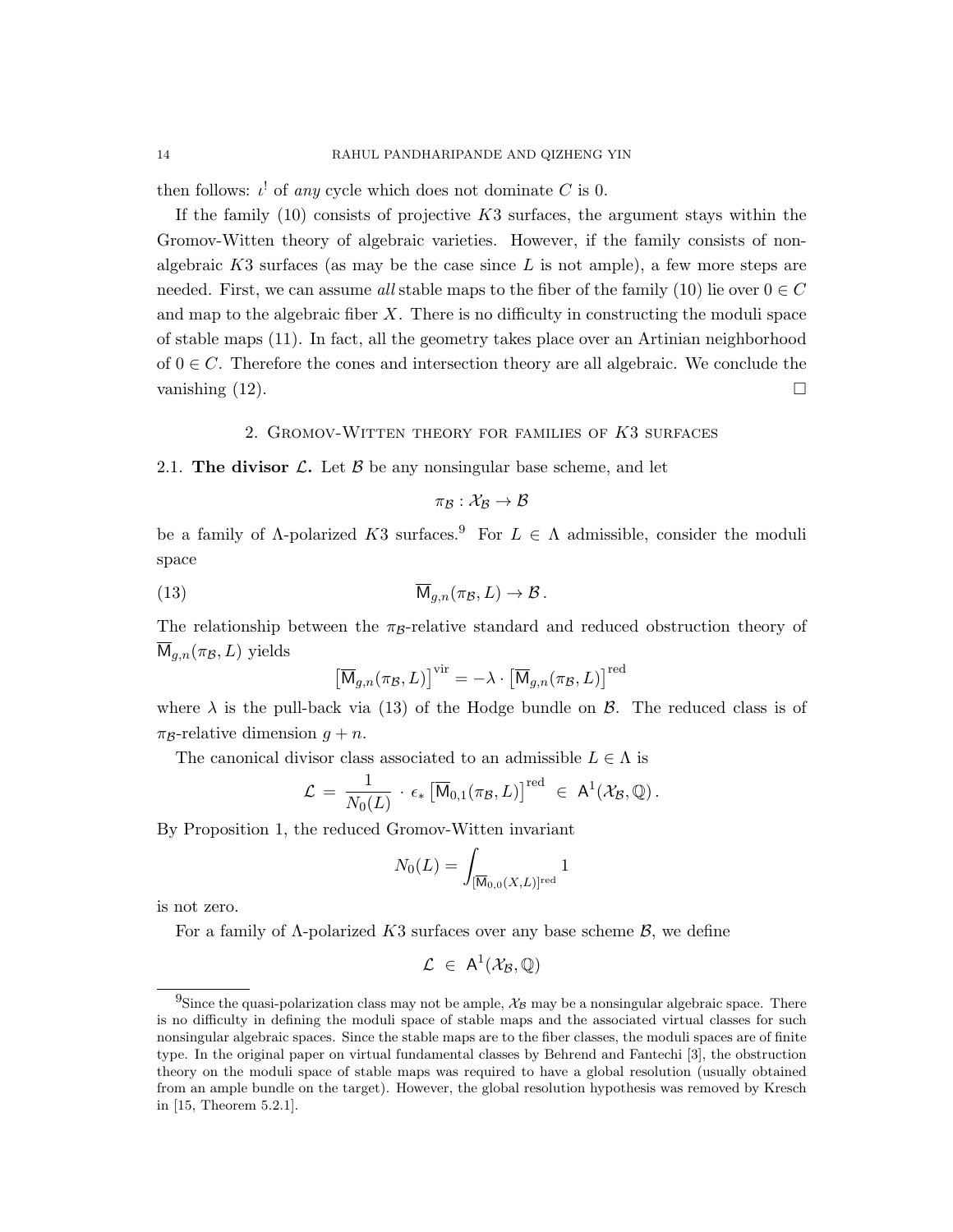by pull-back from the universal family over the nonsingular moduli stack  $\mathcal{M}_{\Lambda}$ .

2.2. The divisor  $\widehat{\mathcal{L}}$ . Let  $\mathcal{X}_{\Lambda}$  denote the universal  $\Lambda$ -polarized K3 surface over  $\mathcal{M}_{\Lambda}$ ,

$$
\pi_\Lambda: \mathcal{X}_\Lambda \to \mathcal{M}_\Lambda\,.
$$

For  $L \in \Lambda$  admissible, Let  $\overline{M}_{0,0}(\pi_{\Lambda}, L)$  be the  $\pi_{\Lambda}$ -relative moduli space of genus 0 stable maps. Let

$$
\phi:\overline{\mathrm{M}}_{0,0}(\pi_{\Lambda},L)\to \mathcal{M}_{\Lambda}
$$

be the proper structure map. The reduced virtual class  $[\overline{M}_{0,0}(\pi_{\Lambda}, L)]^{\text{red}}$  is of  $\phi$ -relative dimension 0 and satisfies

$$
\phi_* \left[ \overline{\mathsf{M}}_{0,0}(\pi_\Lambda, L) \right]^{\text{red}} = N_0(L) \cdot \left[ \mathcal{M}_\Lambda \right] \neq 0.
$$

The universal curve over the moduli space of stable maps,

$$
C \to \overline{M}_{0,0}(\pi_{\Lambda}, L) ,
$$

carries an evaluation morphism

$$
\epsilon_{\overline{M}}:C\to\mathcal{X}_{\overline{M}}=\,\phi^*\mathcal{X}_\Lambda
$$

over  $\mathcal{M}_{\Lambda}$ . Via the Hilbert-Chow map, the image of  $\epsilon_{\overline{M}}$  determines a canonical Chow cohomology class

$$
\widehat{\mathcal{L}} \ \in \ \mathsf{A}^1(\mathcal{X}_{\overline{\mathsf{M}}},\mathbb{Q})\,.
$$

Via pull-back, we also have the class

$$
\mathcal{L}~\in~A^1(\mathcal{X}_{\overline{M}},\mathbb{Q})
$$

constructed in Section 2.1.

The classes  $\widehat{\mathcal{L}}$  and  $\mathcal{L}$  are are certainly equal when restricted to the fibers of

$$
\pi_{\overline{\mathsf{M}}} : \mathcal{X}_{\overline{\mathsf{M}}} \to \overline{\mathsf{M}}_{0,0}(\pi_{\Lambda},L) .
$$

However, more is true. We define the reduced virtual class of  $\mathcal{X}_{\overline{M}}$  by flat pull-back,

$$
[\mathcal{X}_{\overline{\mathsf{M}}}]^{\text{red}} = \pi_{\overline{\mathsf{M}}}^{*} \left[ \overline{\mathsf{M}}_{0,0}(\pi_{\Lambda}, L) \right]^{\text{red}} \in \mathsf{A}_{\mathsf{d}(\Lambda) + 2}(\mathcal{X}_{\overline{\mathsf{M}}}, \mathbb{Q}),
$$

where  $d(\Lambda) = 20 - \text{rank}(\Lambda)$  is the dimension of  $\mathcal{M}_{\Lambda}$ .

**Theorem 5.** For  $L \in \Lambda$  admissible,

$$
\widehat{\mathcal{L}} \cap [\mathcal{X}_{\overline{M}}]^{\mathrm{red}} \, = \, \mathcal{L} \cap [\mathcal{X}_{\overline{M}}]^{\mathrm{red}} \ \in \ A_{d(\Lambda) + 1}(\mathcal{X}_{\overline{M}}, \mathbb{Q}) \, .
$$

The proof of Theorem 5 will be given in Section 5.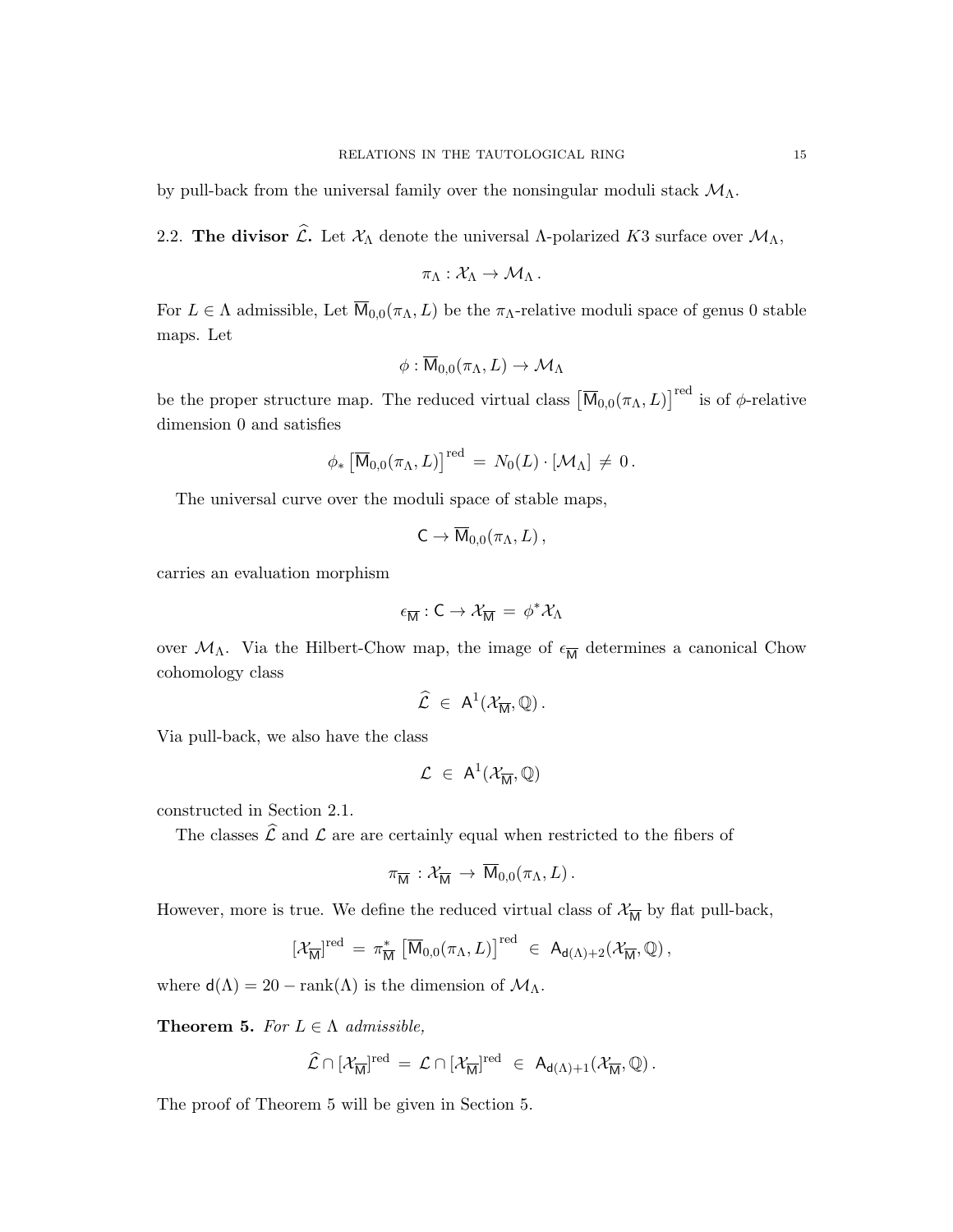3. Basic push-forwards in genus 0 and 1

3.1. Push-forwards of reduced classes. Let  $L \in \Lambda$  be a nonzero class. As discussed in Section 0.4, the export construction requires knowing the push-forward of the reduced virtual class  $\left[\overline{\mathsf{M}}_{g,n}(\pi_{\Lambda},L)\right]^{red}$  via the evaluation map

$$
\epsilon^n : \overline{\mathsf{M}}_{g,n}(\pi_\Lambda, L) \to \mathcal{X}_\Lambda^n.
$$

Fortunately, to export the WDVV and Getzler relations, we only need to analyze three simple cases.

3.2. Case  $g = 0$ ,  $n \ge 1$ . Consider the push-forward class in genus 0,

$$
\epsilon_*^n \left[ \overline{\mathsf{M}}_{0,n}(\pi_\Lambda,L) \right]^{red} \ \in \ \mathsf{A}^n(\mathcal{X}_\Lambda^n,\mathbb{Q}).
$$

For  $n = 1$  and  $L \in \Lambda$  admissible, we have by definition

$$
\epsilon_* \left[ \overline{\mathsf{M}}_{0,1}(\pi_\Lambda,L) \right]^{\text{red}} \,=\, N_0(L) \cdot \mathcal{L} \,.
$$

**Proposition 4.** For all  $n \geq 1$ , we have

$$
\epsilon_*^n \left[\overline{\mathsf{M}}_{0,n}(\pi_{\Lambda}, L)\right]^{\text{red}} = \begin{cases} N_0(L) \cdot \mathcal{L}_{(1)} \cdots \mathcal{L}_{(n)} & \text{if } L \in \Lambda \text{ is admissible,} \\ 0 & \text{if not.} \end{cases}
$$

Here  $\mathcal{L}_{(i)}$  is the pull-back of  $\mathcal L$  via the i<sup>th</sup> projection.

*Proof.* Consider first the case where the class  $L \in \Lambda$  is admissible. The evaluation map  $\epsilon^n$ factors as

$$
\overline{\mathrm{M}}_{0,n}(\pi_{\Lambda},L)\;\xrightarrow{\epsilon_{\overline{\mathrm{M}}}^{n}}\; \mathcal{X}_{\overline{\mathrm{M}}}^{n}\;\xrightarrow{\rho^{n}}\; \mathcal{X}_{\Lambda}^{n}
$$

where  $\epsilon_{\overline{n}}^n$  $\frac{n}{M}$  is the lifted evaluation map and  $\rho^n$  is the projection. We have

$$
\epsilon_{*}^{n} \left[\overline{\mathsf{M}}_{0,n}(\pi_{\Lambda}, L)\right]^{\text{red}} = \rho_{*}^{n} \epsilon_{\overline{\mathsf{M}}*}^{n} \left[\overline{\mathsf{M}}_{0,n}(\pi_{\Lambda}, L)\right]^{\text{red}} \n= \rho_{*}^{n} \left(\widehat{\mathcal{L}}_{(1)} \cdots \widehat{\mathcal{L}}_{(n)} \cap [\mathcal{X}_{\overline{\mathsf{M}}}^{n}]^{\text{red}}\right) \n= \rho_{*}^{n} \left(\mathcal{L}_{(1)} \cdots \mathcal{L}_{(n)} \cap [\mathcal{X}_{\overline{\mathsf{M}}}^{n}]^{\text{red}}\right) \n= N_{0}(L) \cdot \mathcal{L}_{(1)} \cdots \mathcal{L}_{(n)} \cap [\mathcal{X}_{\Lambda}^{n}],
$$

where the third equality is a consequence of Theorem 5.

Next, consider the case where  $L \in \Lambda$  is inadmissible. By Proposition 3 and a spreading out argument [27, 1.1.2], the reduced class  $\left[\overline{M}_{0,n}(\pi_{\Lambda},L)\right]^{red}$  is supported over a proper subset of  $\mathcal{M}_{\Lambda}$ . Since K3 surfaces are not ruled, the support of

$$
\epsilon_*^n \left[ \overline{\mathsf{M}}_{0,n}(\pi_\Lambda, L) \right]^{\text{red}} \ \in \ \mathsf{A}^n(\mathcal{X}_\Lambda^n, \mathbb{Q})
$$

has codimension at least  $n + 1$  and therefore vanishes.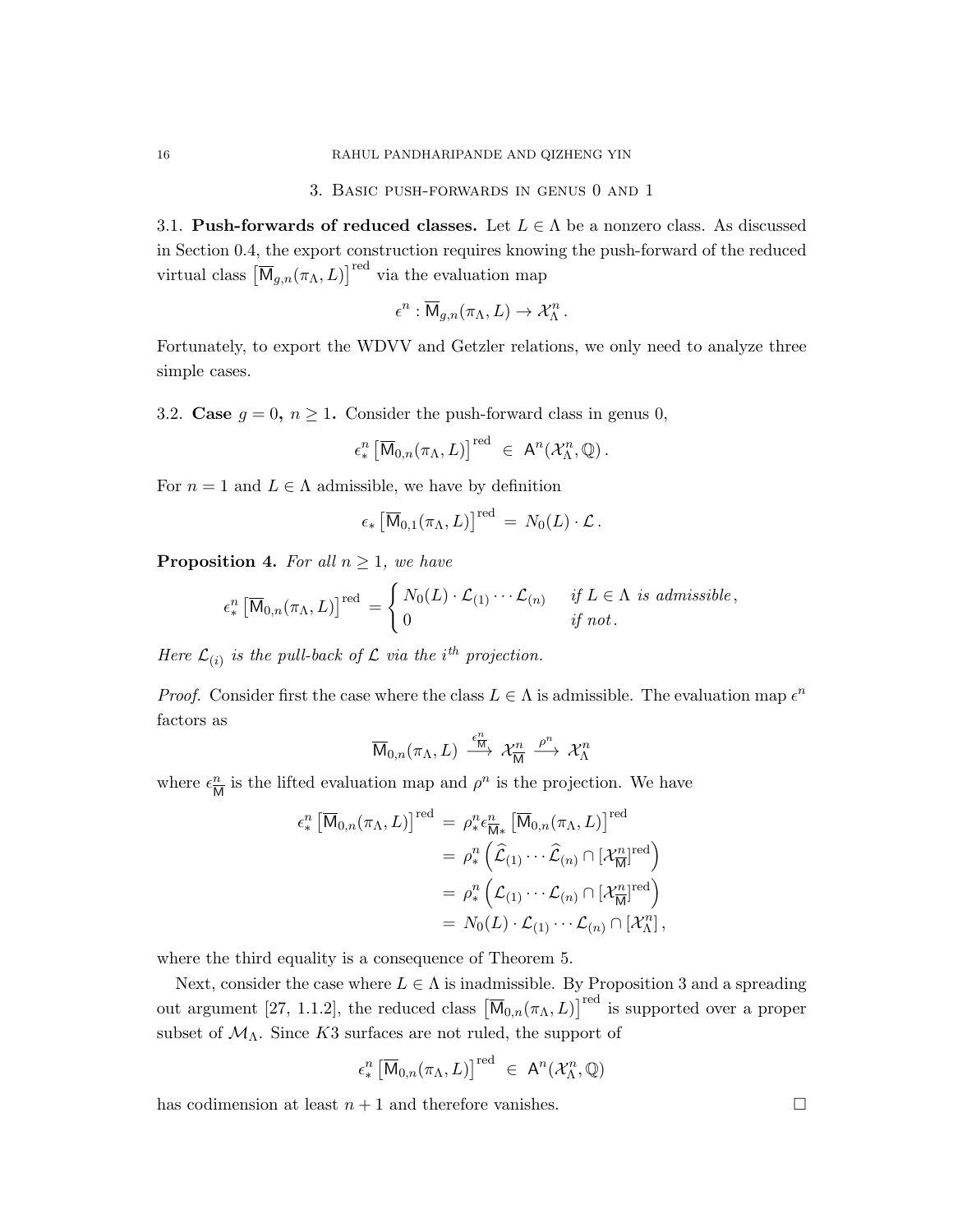3.3. Case  $g = 1$ ,  $n = 1$ . The push-forward class

$$
\epsilon_* \left[ \overline{\mathsf{M}}_{1,1}(\pi_{\Lambda}, L) \right]^{\text{red}} \ \in \ \mathsf{A}^0(\mathcal{X}_{\Lambda}, \mathbb{Q})
$$

is a multiple of the fundamental class of  $X_{\Lambda}$ .

Proposition 5. We have

$$
\epsilon_* \left[ \overline{\mathsf{M}}_{1,1}(\pi_\Lambda,L) \right]^{\text{red}} = \begin{cases} N_1(L) \cdot [\mathcal{X}_\Lambda] & \text{if } L \in \Lambda \text{ is admissible and } \langle L,L \rangle_\Lambda \geq 0, \\ 0 & \text{if not.} \end{cases}
$$

*Proof.* The multiple of the fundamental class  $[\mathcal{X}_\Lambda]$  can be computed fiberwise: it is the genus 1 Gromov-Witten invariant

$$
N_1(L) = \int_{[\overline{\mathsf{M}}_{1,1}(X,L)]^{\mathrm{red}}} \mathrm{ev}^*(\mathsf{p})\,.
$$

The invariant vanishes for  $L \in Pic(X)$  inadmissible as well as for L admissible and  $\langle L, L \rangle_X < 0.$ 

3.4. Case  $g = 1$ ,  $n = 2$ . The push-forward class is a divisor,

$$
\epsilon^2_* \left[ \overline{\mathsf{M}}_{1,2}(\pi_\Lambda,L) \right]^{\text{red}} \; \in \; \mathsf{A}^1(\mathcal{X}_\Lambda^2,\mathbb{Q}) \, .
$$

Proposition 6. We have

$$
\epsilon_*^2 \left[ \overline{\mathsf{M}}_{1,2}(\pi_\Lambda, L) \right]^{red} = \begin{cases} N_1(L) \cdot \left( \mathcal{L}_{(1)} + \mathcal{L}_{(2)} + Z(L) \right) & \text{if } L \in \Lambda \text{ is admissible and } \langle L, L \rangle_\Lambda \geq 0, \\ 0 & \text{if not.} \end{cases}
$$

Here  $Z(L)$  is a divisor class in  $\mathsf{A}^1(\mathcal{M}_\Lambda, \mathbb{Q})$  depending on  $L^{10}$ .

In Section 7.2, we will compute  $Z(L)$  explicitly in terms of Noether-Lefschetz divisors in the moduli space  $\mathcal{M}_{\Lambda}$ .

*Proof.* Consider first the case where the class  $L \in \Lambda$  is admissible and  $\langle L, L \rangle_{\Lambda} \geq 0$ . If L is a multiple of the quasi-polarization H, we may assume  $\Lambda = (2\ell)$ . Then, the relative Picard group

 $Pic(\mathcal{X}_{\Lambda}/\mathcal{M}_{\Lambda})$ 

has rank 1. Since the reduced class  $[\overline{M}_{1,2}(\pi_{\Lambda}, L)]^{\text{red}}$  is  $\mathfrak{S}_2$ -invariant, the push-forward takes the form

(14) 
$$
\epsilon_*^2 \left[ \overline{\mathsf{M}}_{1,2}(\pi_\Lambda, L) \right]^{red} = c(L) \cdot \left( \mathcal{L}_{(1)} + \mathcal{L}_{(2)} \right) + \widetilde{Z}(L) \in \mathsf{A}^1(\mathcal{X}_\Lambda^2, \mathbb{Q}),
$$

where  $c(L) \in \mathbb{Q}$  and  $\widetilde{Z}(L)$  is (the pull-back of) a divisor class in  $\mathsf{A}^1(\mathcal{M}_\Lambda, \mathbb{Q})$ .

<sup>&</sup>lt;sup>10</sup>We identify  $A^*(\mathcal{M}_\Lambda, \mathbb{Q})$  as a subring of  $A^*(\mathcal{X}_\Lambda^n, \mathbb{Q})$  via  $\pi_\Lambda^{n*}$ .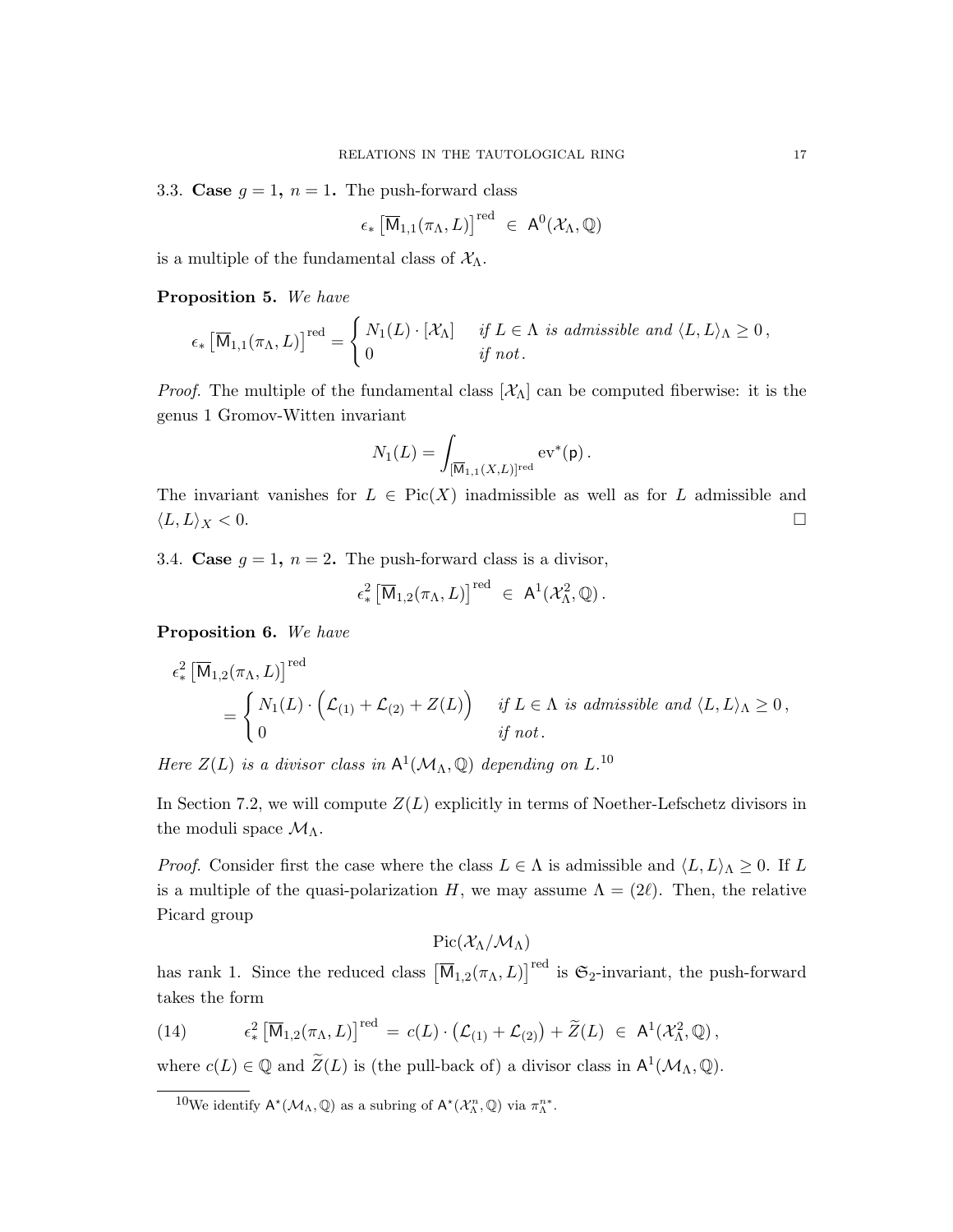The constant  $c(L)$  can be computed fiberwise: by the divisor equation<sup>11</sup>, we have

$$
c(L)=N_1(L).
$$

Since  $N_1(L) \neq 0$  by Proposition 2, we can rewrite (14) as

$$
\epsilon^2_* \left[ \overline{\mathsf{M}}_{1,2}(\pi_\Lambda,L) \right]^{\text{red}} = N_1(L) \cdot \left( \mathcal{L}_{(1)} + \mathcal{L}_{(2)} + Z(L) \right) \in \mathsf{A}^1(\mathcal{X}_\Lambda^2,\mathbb{Q}),
$$

where  $Z(L) \in A^1(\mathcal{M}_\Lambda, \mathbb{Q})$ .

If  $L \neq m \cdot H$ , we may assume  $\Lambda$  to be a rank 2 lattice with  $H, L \in \Lambda$ . Then, the push-forward class takes the form

(15) 
$$
\epsilon_*^2 \left[ \overline{\mathsf{M}}_{1,2}(\pi_{\Lambda}, L) \right]^{\text{red}} = c_H(L) \cdot \left( \mathcal{H}_{(1)} + \mathcal{H}_{(2)} \right) + c_L(L) \cdot \left( \mathcal{L}_{(1)} + \mathcal{L}_{(2)} \right) + \widetilde{Z}(L) \in \mathsf{A}^1(\mathcal{X}_{\Lambda}^2, \mathbb{Q}),
$$

where  $c_H(L), c_L(L) \in \mathbb{Q}$  and  $\widetilde{Z}(L) \in A^1(\mathcal{M}_{\Lambda}, \mathbb{Q})$ . By applying the divisor equation with respect to

$$
\langle L, L \rangle_{\Lambda} \cdot H - \langle H, L \rangle_{\Lambda} \cdot L,
$$

we find

$$
c_H(L)\Big(2\ell\langle L,L\rangle_\Lambda-\langle H,L\rangle_\Lambda^2\Big)=0\,.
$$

Since  $2\ell \langle L, L \rangle_{\Lambda} - \langle H, L \rangle_{\Lambda}^2 < 0$  by the Hodge index theorem, we have  $c_H(L) = 0$ . Moreover, by applying the divisor equation with respect to  $H$ , we find

$$
c_L(L)=N_1(L).
$$

Since  $N_1(L) \neq 0$  by Proposition 2, we can rewrite (15) as

$$
\epsilon^2_* \left[ \overline{\mathsf{M}}_{1,2}(\pi_\Lambda,L) \right]^{\text{red}} \,=\, N_1(L) \cdot \Big( \mathcal{L}_{(1)} + \mathcal{L}_{(2)} + Z(L) \Big) \;\in\; \mathsf{A}^1(\mathcal{X}_\Lambda^2,\mathbb{Q})\,,
$$

where  $Z(L) \in A^1(\mathcal{M}_\Lambda, \mathbb{Q})$ .

Next, consider the case where the class  $L \in \Lambda$  is inadmissible. As before, by Proposition 3 and a spreading out argument, the reduced class  $[\overline{M}_{1,2}(\pi_{\Lambda}, L)]^{\text{red}}$  is supported over a proper subset of  $\mathcal{M}_{\Lambda}$ . Since K3 surfaces are not elliptically connected<sup>12</sup>, the support of the push-forward class

$$
\epsilon^2_* \left[ \overline{\mathsf{M}}_{1,2}(\pi_\Lambda,L) \right]^{\text{red}} \ \in \ \mathsf{A}^1(\mathcal{X}_\Lambda^2,\mathbb{Q})
$$

has codimension at least 2. Hence, the push-forward class vanishes.

<sup>&</sup>lt;sup>11</sup>Since L is a multiple of the quasi-polarization,  $\langle L, L \rangle_{\Lambda} > 0$ .

<sup>&</sup>lt;sup>12</sup>A nonsingular projective variety Y is said to be *elliptically connected* if there is a genus 1 curve passing through two general points of Y. In dimension  $\geq$  2, elliptically connected varieties are uniruled, see [12, Proposition 6.1].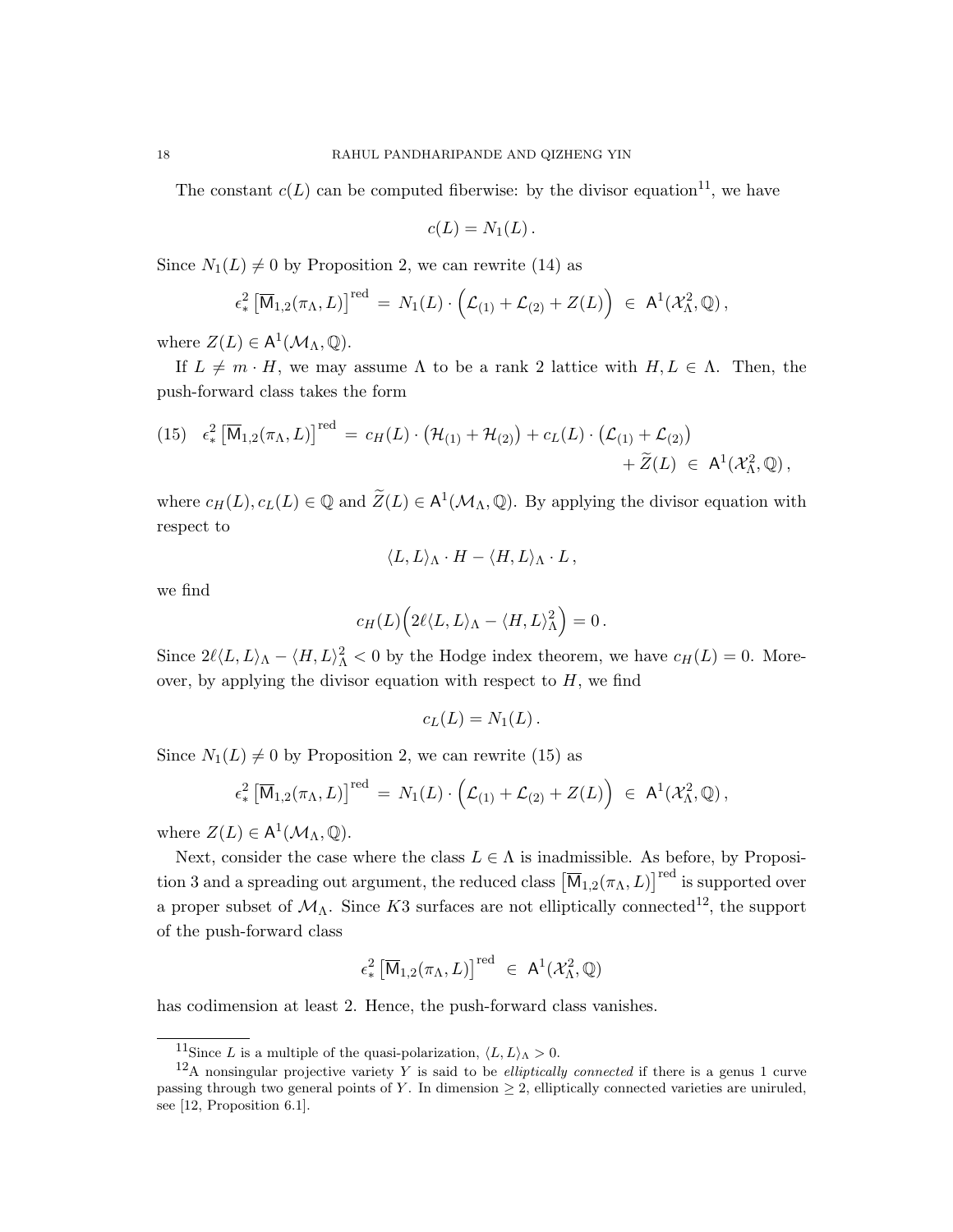Finally, for  $L \in \Lambda$  admissible and  $\langle L, L \rangle_{\Lambda} < 0$ , the reduced class  $\left[\overline{M}_{1,2}(\pi_{\Lambda}, L)\right]^{red}$  is fiberwise supported on the products of finitely many curves in the  $K3$  surface.<sup>13</sup> This implies the support of the push-forward class  $\epsilon^2_* \left[\overline{\mathsf{M}}_{1,2}(\pi_\Lambda,L)\right]^\mathrm{red}$  has codimension 2 in  $\mathcal{X}_\Lambda^2$ . Hence, the push-forward class vanishes.

### 4. Exportation of the WDVV relation

### 4.1. **Exportation.** Let  $L \in \Lambda$  be an admissible class. Consider the morphisms

$$
\overline{\mathsf{M}}_{0,4}\;\stackrel{\tau}{\longleftarrow}\;\overline{\mathsf{M}}_{0,4}(\pi_\Lambda,L)\;\stackrel{\epsilon^4}{\longrightarrow}\; \mathcal{X}_\Lambda^4\,.
$$

Following the notation of Section 0.4, we export here the WDVV relation with respect to the curve class  $L$ ,

(16) 
$$
\epsilon^4_* \tau^* (WDVV) = 0 \in A^5(\mathcal{X}_\Lambda^4, \mathbb{Q}).
$$

We will compute  $\epsilon_*^4 \tau^*$  (WDVV) by applying the splitting axiom of Gromov-Witten theory to the two terms of the WDVV relation (2). The splitting axiom requires a distribution of the curve class to each vertex of each graph appearing in (2).

4.2. WDVV relation: unsplit contributions. The unsplit contributions are obtained from curve class distributions which do *not* split  $L$ . The first unsplit contributions come from the first graph of (2):



The unsplit contributions from the second graph of (2) are:



<sup>&</sup>lt;sup>13</sup>The proof exactly follows the argument of Proposition 3. We find a (possibly non-algebraic) 1parameter family of K3 surfaces for which the class L is generically a multiple of a  $(-2)$ -curve. The open moduli space of stable maps to the K3 fibers which are not supported on the family of  $(-2)$ -curves (and its limit curve in the special fiber) is constrained to lie over the special point in the base of the family. The specialization argument of Proposition 3 then shows the virtual class is 0 when restricted to the open moduli space of stable maps to the special fiber which are not supported on the limit curve.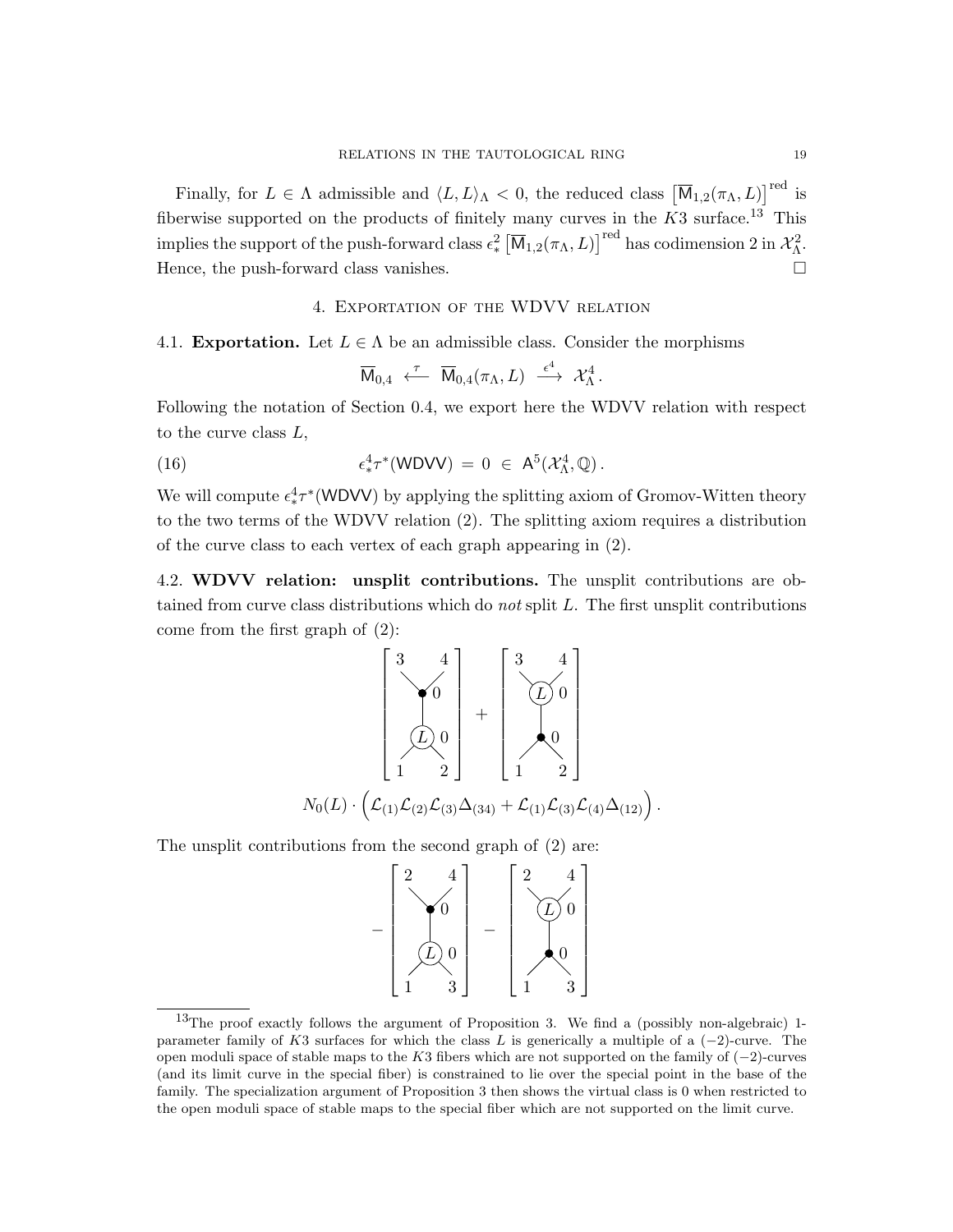$$
-N_0(L) \cdot \left( \mathcal{L}_{(1)} \mathcal{L}_{(2)} \mathcal{L}_{(3)} \Delta_{(24)} + \mathcal{L}_{(1)} \mathcal{L}_{(2)} \mathcal{L}_{(4)} \Delta_{(13)} \right).
$$

The curve class 0 vertex is not reduced and yields the usual intersection form (which explains the presence of diagonal  $\Delta_{(ij)}$ ). The curve class L vertex is reduced. We have applied Proposition 4 to compute the push-forward to  $\mathcal{X}_{\Lambda}^4$ . All terms are of relative codimension 5 (codimension 1 each for the factors  $\mathcal{L}_{(i)}$  and codimension 2 for the diagonal  $\Delta_{(ij)}$ ). The four unsplit terms (divided by  $N_0(L)$ ) exactly constitute the principal part of Theorem 2.

4.3. WDVV relation: split contributions. The split contributions are obtained from non-trivial curve class distributions to the vertices

$$
L = L_1 + L_2, \quad L_1, L_2 \neq 0.
$$

By Proposition 4, we need only consider distributions where *both*  $L_1$  and  $L_2$  are admissible classes. Let  $\widetilde{\Lambda}$  be the saturation<sup>14</sup> of the span of  $L_1$ ,  $L_2$ , and  $\Lambda$ . There are two types.

• If rank $(\tilde{\Lambda})$  = rank $(\Lambda)$  + 1, the split contributions are pushed forward from  $\mathcal{X}_{\tilde{\Lambda}}^4$  $\frac{a}{\tilde{\Lambda}}$  via the map  $\mathcal{X}_{\tilde{\Lambda}}^4 \to \mathcal{X}_{\Lambda}^4$ . Both vertices carry the reduced class by the obstruction calculation of [18, Lemma 1]. The split contributions are:



 $N_0(L_1)N_0(L_2)\langle L_1, L_2\rangle_{\widetilde{\Lambda}}\cdot {\mathcal L}_{1,(1)} {\mathcal L}_{1,(2)} {\mathcal L}_{2,(3)} {\mathcal L}_{2,(4)}\,,$ 



 $-N_0(L_1)N_0(L_2)\langle L_1, L_2\rangle_{\widetilde{\Lambda}}\cdot \mathcal{L}_{1,(1)}\mathcal{L}_{1,(3)}\mathcal{L}_{2,(2)}\mathcal{L}_{2,(4)}$ .

All terms are of relative codimension 5 (codimension 1 for the Noether-Lefschetz condition and codimension 1 each for the factors  $\mathcal{L}_{a,(i)}$ .

<sup>&</sup>lt;sup>14</sup>We work only with primitive sublattices of  $U^3 \oplus E_8(-1)^2$ .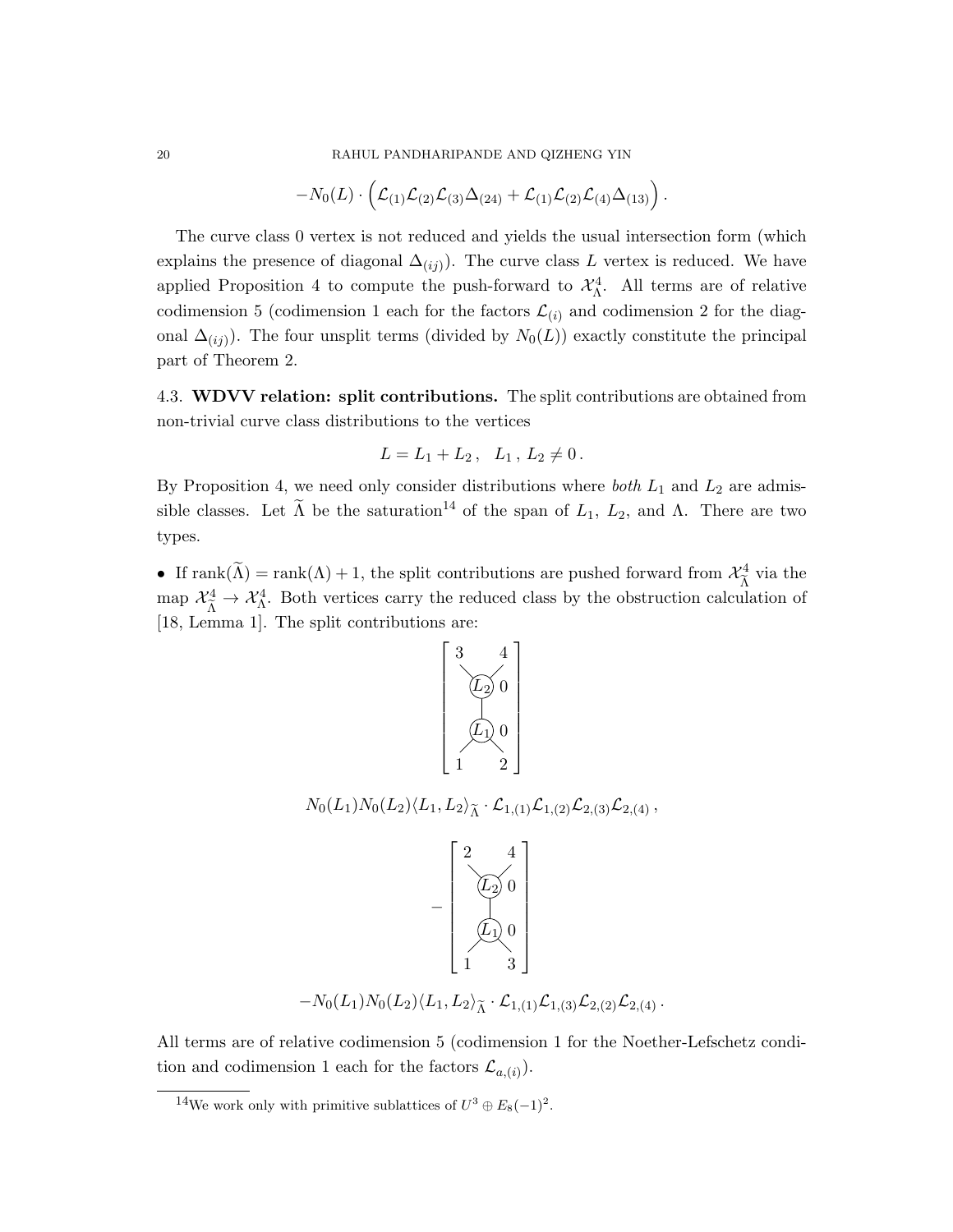• If  $\tilde{\Lambda} = \Lambda$ , there is no obstruction cancellation as above. The extra reduction yields a factor of  $-\lambda$ . The split contributions are:



 $N_0(L_1)N_0(L_2)\langle L_1, L_2\rangle_{\tilde{\Lambda}}\cdot(-\lambda)\mathcal{L}_{1,(1)}\mathcal{L}_{1,(2)}\mathcal{L}_{2,(3)}\mathcal{L}_{2,(4)},$ 



$$
-N_0(L_1)N_0(L_2)\langle L_1,L_2\rangle_{\widetilde{\Lambda}}\cdot(-\lambda)\mathcal{L}_{1,(1)}\mathcal{L}_{1,(3)}\mathcal{L}_{2,(2)}\mathcal{L}_{2,(4)}.
$$

All terms are of relative codimension 5 (codimension 1 for  $-\lambda$  and codimension 1 each for the factors  $\mathcal{L}_{a,(i)}$ ).

4.4. Proof of Theorem 2. The complete exported relation (16) is obtained by adding the unsplit contributions to the summation over all split contributions

$$
L=L_1+L_2
$$

of both types. Split contributions of the first type are explicitly supported over the Noether-Lefschetz locus corresponding to

$$
\widetilde{\Lambda} \subset U^3 \oplus E_8^2 \, .
$$

Split contributions of the second type all contain the factor  $-\lambda$ . The class  $\lambda$  is known to be a linear combination of proper Noether-Lefschetz divisors of  $\mathcal{M}_{\Lambda}$  by [6, Theorem 1.2]. Hence, we view the split contributions of the second type also as being supported over Noether-Lefschetz loci. For the formula of Theorem 2, we normalize the relation by dividing by  $N_0(L)$ .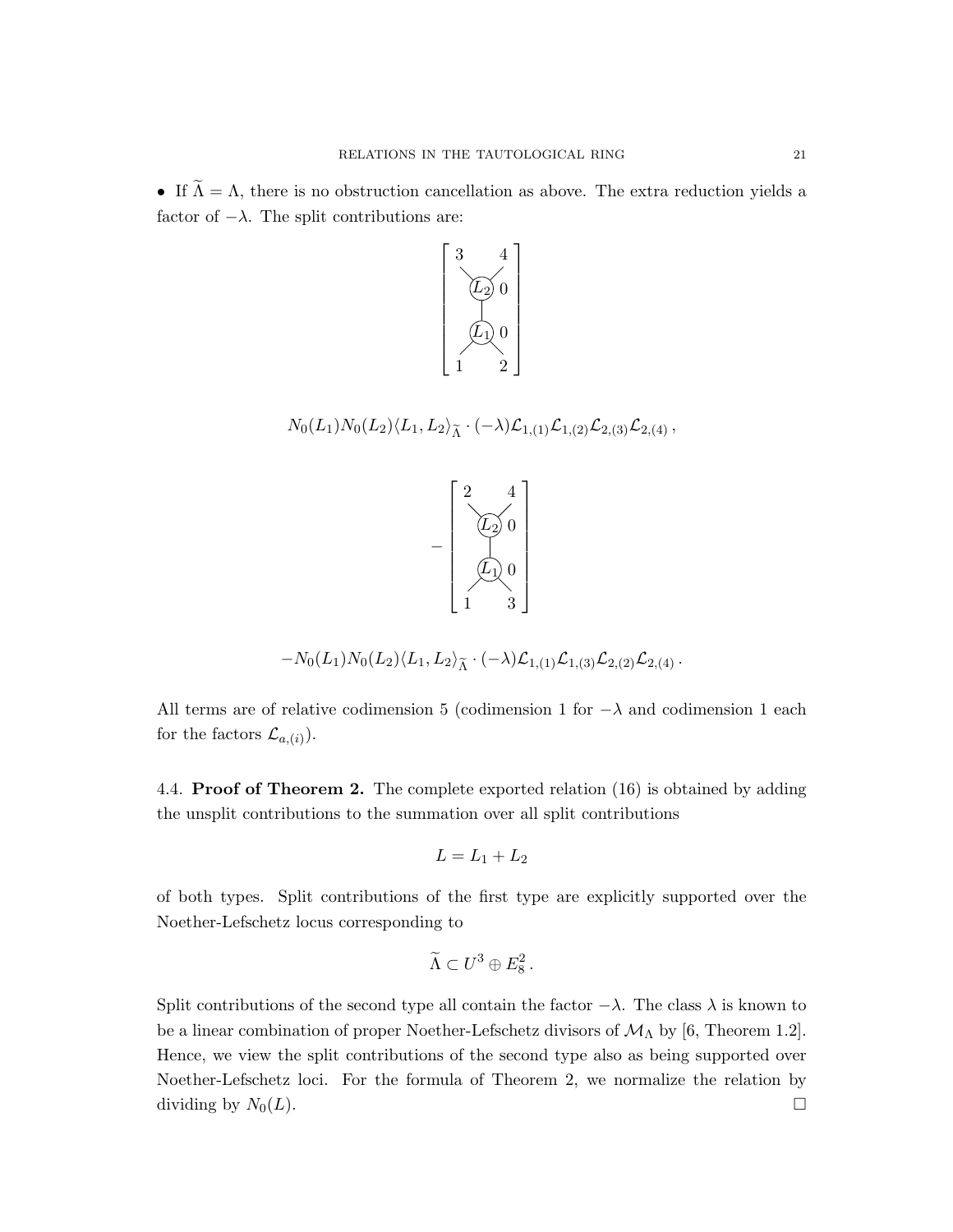#### 5. Proof of Theorem 5

5.1. Overview. Let  $L \in \Lambda$  be an admissible class, and let  $\overline{M}_{0,0}(\pi_{\Lambda}, L)$  be the  $\pi_{\Lambda}$ -relative moduli space of genus 0 stable maps,

$$
\phi:\overline{\mathsf{M}}_{0,0}(\pi_{\Lambda},L)\to \mathcal{M}_{\Lambda}.
$$

Let  $\mathcal{X}_{\overline{M}}$  be the universal  $\Lambda$ -polarized K3 surface over  $\overline{M}_{0,0}(\pi_{\Lambda}, L)$ ,

$$
\pi_{\overline{\mathsf{M}}} : \mathcal{X}_{\overline{\mathsf{M}}} \to \overline{\mathsf{M}}_{0,0}(\pi_{\Lambda}, L) .
$$

In Sections 2.1 and 2.2, we have constructed two divisor classes

$$
\widehat{\mathcal{L}}, \ \mathcal{L} \ \in \ \mathsf{A}^1(\mathcal{X}_{\overline{\mathsf{M}}}, \mathbb{Q}).
$$

We define the  $\kappa$  classes with respect to  $\widehat{\mathcal{L}}$  by

$$
\widehat{\kappa}_{[L^a;b]} = \pi_{\overline{\mathsf{M}}*} \left( \widehat{\mathcal{L}}^a \cdot c_2(\mathcal{T}_{\pi_{\overline{\mathsf{M}}}})^b \right) \in \mathsf{A}^{a+2b-2} \left( \overline{\mathsf{M}}_{0,0}(\pi_{\Lambda}, L), \mathbb{Q} \right) .
$$

Since  $\hat{\mathcal{L}}$  and  $\mathcal{L}$  are equal on the fibers of  $\pi_{\overline{M}}$ , the difference  $\hat{\mathcal{L}} - \mathcal{L}$  is the pull-back<sup>15</sup> of a divisor class in  $\mathsf{A}^1(\overline{\mathsf{M}}_{0,0}(\pi_{\Lambda}, L), \mathbb{Q})$ . In fact, the difference is equal<sup>16</sup> to

$$
\frac{1}{24} \cdot (\widehat{\kappa}_{[L;1]} - \kappa_{[L;1]}) \in A^1(\overline{\mathsf{M}}_{0,0}(\pi_{\Lambda}, L), \mathbb{Q}) .
$$

Therefore,

(17) 
$$
\widehat{\mathcal{L}} - \frac{1}{24} \cdot \widehat{\kappa}_{[L;1]} = \mathcal{L} - \frac{1}{24} \cdot \kappa_{[L;1]} \in A^1(\mathcal{X}_{\overline{M}}, \mathbb{Q}).
$$

Our strategy for proving Theorem 5 is to export the WDVV relation via the morphisms

$$
\overline{\mathsf{M}}_{0,4}\;\stackrel{\tau}{\longleftarrow}\;\overline{\mathsf{M}}_{0,4}(\pi_\Lambda,L)\;\stackrel{\epsilon_\mathsf{M}^4}{\longrightarrow}\; \mathcal{X}_{\overline{\mathsf{M}}}^4\,.
$$

We deduce the following identity from the exported relation

(18) 
$$
\epsilon^4_{\overline{M}*}\tau^*(WDVV) = 0 \in A_{d(\Lambda)+3}(\mathcal{X}_{\overline{M}}^4,\mathbb{Q}),
$$

where  $d(\Lambda) = 20 - \text{rank}(\Lambda)$  is the dimension of  $\mathcal{M}_{\Lambda}$ .

**Proposition 7.** For  $L \in \Lambda$  admissible,

$$
\widehat{\kappa}_{[L;1]}\cap\left[\overline{\mathsf{M}}_{0,0}(\pi_\Lambda,L)\right]^\mathrm{red}\,=\,\kappa_{[L;1]}\cap\left[\overline{\mathsf{M}}_{0,0}(\pi_\Lambda,L)\right]^\mathrm{red}\;\in\;\mathsf{A}_{\mathsf{d}(\Lambda)-1}\left(\overline{\mathsf{M}}_{0,0}(\pi_\Lambda,L),\mathbb{Q}\right)\,.
$$

Equation (17) and Proposition 7 together yield

$$
\widehat{\mathcal{L}}\cap [\mathcal{X}_{\overline{M}}]^{\mathrm{red}}\,=\,\mathcal{L}\cap [\mathcal{X}_{\overline{M}}]^{\mathrm{red}}\,\,\in\,\,A_{d(\Lambda)+1}(\mathcal{X}_{\overline{M}},\mathbb{Q})\,,
$$

thus proving Theorem 5.

The exportation process is almost identical to the one in Section 4. However, since we work over  $\overline{M}_{0,0}(\pi_{\Lambda}, L)$  instead of  $\mathcal{M}_{\Lambda}$ , we do *not* require Proposition 4 (whose proof uses Theorem 5).

<sup>&</sup>lt;sup>15</sup>We use here the vanishing  $H^1(X, \mathcal{O}_X) = 0$  for K3 surfaces X and the base change theorem.

<sup>&</sup>lt;sup>16</sup>We keep the same notation for the pull-backs of the  $\kappa$  classes via the structure map  $\phi$ . Also, we identify  $A^{\star}(\overline{\mathsf{M}}_{0,0}(\pi_{\Lambda},L),\mathbb{Q})$  as a subring of  $A^{\star}(\mathcal{X}_{\overline{\mathsf{M}}}^n,\mathbb{Q})$  via  $\pi_{\overline{\mathsf{M}}}^{n*}$ .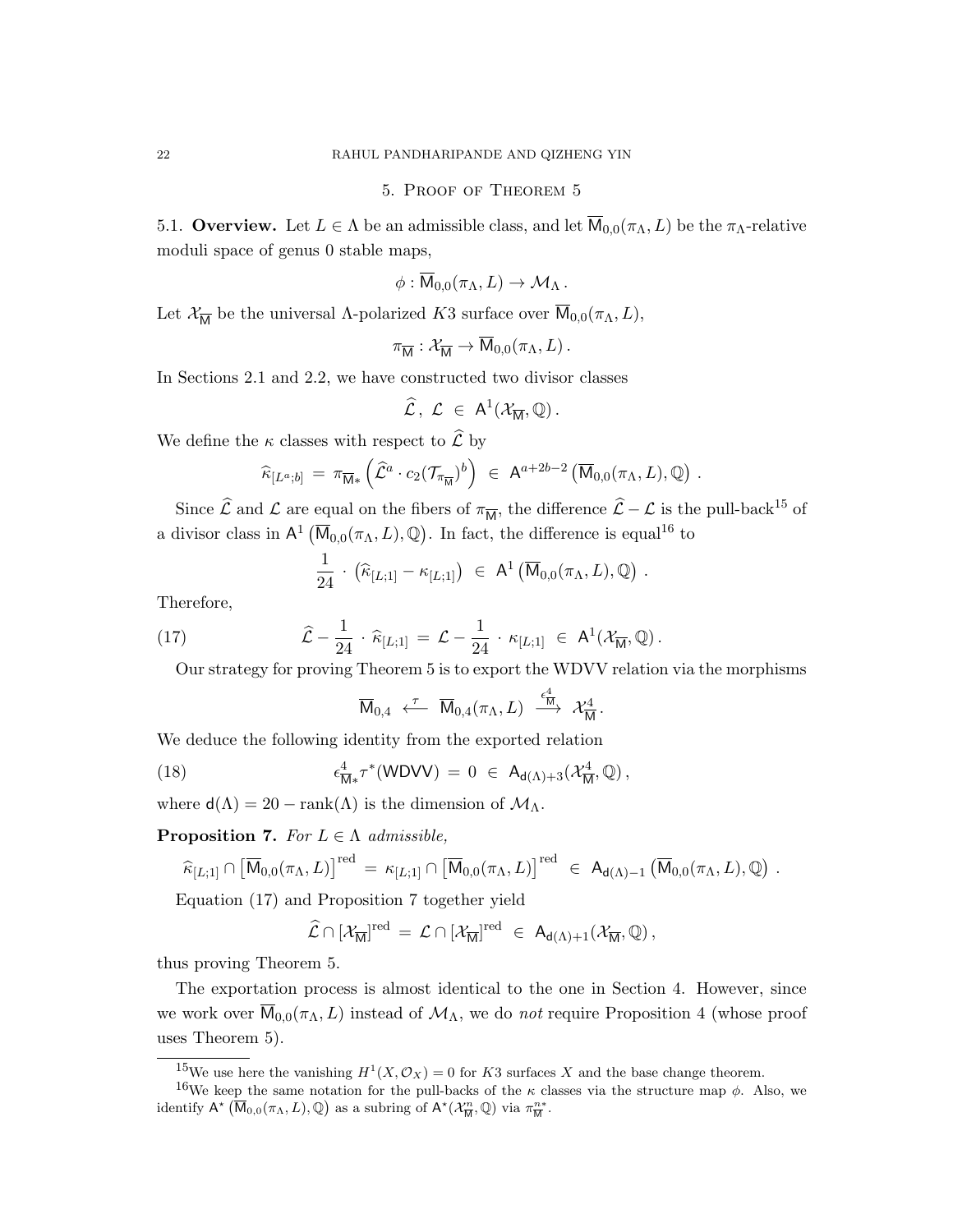5.2. Exportation. We briefly describe the exportation (18) of the WDVV relation with respect to the curve class L. As in Section 4, the outcome of  $\epsilon_{\overline{k}}^4$  $\frac{4}{M_*}\tau^*(WDVV)$  consists of unsplit and split contributions:

• For the unsplit contributions, the difference is that one should replace  $\mathcal L$  by the corresponding  $\widehat{\mathcal{L}}$ . Moreover, since we do *not* push-forward to  $\mathcal{X}_{\Lambda}^4$ , there is no overall coefficient  $N_0(L)$ .

• For the split contributions corresponding to the admissible curve class distributions

$$
L=L_1+L_2,
$$

one again replaces  $\mathcal{L}_i$  by the corresponding  $\widehat{\mathcal{L}}_i$  and removes the coefficient  $N_0(L_i)$ . As before, the terms are either supported over proper Noether-Lefschetz divisors of  $\mathcal{M}_{\Lambda}$ , or multiplied by (the pull-back of)  $-\lambda$ .

We obtain the following analog of Theorem 2.

**Proposition 8.** For admissible  $L \in \Lambda$ , exportation of the WDVV relation yields

$$
\begin{aligned} (19) \quad & \left(\widehat{\mathcal{L}}_{(1)}\widehat{\mathcal{L}}_{(2)}\widehat{\mathcal{L}}_{(3)}\Delta_{(34)} + \widehat{\mathcal{L}}_{(1)}\widehat{\mathcal{L}}_{(3)}\widehat{\mathcal{L}}_{(4)}\Delta_{(12)} - \widehat{\mathcal{L}}_{(1)}\widehat{\mathcal{L}}_{(2)}\widehat{\mathcal{L}}_{(3)}\Delta_{(24)} \right. \\ & \left. - \widehat{\mathcal{L}}_{(1)}\widehat{\mathcal{L}}_{(2)}\widehat{\mathcal{L}}_{(4)}\Delta_{(13)} + \dots \right) \cap \left[\mathcal{X}_{\overline{\mathsf{M}}}^{\underline{4}}\right]^{\mathrm{red}} \, = \, 0 \; \in \; \mathsf{A}_{\mathsf{d}(\Lambda) + 3}(\mathcal{X}_{\overline{\mathsf{M}}}^{\underline{4}},\mathbb{Q}) \, , \end{aligned}
$$

where the dots stand for (Gromov-Witten) tautological classes supported over proper Noether-Lefschetz divisors of  $\mathcal{M}_{\Lambda}$ .

Here, the Gromov-Witten tautological classes on  $\mathcal{X}_{\overline{M}}^n$  $\frac{m}{M}$  are defined by replacing  $\mathcal L$  by  $\mathcal L$  in Section 0.3.

### 5.3. Proof of Proposition 7. We distinguish two cases.

Case  $\langle L, L \rangle_{\Lambda} \neq 0$ .

First, we rewrite (17) as

$$
\widehat{\kappa}_{[L;1]} - \kappa_{[L;1]} = 24 \cdot (\widehat{\mathcal{L}} - \mathcal{L}) \in \mathsf{A}^1(\mathcal{X}_{\overline{\mathsf{M}}}, \mathbb{Q}).
$$

By the same argument, we also have

$$
\widehat{\kappa}_{[L^3;0]} - \kappa_{[L^3;0]} = 3\langle L, L\rangle_{\Lambda} \cdot (\widehat{\mathcal{L}} - \mathcal{L}) \in \mathsf{A}^1(\mathcal{X}_{\overline{\mathsf{M}}}, \mathbb{Q}).
$$

By combining the above equations, we find

$$
(20) \quad \langle L, L \rangle_{\Lambda} \cdot \widehat{\kappa}_{[L;1]} - 8 \cdot \widehat{\kappa}_{[L^3;0]} = \langle L, L \rangle_{\Lambda} \cdot \kappa_{[L;1]} - 8 \cdot \kappa_{[L^3;0]} \in A^1 \left( \overline{M}_{0,0}(\pi_{\Lambda}, L), \mathbb{Q} \right).
$$

Next, we apply (19) with respect to L and insert  $\Delta_{(12)}\Delta_{(34)} \in A^4(\mathcal{X}_{\overline{M}}^4)$  $\frac{d^4}{M}, \mathbb{Q}$ . The relation

$$
\Delta_{(12)}\Delta_{(34)}\cap \epsilon^4_{\overline{\mathsf{M}}*}\tau^*(\mathsf{WDVV})\,=\,0\;\in\; \mathsf{A}_{\mathsf{d}(\Lambda)-1}(\mathcal{X}^4_{\overline{\mathsf{M}}},\mathbb{Q})
$$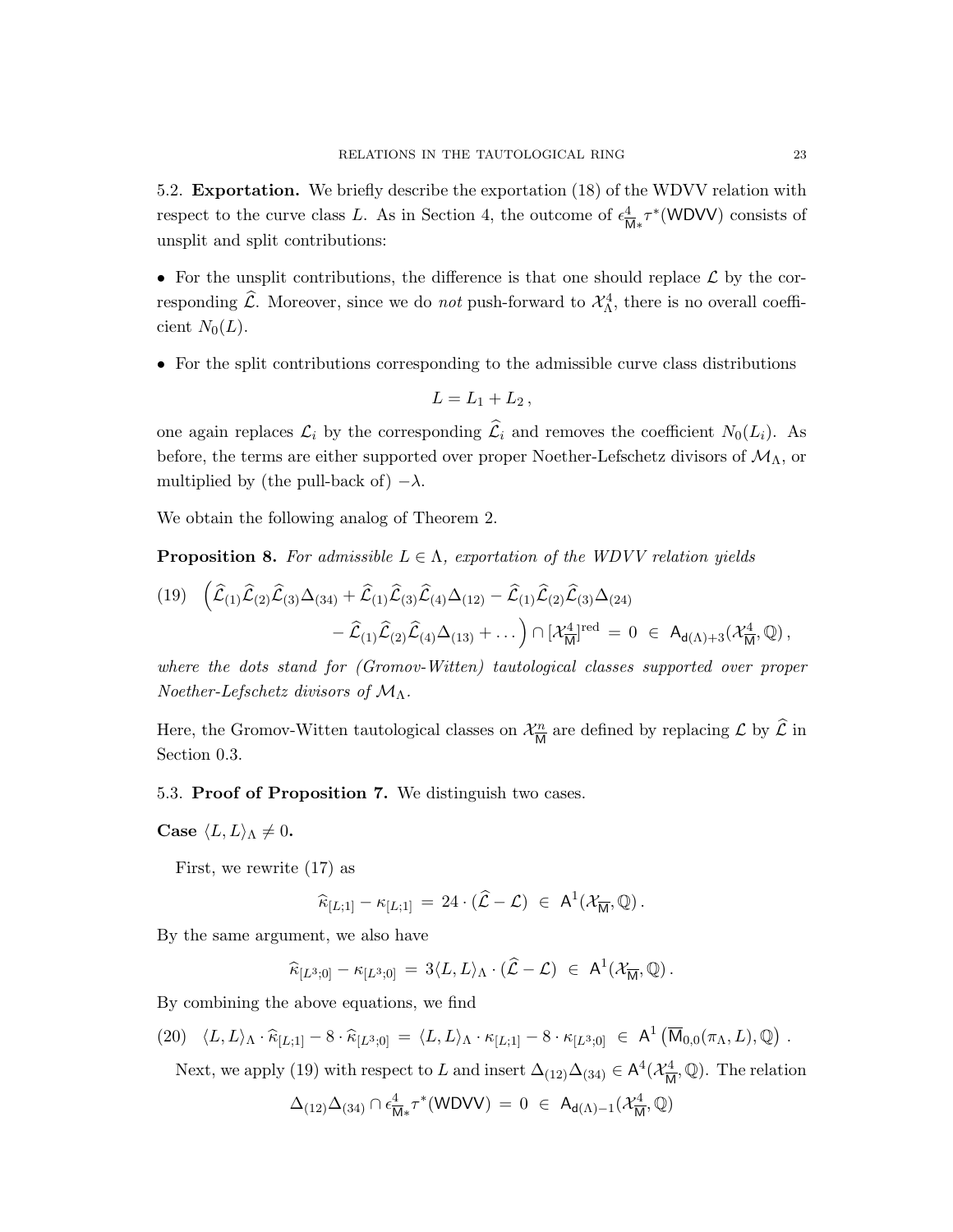pushes down via

$$
\pi_{\overline{\mathsf{M}}}^{4}:\mathcal{X}_{\overline{\mathsf{M}}}^{4}\rightarrow\overline{\mathsf{M}}_{0,0}(\pi_{\Lambda},L)
$$

to yield the result

$$
(21) \quad \left(2\langle L, L\rangle_{\Lambda} \cdot \widehat{\kappa}_{[L;1]} - 2 \cdot \widehat{\kappa}_{[L^3;0]}\right) \cap \left[\overline{\mathsf{M}}_{0,0}(\pi_{\Lambda}, L)\right]^{\text{red}} \\ \in \phi^* \mathsf{NL}^1(\mathcal{M}_{\Lambda}, \mathbb{Q}) \cap \left[\overline{\mathsf{M}}_{0,0}(\pi_{\Lambda}, L)\right]^{\text{red}}.
$$

Since  $\langle L, L \rangle_{\Lambda} \neq 0$ , a combination of (20) and (21) yields

$$
\widehat{\kappa}_{[L;1]} \cap \left[ \overline{\mathsf{M}}_{0,0}(\pi_{\Lambda},L) \right]^{\text{red}} \in \phi^* \mathsf{A}^1(\mathcal{M}_{\Lambda},\mathbb{Q}) \cap \left[ \overline{\mathsf{M}}_{0,0}(\pi_{\Lambda},L) \right]^{\text{red}}.
$$

In other words, there is a divisor class  $D \in A^1(\mathcal{M}_\Lambda, \mathbb{Q})$  for which

$$
\widehat{\kappa}_{[L;1]} \cap \left[\overline{\mathsf{M}}_{0,0}(\pi_{\Lambda},L)\right]^{\text{red}} = \phi^*(D) \cap \left[\overline{\mathsf{M}}_{0,0}(\pi_{\Lambda},L)\right]^{\text{red}} \in \mathsf{A}_{d(\Lambda)-1} \left(\overline{\mathsf{M}}_{0,0}(\pi_{\Lambda},L),\mathbb{Q}\right).
$$

Then, by the projection formula, we find

$$
\phi_*\left(\widehat{\kappa}_{[L;1]}\cap\left[\overline{\mathsf{M}}_{0,0}(\pi_\Lambda,L)\right]^\mathrm{red}\right) = N_0(L)\cdot\kappa_{[L;1]} = N_0(L)\cdot D \in \mathsf{A}^1(\mathcal{M}_\Lambda,\mathbb{Q})\,.
$$

Hence  $D = \kappa_{[L;1]}$ , which proves Proposition 7 in case  $\langle L, L \rangle_{\Lambda} \neq 0$ .

Case  $\langle L, L \rangle_{\Lambda} = 0$ .

Let  $H \in \Lambda$  be the quasi-polarization and let

$$
\mathcal{H}~\in~A^1(\mathcal{X}_{\overline{M}},\mathbb{Q})
$$

be the pull-back of the class  $\mathcal{H} \in A^1(\mathcal{X}_\Lambda, \mathbb{Q})$ . We define the  $\kappa$  classes

$$
\widehat{\kappa}_{[H^{a_1},L^{a_2};b]} = \pi_{\overline{\mathsf{M}}*}\left(\mathcal{H}^{a_1}\cdot\widehat{\mathcal{L}}^{a_2}\cdot c_2(\mathcal{T}_{\pi_{\overline{\mathsf{M}}}})^b\right) \in \mathsf{A}^{a_1+a_2+2b-2}(\overline{\mathsf{M}}_{0,0}(\pi_{\Lambda},L),\mathbb{Q}) .
$$

First, by the same argument used to prove (17), we have

$$
\widehat{\kappa}_{[H,L^2;0]} - \kappa_{[H,L^2;0]} = 2 \langle H, L \rangle_{\Lambda} \cdot (\widehat{\mathcal{L}} - \mathcal{L}) \in \mathsf{A}^1(\mathcal{X}_{\overline{\mathsf{M}}}, \mathbb{Q}).
$$

By combining the above equation with (17), we find

(22)  $\langle H, L \rangle_{\Lambda} \cdot \hat{\kappa}_{[L;1]} - 12 \cdot \hat{\kappa}_{[H,L^2;0]}$  $\hspace{0.1 cm} = \hspace{0.1 cm} \langle H, L \rangle_{\Lambda} \cdot \kappa_{[L;1]} - 12 \cdot \kappa_{[H,L^{2};0]} \hspace{0.1 cm} \in \hspace{0.1 cm} \mathsf{A}^1\left(\overline{\mathsf{M}}_{0,0}(\pi_{\Lambda},L),\mathbb{Q}\right) \, .$ 

Next, we apply (19) with respect to L and insert  $\mathcal{H}_{(1)}\mathcal{H}_{(2)}\Delta_{(34)} \in A^4(\mathcal{X}_{\overline{M}}^4)$  $\frac{d^4}{M}$ , Q). The relation

$$
\mathcal{H}_{(1)}\mathcal{H}_{(2)}\Delta_{(34)}\cap \epsilon^4_{\overline{\mathsf{M}}*}\tau^*(\mathsf{WDVV})\,=\,0\;\in\; \mathsf{A}_{\mathsf{d}(\Lambda)-1}(\mathcal{X}^4_{\overline{\mathsf{M}}},\mathbb{Q})
$$

pushes down via  $\pi^4$  $\frac{4}{M}$  to yield the result

(23) 
$$
\left( \langle H, L \rangle_{\Lambda}^2 \cdot \widehat{\kappa}_{[L;1]} - 2 \langle H, L \rangle_{\Lambda} \cdot \widehat{\kappa}_{[H,L^2;0]} \right) \cap \left[ \overline{\mathsf{M}}_{0,0}(\pi_{\Lambda}, L) \right]^{\text{red}} \in \phi^* \mathsf{NL}^1(\mathcal{M}_{\Lambda}, \mathbb{Q}) \cap \left[ \overline{\mathsf{M}}_{0,0}(\pi_{\Lambda}, L) \right]^{\text{red}}.
$$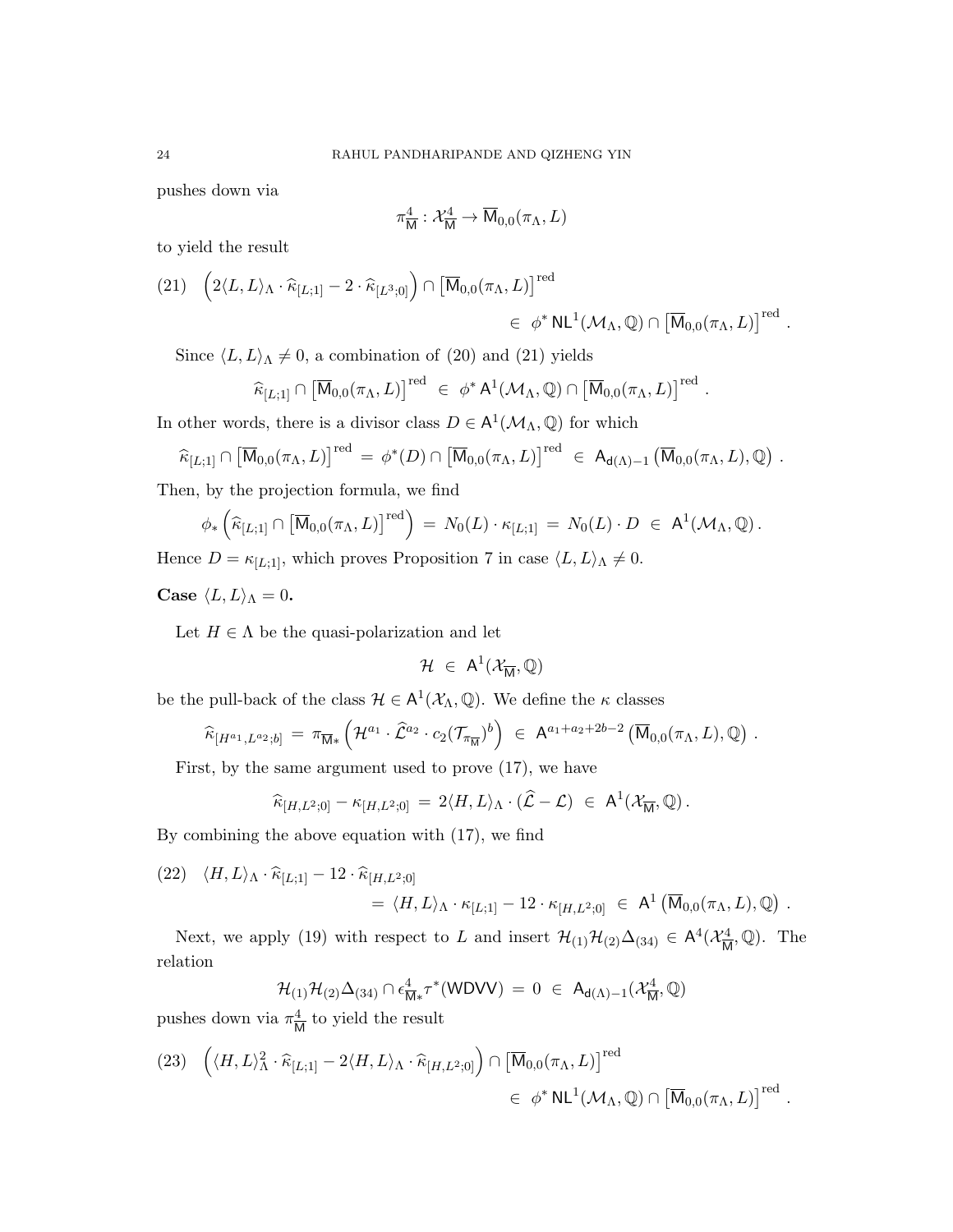$$
\widehat{\kappa}_{[L;1]} \cap \left[\overline{\mathsf{M}}_{0,0}(\pi_{\Lambda},L)\right]^{\text{red}} \in \phi^* \mathsf{A}^1(\mathcal{M}_{\Lambda},\mathbb{Q}) \cap \left[\overline{\mathsf{M}}_{0,0}(\pi_{\Lambda},L)\right]^{\text{red}}.
$$

As in the previous case, we conclude

$$
\widehat{\kappa}_{[L;1]} \cap \left[\overline{\mathsf{M}}_{0,0}(\pi_{\Lambda},L)\right]^{\text{red}} = \kappa_{[L;1]} \cap \left[\overline{\mathsf{M}}_{0,0}(\pi_{\Lambda},L)\right]^{\text{red}} \in \mathsf{A}_{d(\Lambda)-1}\left(\overline{\mathsf{M}}_{0,0}(\pi_{\Lambda},L),\mathbb{Q}\right).
$$

The proof of Proposition 7 (and thus Theorem 5) is complete.  $\Box$ 

#### 6. Exportation of Getzler's relation

6.1. **Exportation.** Let  $L \in \Lambda$  be an admissible class satisfying  $\langle L, L \rangle_{\Lambda} \geq 0$ . Consider the morphisms

$$
\overline{\mathsf{M}}_{1,4} \overset{\tau}{\longleftarrow} \overline{\mathsf{M}}_{1,4}(\pi_{\Lambda},L) \overset{\epsilon^4}{\longrightarrow} \mathcal{X}_{\Lambda}^4.
$$

Following the notation of Section 0.4, we export here Getzler's relation with respect to the curve class L,

(24) 
$$
\epsilon^4_* \tau^* (\text{Getzler}) = 0 \in \mathsf{A}^5(\mathcal{X}_{\Lambda}^4, \mathbb{Q}).
$$

We will compute  $\epsilon^4_* \tau^*$  (Getzler) by applying the splitting axiom of Gromov-Witten theory to the 7 terms of Getzler's relation (3). The splitting axiom requires a distribution of the curve class to each vertex of each graph appearing in (3).

6.2. Curve class distributions. To export Getzler's relation with respect to the curve class  $L$ , we will use the following properties for the graphs which arise:

- (i) Only distributions of admissible classes contribute.
- (ii) A genus 1 vertex with valence<sup>17</sup> 2 or a genus 0 vertex with valence at least 4 must carry a nonzero class.
- (iii) A genus 1 vertex with valence 1 cannot be adjacent to a genus 0 vertex with a nonzero class.
- (iv) A genus 1 vertex with valence 2 cannot be adjacent to two genus 0 vertices with nonzero classes.

Property (i) is a consequence of Propositions 4, 5, and 6. For Property (ii), the moduli of contracted 2-pointed genus 1 curve produces a positive dimensional fiber of the pushforward to  $\mathcal{X}_{\Lambda}^4$  (and similarly for contracted 4-point genus 0 curves). Properties (iii) and (iv) are consequences of positive dimensional fibers of the push-forward to  $\mathcal{X}_{\Lambda}^4$  obtained from the elliptic component. We leave the elementary details to the reader.

<sup>&</sup>lt;sup>17</sup>The valence counts all incident half-edges (both from edges and markings).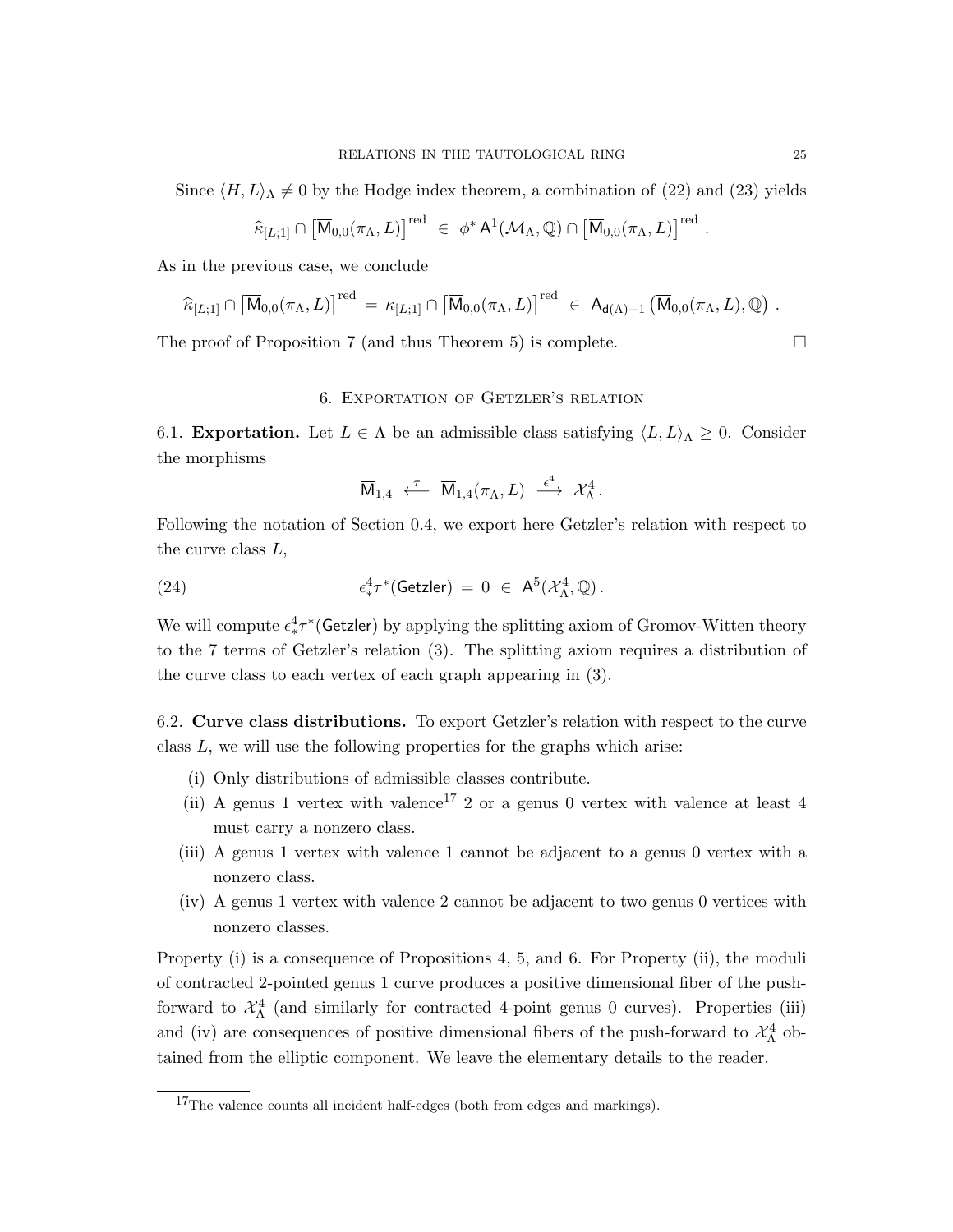6.3. Getzler's relation: unsplit contributions. We begin with the unsplit contributions. The strata appearing in Getzler's relation are ordered as in (3).

Stratum 1.



$$
12N_1(L) \cdot \left( \mathcal{L}_{(1)} \Delta_{(12)} \Delta_{(34)} + \mathcal{L}_{(3)} \Delta_{(12)} \Delta_{(34)} + \mathcal{L}_{(1)} \Delta_{(13)} \Delta_{(24)} + \mathcal{L}_{(2)} \Delta_{(13)} \Delta_{(24)} + \mathcal{L}_{(1)} \Delta_{(14)} \Delta_{(23)} + \mathcal{L}_{(2)} \Delta_{(14)} \Delta_{(23)} \right) + 12N_1(L) \cdot Z(L) \left( \Delta_{(12)} \Delta_{(34)} + \Delta_{(13)} \Delta_{(24)} + \Delta_{(14)} \Delta_{(23)} \right)
$$

By Property (ii), the genus 1 vertex must carry the curve class  $L$  in the unsplit case. The contribution is then calculated using Propositions 4 and 6.

Stratum 2.



$$
-12N_{1}(L)\cdot \left(\mathcal{L}_{(1)}\Delta_{(234)} + \mathcal{L}_{(2)}\Delta_{(134)} + \mathcal{L}_{(3)}\Delta_{(124)} + \mathcal{L}_{(4)}\Delta_{(123)} + \mathcal{L}_{(1)}\Delta_{(123)} + \mathcal{L}_{(1)}\Delta_{(124)} + \mathcal{L}_{(1)}\Delta_{(134)} + \mathcal{L}_{(2)}\Delta_{(234)}\right) - 12N_{1}(L)\cdot Z(L)\Big(\Delta_{(123)} + \Delta_{(124)} + \Delta_{(134)} + \Delta_{(234)}\Big)
$$

Again by Property (ii), the genus  $1$  vertex must carry the curve class  $L$  in the unsplit case. The contribution is then calculated using Propositions 4 and 6.

Stratum 3. No contribution by Properties (ii) and (iii).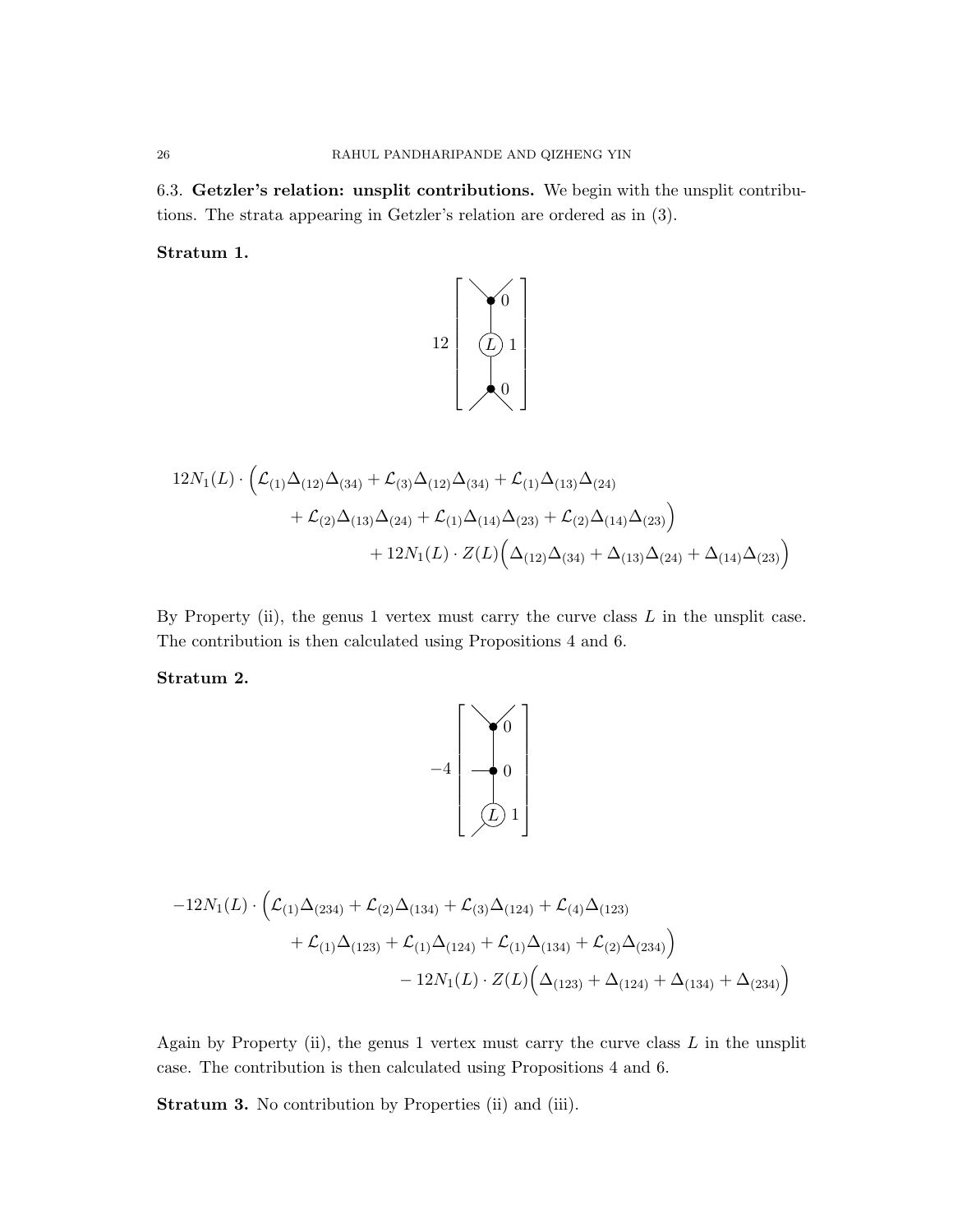Stratum 4.



$$
N_0(L) \cdot \lambda \mathcal{L}_{(1)} \mathcal{L}_{(2)} \mathcal{L}_{(3)} \mathcal{L}_{(4)}
$$

The genus 0 vertex of valence 4 must carry the curve class  $L$  in the unsplit case. The contracted genus 1 vertex contributes the virtual class

(25) 
$$
\epsilon_*[\overline{\mathsf{M}}_{1,1}(\pi_{\Lambda},0)]^{\text{vir}} = \frac{1}{24} \cdot \lambda \in \mathsf{A}^1(\mathcal{X}_{\Lambda}^1,\mathbb{Q}).
$$

The coefficient 6 together with the 4 graphs which occur cancel the 24 in the denominator of (25). Proposition 4 is then applied to the genus 0 vertex of valence 4.

Stratum 5. No contribution by Property (ii) since there are two genus 0 vertices of valence 4.

Stratum 6.



The genus 0 vertex of valence 4 must carry the curve class  $L$  in the unsplit case. Proposition 4 is applied to the genus 0 vertex of valence 4. The self-edge of the contracted genus 0 vertex yields a factor of  $c_2(\mathcal{T}_{\pi_{\Lambda}})$ . The contribution of the contracted genus 0 vertex is

$$
\frac{1}{2} \cdot \kappa_{[L;1]}
$$

where the factor of  $\frac{1}{2}$  is included since the self-edge is not oriented.

Stratum 7. No contribution by Property (ii) since there are two genus 0 vertices of valence 4.

We have already seen that  $\lambda$  is expressible in term of the Noether-Lefschetz divisors of  $\mathcal{M}_{\Lambda}$ . Since we will later express  $Z(L)$  and  $\kappa_{[L;1]}$  in terms of the Noether-Lefschetz divisors of  $\mathcal{M}_{\Lambda}$ , the principal terms in the above analysis only occur in Strata 1 and 2.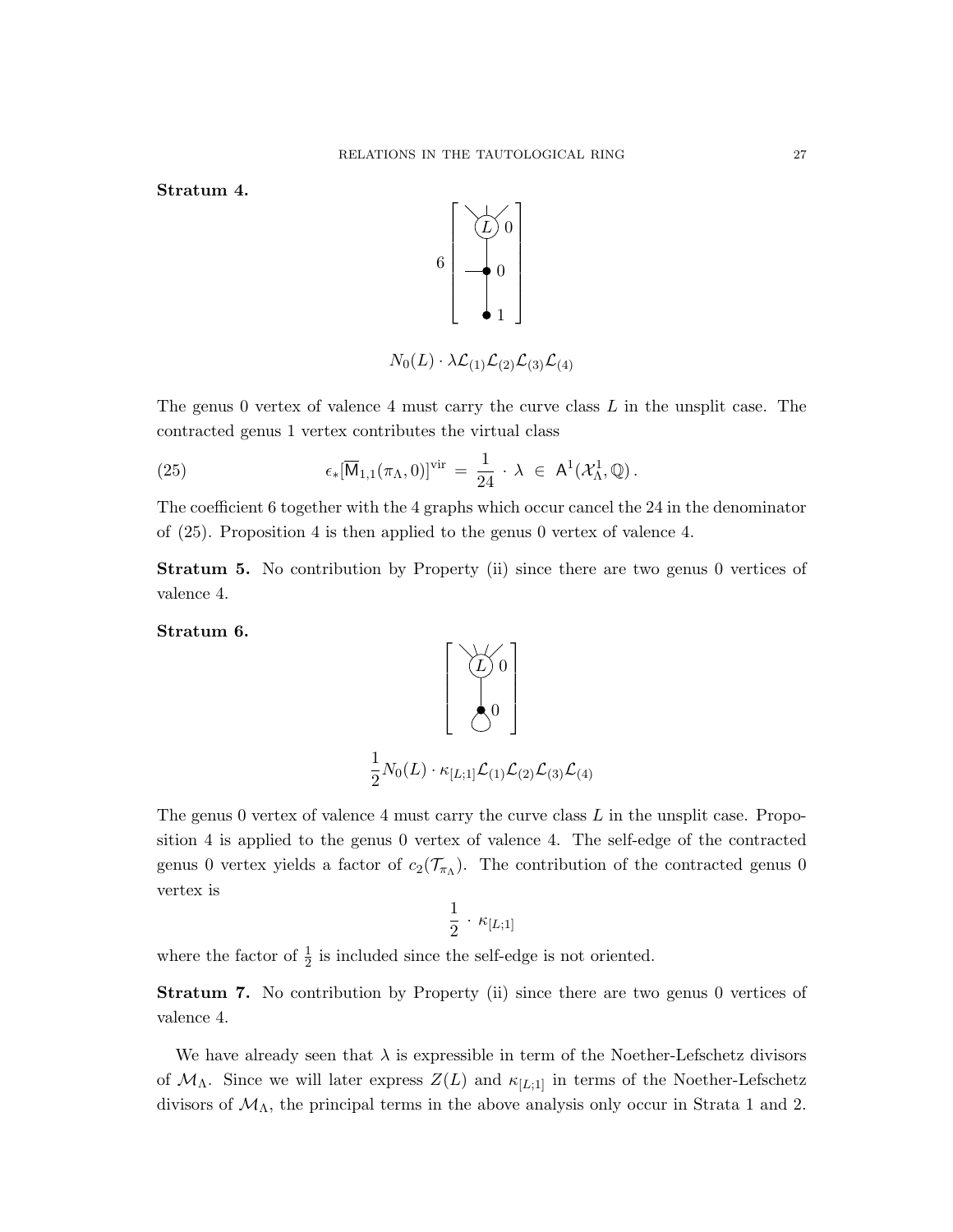The principal parts of Strata 1 and 2 (divided<sup>18</sup> by  $12N_1(L)$ ) exactly constitute the principal part of Theorem 3.

6.4. Getzler's relation: split contributions. The split contributions are obtained from non-trivial curve class distributions to the vertices. By Property (i), we need only consider distributions of admissible classes.

**Case A.** The class  $L$  is divided into two nonzero parts

$$
L=L_1+L_2.
$$

Let  $\widetilde{\Lambda}$  be the saturation of the span of  $L_1$ ,  $L_2$ , and  $\Lambda$ .

- If rank $(\tilde{\Lambda})$  = rank $(\Lambda)$  + 1, the contributions are pushed forward from  $\mathcal{X}_{\tilde{\Lambda}}^4$  $\frac{a}{\tilde{\Lambda}}$  via the map  $\mathcal{X}_{\widetilde{\Lambda}}^4 \to \mathcal{X}_{\Lambda}^4$ .
- If  $\widetilde{\Lambda} = \Lambda$ , the contributions are multiplied by  $-\lambda$ .

With the above rules, the formulas below address both the rank( $\widetilde{\Lambda}$ ) = rank( $\Lambda$ ) + 1 and the rank $(\tilde{\Lambda})$  = rank $(\Lambda)$  cases simultaneously.

### Stratum 1.

$$
12\left[\begin{array}{c}\sqrt{0}\\0\\0\\0\end{array}\right]
$$

$$
12N_1(L_1)N_0(L_2)\langle L_1, L_2\rangle_{\widetilde{\Lambda}} \cdot \left(\mathcal{L}_{2,(1)}\mathcal{L}_{2,(2)}\Delta_{(34)} + \mathcal{L}_{2,(3)}\mathcal{L}_{2,(4)}\Delta_{(12)}\right.+ \mathcal{L}_{2,(1)}\mathcal{L}_{2,(3)}\Delta_{(24)} + \mathcal{L}_{2,(2)}\mathcal{L}_{2,(4)}\Delta_{(13)} + \mathcal{L}_{2,(1)}\mathcal{L}_{2,(4)}\Delta_{(23)} + \mathcal{L}_{2,(2)}\mathcal{L}_{2,(3)}\Delta_{(14)}\right)
$$

By Property (ii), the genus 1 vertex must carry a nonzero curve class. The contribution is calculated using Propositions 4 and 6.

Stratum 2.



<sup>&</sup>lt;sup>18</sup>The admissibility of L together with condition  $\langle L, L \rangle_{\Lambda} \geq 0$  implies  $N_1(L) \neq 0$  by Proposition 2.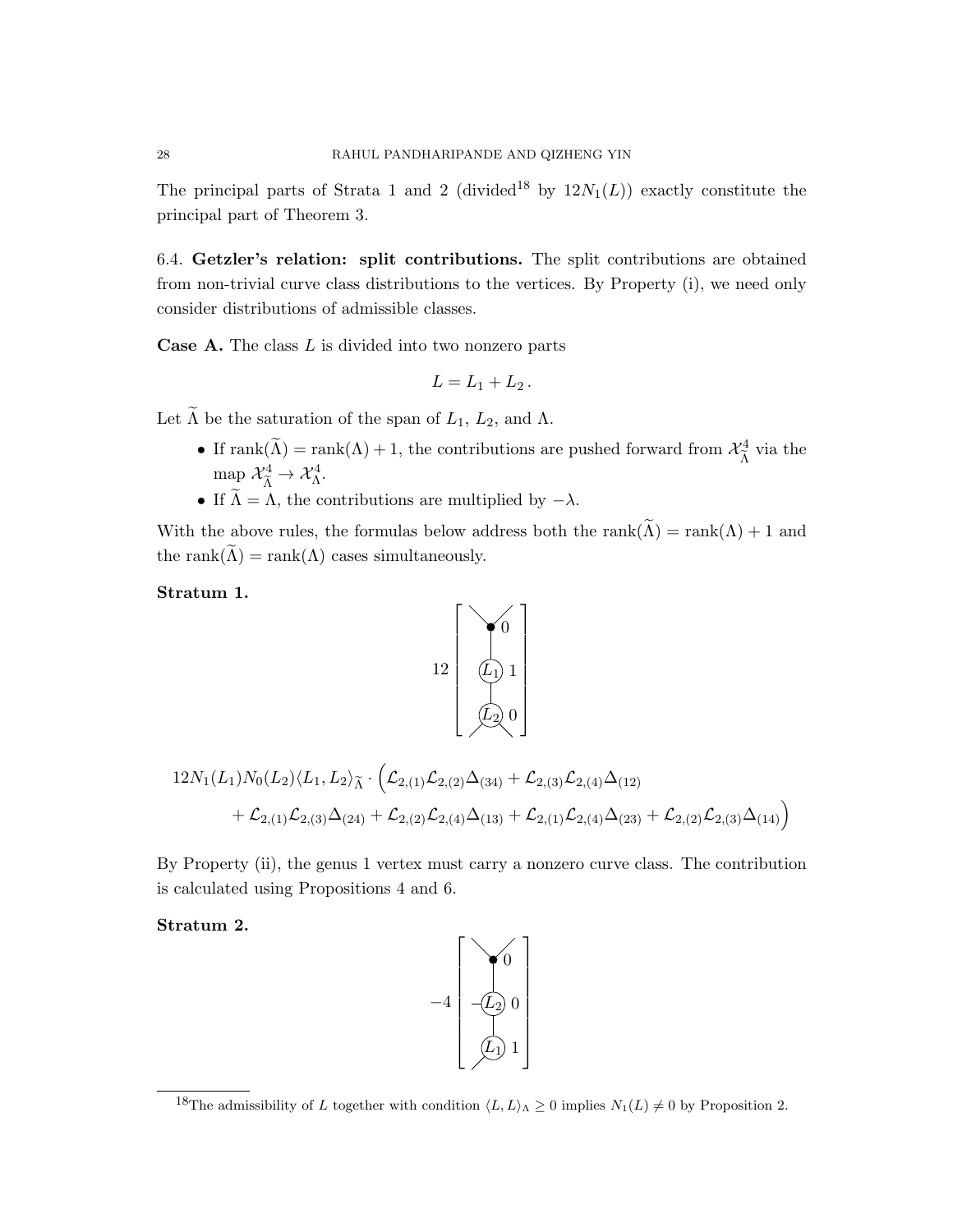$$
-4N_1(L_1)N_0(L_2)\langle L_1, L_2\rangle_{\widetilde{\Lambda}}\cdot \Big( \mathcal{L}_{2,(1)}\mathcal{L}_{2,(2)}\Delta_{(23)} + \mathcal{L}_{2,(1)}\mathcal{L}_{2,(2)}\Delta_{(24)} + \mathcal{L}_{2,(1)}\mathcal{L}_{2,(3)}\Delta_{(34)} + \mathcal{L}_{2,(1)}\mathcal{L}_{2,(2)}\Delta_{(13)} + \mathcal{L}_{2,(1)}\mathcal{L}_{2,(2)}\Delta_{(14)} + \mathcal{L}_{2,(2)}\mathcal{L}_{2,(3)}\Delta_{(34)} + \mathcal{L}_{2,(1)}\mathcal{L}_{2,(3)}\Delta_{(12)} + \mathcal{L}_{2,(1)}\mathcal{L}_{2,(3)}\Delta_{(14)} + \mathcal{L}_{2,(2)}\mathcal{L}_{2,(3)}\Delta_{(24)} + \mathcal{L}_{2,(1)}\mathcal{L}_{2,(4)}\Delta_{(12)} + \mathcal{L}_{2,(1)}\mathcal{L}_{2,(4)}\Delta_{(13)} + \mathcal{L}_{2,(2)}\mathcal{L}_{2,(4)}\Delta_{(23)} \Big)
$$



$$
-12N_{1}(L_{1})N_{0}(L_{2})\cdot \Big( \mathcal{L}_{1,(1)}\mathcal{L}_{2,(2)}\mathcal{L}_{2,(3)}\mathcal{L}_{2,(4)} + \mathcal{L}_{1,(2)}\mathcal{L}_{2,(1)}\mathcal{L}_{2,(3)}\mathcal{L}_{2,(4)} + \mathcal{L}_{1,(3)}\mathcal{L}_{2,(1)}\mathcal{L}_{2,(2)}\mathcal{L}_{2,(4)} + \mathcal{L}_{1,(4)}\mathcal{L}_{2,(1)}\mathcal{L}_{2,(2)}\mathcal{L}_{2,(3)} \Big)
$$
  
-4N\_{1}(L\_{1})N\_{0}(L\_{2})\cdot \Big( \mathcal{L}\_{1,(1)}\mathcal{L}\_{2,(1)}\mathcal{L}\_{2,(2)}\mathcal{L}\_{2,(3)} + \mathcal{L}\_{1,(1)}\mathcal{L}\_{2,(1)}\mathcal{L}\_{2,(2)}\mathcal{L}\_{2,(3)} + \mathcal{L}\_{1,(1)}\mathcal{L}\_{2,(1)}\mathcal{L}\_{2,(2)}\mathcal{L}\_{2,(4)} + \mathcal{L}\_{1,(2)}\mathcal{L}\_{2,(1)}\mathcal{L}\_{2,(2)}\mathcal{L}\_{2,(3)} + \mathcal{L}\_{1,(2)}\mathcal{L}\_{2,(1)}\mathcal{L}\_{2,(2)}\mathcal{L}\_{2,(3)} + \mathcal{L}\_{1,(3)}\mathcal{L}\_{2,(1)}\mathcal{L}\_{2,(2)}\mathcal{L}\_{2,(3)} + \mathcal{L}\_{1,(3)}\mathcal{L}\_{2,(1)}\mathcal{L}\_{2,(2)}\mathcal{L}\_{2,(3)} + \mathcal{L}\_{1,(3)}\mathcal{L}\_{2,(1)}\mathcal{L}\_{2,(2)}\mathcal{L}\_{2,(3)} + \mathcal{L}\_{1,(3)}\mathcal{L}\_{2,(1)}\mathcal{L}\_{2,(2)}\mathcal{L}\_{2,(3)}\mathcal{L}\_{2,(4)} + \mathcal{L}\_{1,(4)}\mathcal{L}\_{2,(1)}\mathcal{L}\_{2,(2)}\mathcal{L}\_{2,(3)} + \mathcal{L}\_{1,(4)}\mathcal{L}\_{2,(1)}\mathcal{L}\_{2,(1)}\mathcal{L}\_{2,(2)}\mathcal{L}\_{2,(1)}\mathcal{L}\_{2,(2)}\mathcal{L}\_{2,(3)}\mathcal{L}\_{2,(4)} \Big)  
-12N\_{1}(L\_{1})N\_{0}(L\_{2})\cdot Z(L\_{1})\Big( \mathcal{L}\_{

By Property (ii), the genus 1 vertex must carry a nonzero curve class. There are two possibilities for the distribution. Both contributions are calculated using Propositions 4 and 6.

Stratum 3. No contribution by Properties (ii) and (iii).

Stratum 4.

$$
\begin{bmatrix}\n\overrightarrow{L_2} & 0 \\
0 & 0 \\
0 & 1\n\end{bmatrix}
$$

 $24N_1(L_1)N_0(L_2) \cdot \mathcal{L}_{2,(1)}\mathcal{L}_{2,(2)}\mathcal{L}_{2,(3)}\mathcal{L}_{2,(4)}$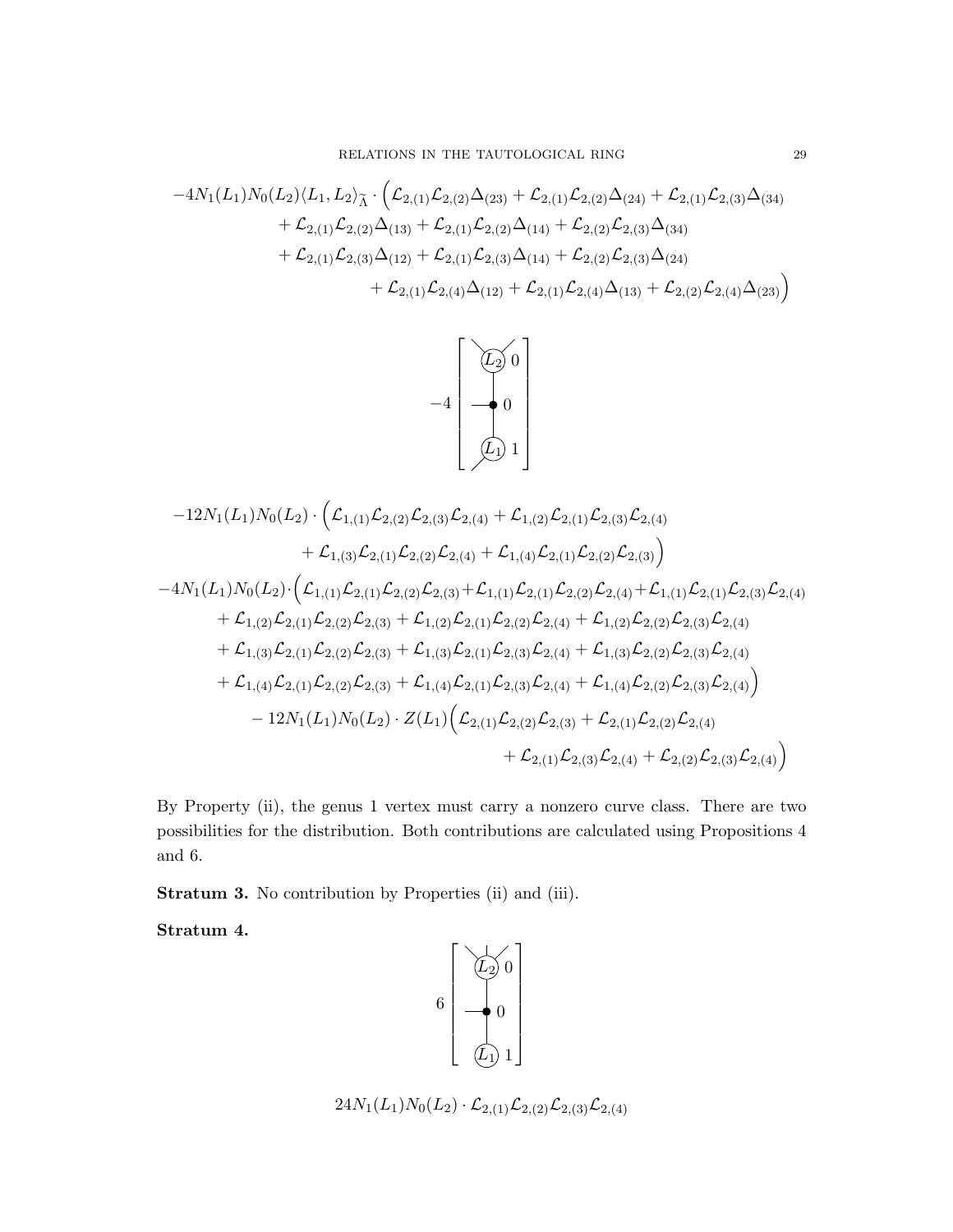By Property (iii), the genus 0 vertex in the middle can not carry a nonzero curve class. The contribution is calculated using Propositions 4 and 5.

1

 $\sqrt{ }$ 

Stratum 5.

$$
\begin{bmatrix}\n(L_2) & 0 \\
(L_1) & 0 \\
\vdots \\
2^{N_0(L_1)N_0(L_2)\langle L_1, L_1\rangle_{\widetilde{\Lambda}}\langle L_1, L_2\rangle_{\widetilde{\Lambda}}}\cdot \left(\mathcal{L}_{1,(1)}\mathcal{L}_{2,(2)}\mathcal{L}_{2,(3)}\mathcal{L}_{2,(4)} + \mathcal{L}_{1,(2)}\mathcal{L}_{2,(1)}\mathcal{L}_{2,(3)}\mathcal{L}_{2,(4)} \\
&+ \mathcal{L}_{1,(3)}\mathcal{L}_{2,(1)}\mathcal{L}_{2,(2)}\mathcal{L}_{2,(4)} + \mathcal{L}_{1,(4)}\mathcal{L}_{2,(1)}\mathcal{L}_{2,(2)}\mathcal{L}_{2,(3)}\right)}\n\end{bmatrix}
$$

The factor  $\frac{1}{2} \langle L_1, L_1 \rangle_{\tilde{\Lambda}}$  is obtained from the self-edge. The contribution is calculated using Proposition 4.

Stratum 6.



The factor  $\frac{1}{2} \langle L_1, L_1 \rangle_{\tilde{\Lambda}}$  is obtained from the self-edge. The contribution is calculated using Proposition 4.

### Stratum 7.

$$
-2\left[\begin{array}{c}\sqrt{L_2} & 0\\ \sqrt{L_1} & 0 \end{array}\right]
$$

$$
-N_0(L_1)N_0(L_2)\langle L_1, L_2\rangle_{\tilde{\Lambda}}^2 \cdot \Big( \mathcal{L}_{1,(1)}\mathcal{L}_{1,(2)}\mathcal{L}_{2,(3)}\mathcal{L}_{2,(4)} + \mathcal{L}_{2,(1)}\mathcal{L}_{2,(2)}\mathcal{L}_{1,(3)}\mathcal{L}_{1,(4)} + \mathcal{L}_{1,(1)}\mathcal{L}_{1,(3)}\mathcal{L}_{2,(2)}\mathcal{L}_{2,(4)} + \mathcal{L}_{2,(1)}\mathcal{L}_{2,(3)}\mathcal{L}_{1,(2)}\mathcal{L}_{1,(4)} + \mathcal{L}_{1,(1)}\mathcal{L}_{1,(4)}\mathcal{L}_{2,(2)}\mathcal{L}_{2,(3)} + \mathcal{L}_{2,(1)}\mathcal{L}_{2,(4)}\mathcal{L}_{1,(2)}\mathcal{L}_{1,(3)} \Big)
$$

The factor  $-2\left(\frac{1}{2}\right)$  $\frac{1}{2}\langle L_1,L_2\rangle_{\widetilde{\Lambda}}^2$  $\frac{\Lambda}{2}$ ) is obtained from two middle edges (the  $\frac{1}{2}$  comes from the symmetry of the graph). The contribution is calculated using Proposition 4.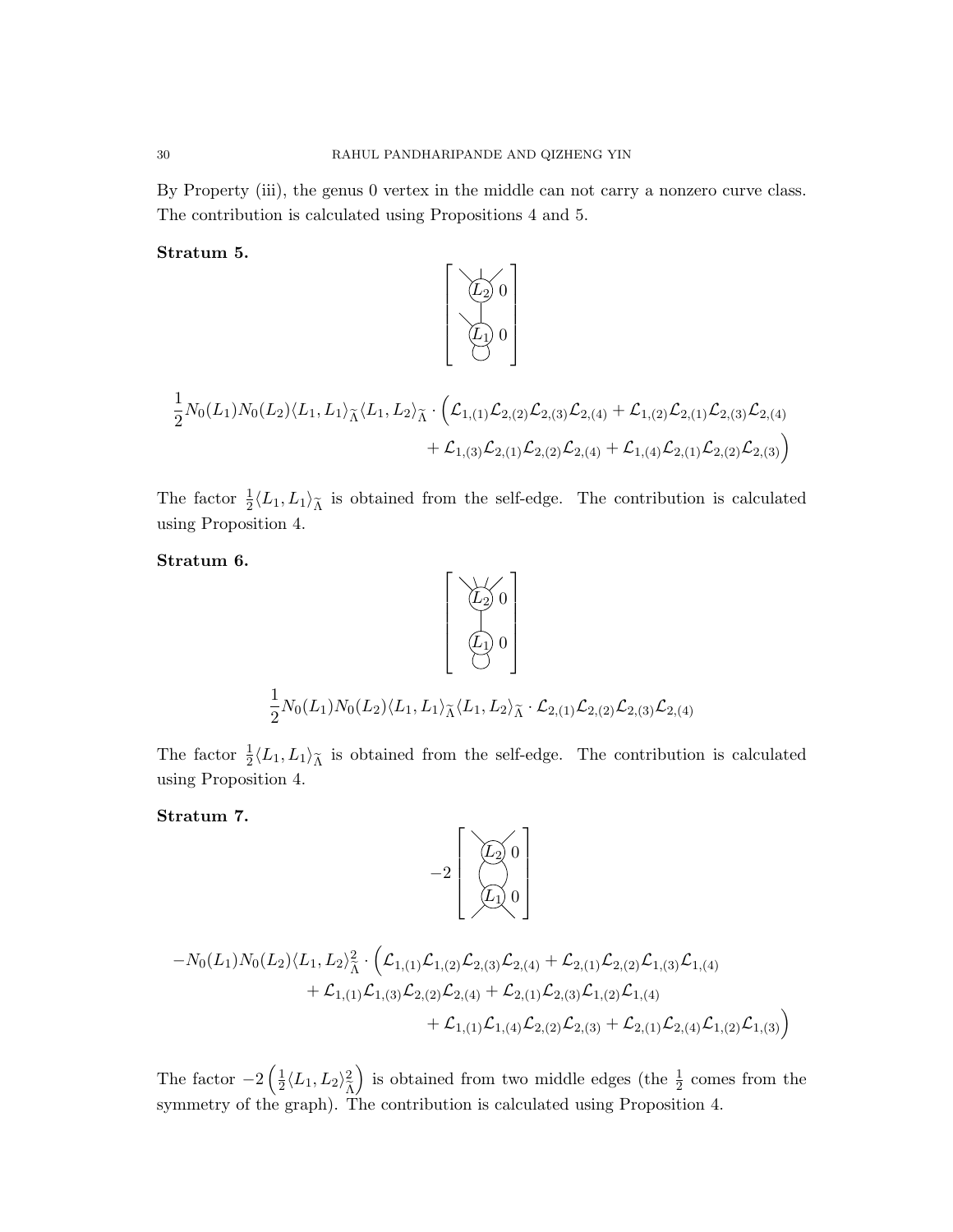**Case B.** The class  $L$  is divided into three nonzero parts

$$
L = L_1 + L_2 + L_3 \, .
$$

Let  $\widetilde{\Lambda}$  be the saturation of the span of  $L_1$ ,  $L_2$ ,  $L_3$ , and  $\Lambda$ . By Properties (ii)-(iv), only Stratum 2 contributes.

- If rank $(\tilde{\Lambda})$  = rank $(\Lambda)$  + 2, the contributions are pushed forward from  $\mathcal{X}_{\tilde{\Lambda}}^4$  $\frac{a}{\tilde{\Lambda}}$  via the map  $\mathcal{X}_{\widetilde{\Lambda}}^4 \to \mathcal{X}_{\Lambda}^4$ .
- If  $rank(\tilde{\Lambda}) = rank(\Lambda) + 1$ , the contributions are pushed forward from  $\mathcal{X}_{\tilde{\Lambda}}^4$  $\frac{\gamma_4}{\tilde{\Lambda}}$  via the map  $\mathcal{X}_{\tilde{\Lambda}}^4 \to \mathcal{X}_{\Lambda}^4$  and multiplied by  $-\lambda$ .
- If  $\widetilde{\Lambda} = \Lambda$ , the contributions are multiplied by  $(-\lambda)^2$ .

With the above rules, the formula below addresses all three cases

$$
rank(\Lambda) = rank(\Lambda) + 2, rank(\Lambda) = rank(\Lambda) + 1, rank(\Lambda) = rank(\Lambda)
$$

simultaneously.

# Stratum 2.



$$
-4N_1(L_1)N_0(L_2)N_0(L_3)\langle L_1, L_2\rangle_{\widetilde{\Lambda}}\langle L_2, L_3\rangle_{\widetilde{\Lambda}}\cdot \Big(\mathcal{L}_{2,(1)}\mathcal{L}_{3,(2)}\mathcal{L}_{3,(3)} + \mathcal{L}_{2,(1)}\mathcal{L}_{3,(2)}\mathcal{L}_{3,(4)} + \mathcal{L}_{2,(1)}\mathcal{L}_{3,(3)}\mathcal{L}_{3,(4)} + \mathcal{L}_{2,(2)}\mathcal{L}_{3,(1)}\mathcal{L}_{3,(3)} + \mathcal{L}_{2,(2)}\mathcal{L}_{3,(1)}\mathcal{L}_{3,(4)} + \mathcal{L}_{2,(3)}\mathcal{L}_{3,(4)} + \mathcal{L}_{2,(3)}\mathcal{L}_{3,(1)}\mathcal{L}_{3,(2)} + \mathcal{L}_{2,(3)}\mathcal{L}_{3,(1)}\mathcal{L}_{3,(4)} + \mathcal{L}_{2,(3)}\mathcal{L}_{3,(2)}\mathcal{L}_{3,(4)} + \mathcal{L}_{2,(4)}\mathcal{L}_{3,(1)}\mathcal{L}_{3,(2)} + \mathcal{L}_{2,(4)}\mathcal{L}_{3,(1)}\mathcal{L}_{3,(3)} + \mathcal{L}_{2,(4)}\mathcal{L}_{3,(2)}\mathcal{L}_{3,(3)} \Big)
$$

The contribution is calculated using Propositions 4 and 6.

6.5. Proof of Theorem 3. The complete exported relation (24) is obtained by adding all the unsplit contributions of Section 6.3 to all the split contributions of Section 6.4. Using the Noether-Lefschetz support<sup>19</sup> of

$$
\lambda\,,\ \ \kappa_{[L;1]}\,,\ \ Z(L)
$$

the only principal contributions are unsplit and obtained from Strata 1 and 2. For the formula of Theorem 3, we normalize the relation by dividing by  $12N_1(L)$ .

<sup>19</sup>To be proven in Section 7.2.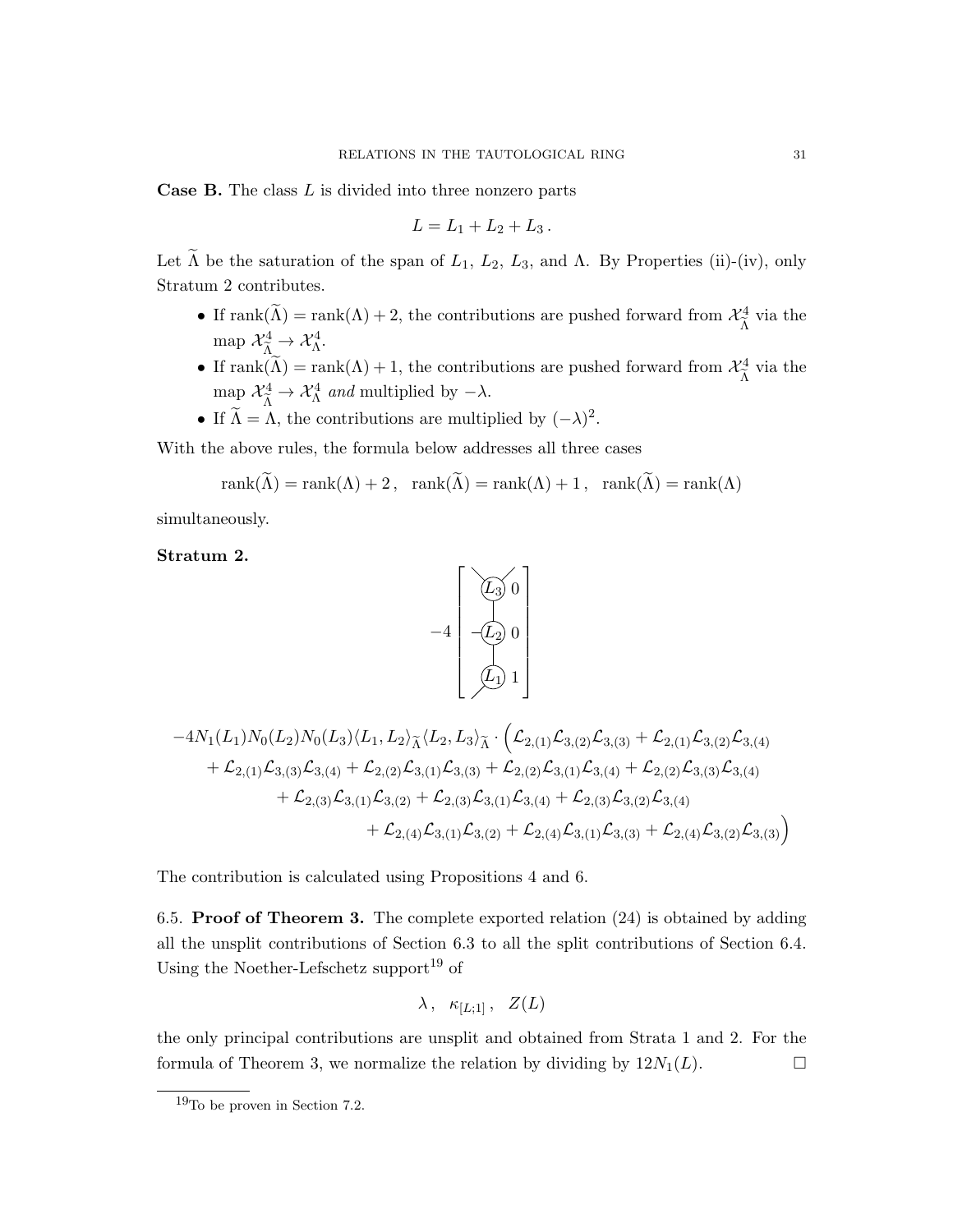6.6. Higher genus relations. In genus 2, there is a basic relation among tautological classes in codimension 2 on  $\overline{\mathcal{M}}_{2,3}$ , see [4]. However, to export in genus 2, we would first have to prove genus 2 analogues of the push-forward results in genus 0 and 1 of Section 3. To build a theory which allows the exportation of all the known tautological relations<sup>20</sup> on the moduli space of curves to the moduli space of  $K3$  surfaces is an interesting direction of research. Fortunately, to prove the Noether-Lefschetz generation of Theorem 1, only the relations in genus 0 and 1 are required.

### 7. Noether-Lefschetz generation

7.1. Overview. We present here the proof of Theorem 1: the strict tautological ring is generated by Noether-Lefschetz loci,

$$
NL^{\star}(\mathcal{M}_{\Lambda})=R^{\star}(\mathcal{M}_{\Lambda}).
$$

We will use the exported WDVV relation (†) of Theorem 2, the exported Getzler's relation  $(\ddagger)$  of Theorem 3, the diagonal decomposition  $(\ddagger')$  of Corollary 4, and an induction on codimension.

For  $(\ddagger)$ , we will require not only the principal terms which appear in the statement of Theorem 3, but the entire formula proven in Section 6. In particular, for  $(\ddagger)$  we will not divide by the factor  $12N_1(L)$ .

7.2. Codimension 1. The base of the induction on codimension consists of all of the divisorial  $\kappa$  classes:

(26) 
$$
\kappa_{[L^3;0]}, \kappa_{[L;1]}, \kappa_{[L_1^2,L_2;0]}, \kappa_{[L_1,L_2,L_3;0]} \in \mathbb{R}^1(\mathcal{M}_{\Lambda}),
$$

for  $L, L_1, L_2, L_3 \in \Lambda$  admissible. Our first goal is to prove the divisorial  $\kappa$  classes (26) are expressible in terms of Noether-Lefschetz divisors in  $\mathcal{M}_{\Lambda}$ . In addition, we will determine the divisor  $Z(L)$  defined in Proposition 6 for all  $L \in \Lambda$  admissible and  $\langle L, L \rangle_{\Lambda} \geq 0$ .

Let  $L, L_1, L_2, L_3 \in \Lambda$  be admissible, and let  $H \in \Lambda$  be the quasi-polarization with

$$
\langle H, H \rangle_{\Lambda} = 2\ell > 0.
$$

**Case A.**  $\kappa_{[L^3;0]}, \kappa_{[L;1]},$  and  $Z(L)$  for  $\langle L, L \rangle_{\Lambda} > 0$ .

• We apply (†) with respect to L and insert  $\Delta_{(12)}\Delta_{(34)} \in \mathsf{R}^4(\mathcal{X}_{\Lambda}^4)$ . The relation

$$
\epsilon_*^4\tau^*(\text{WDVV})\cup\Delta_{(12)}\Delta_{(34)}\,=\,0\;\in\;\mathsf{R}^9(\mathcal{X}_\Lambda^4)
$$

pushes down via

$$
\pi^4_\Lambda: \mathcal{X}_\Lambda^4 \to \mathcal{M}_\Lambda
$$

 $20$ For a survey of Pixton's relations, see [23].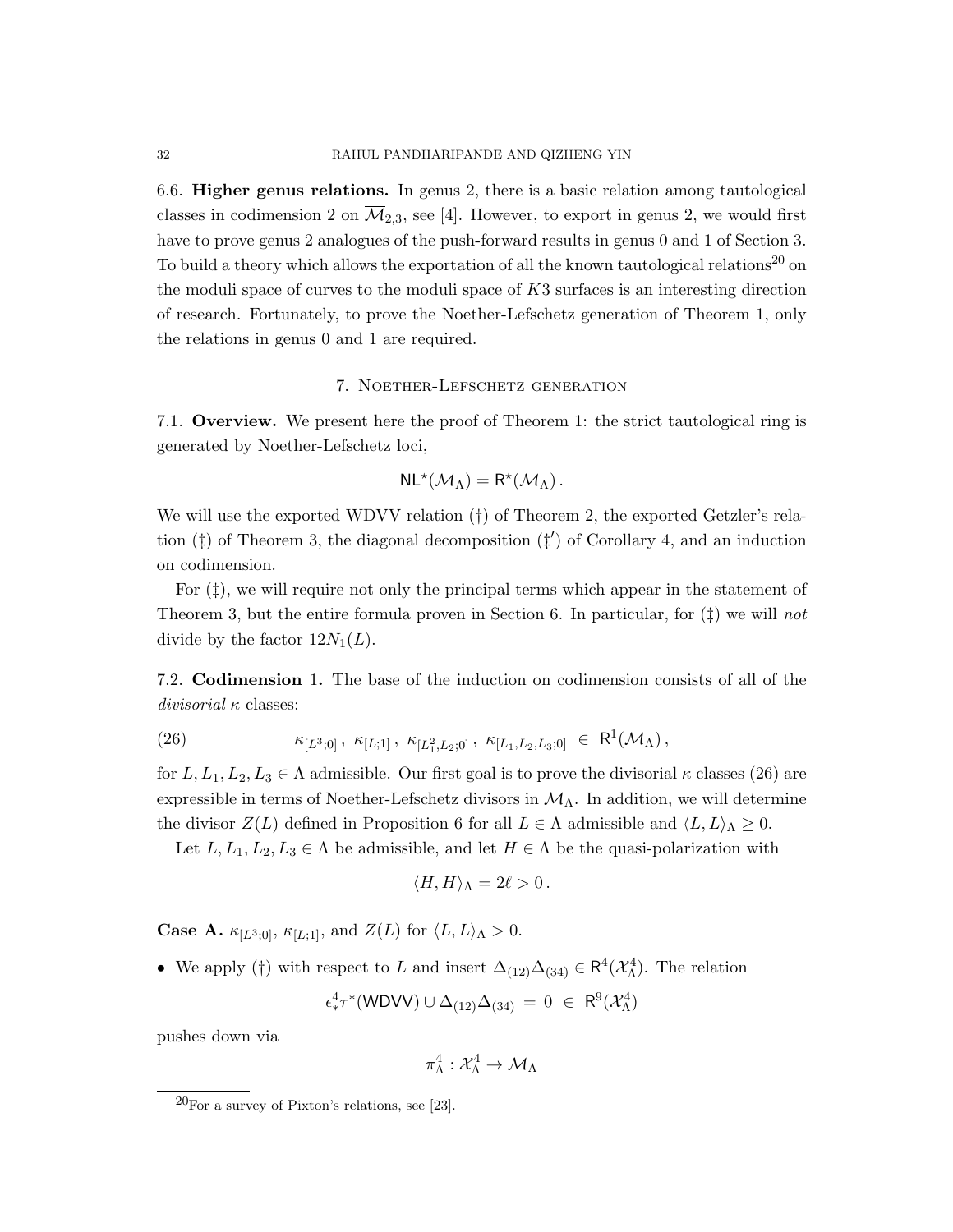to yield the result

(27) 
$$
2\langle L, L\rangle_{\Lambda} \cdot \kappa_{[L;1]} - 2 \cdot \kappa_{[L^3;0]} \in \mathsf{NL}^1(\mathcal{M}_{\Lambda}).
$$

• We apply (‡) with respect to L and insert  $\mathcal{L}_{(1)}\mathcal{L}_{(2)}\mathcal{L}_{(3)}\mathcal{L}_{(4)} \in \mathbb{R}^4(\mathcal{X}_{\Lambda}^4)$ . The relation

$$
\epsilon_*^4\tau^*(\mathsf{Getzler}) \cup \mathcal{L}_{(1)}\mathcal{L}_{(2)}\mathcal{L}_{(3)}\mathcal{L}_{(4)} \ = \ 0 \ \in \ \mathsf{R}^9(\mathcal{X}_{\Lambda}^4)
$$

pushes down via  $\pi_{\Lambda}^4$  to yield the result

$$
72N_1(L)\langle L, L\rangle_{\Lambda} \cdot \kappa_{[L^3;0]} + 36N_1(L)\langle L, L\rangle_{\Lambda}^2 \cdot Z(L)
$$
  
- 48N<sub>1</sub>(L)\langle L, L\rangle\_{\Lambda} \cdot \kappa\_{[L^3;0]} + \frac{1}{2}N\_0(L)\langle L, L\rangle\_{\Lambda}^4 \cdot \kappa\_{[L;1]} \in NL^1(\mathcal{M}\_{\Lambda}).

The divisors  $Z(L)$  and  $\kappa_{[L;1]}$  are obtained from the unsplit contributions of Strata 1, 2, and 6. After combining terms, we find

$$
(28) \ 24N_1(L) \cdot \kappa_{[L^3;0]} + \frac{1}{2}N_0(L)\langle L, L\rangle^3_{\Lambda} \cdot \kappa_{[L;1]} + 36N_1(L)\langle L, L\rangle_{\Lambda} \cdot Z(L) \in \ \mathsf{NL}^1(\mathcal{M}_{\Lambda})\,.
$$

• We apply (‡) with respect to L and insert  $\mathcal{L}_{(1)}\mathcal{L}_{(2)}\Delta_{(34)} \in \mathsf{R}^4(\mathcal{X}_{\Lambda}^4)$ . After push-down via  $\pi^4_\Lambda$  to  $\mathcal{M}_\Lambda$ , we obtain

$$
\begin{aligned} 288N_1(L)\cdot\kappa_{[L^3;0]}+12N_1(L)\langle L,L\rangle_{\Lambda}\cdot\kappa_{[L;1]}+48N_1(L)\cdot\kappa_{[L^3;0]}\\ &+288N_1(L)\langle L,L\rangle_{\Lambda}\cdot Z(L)+24N_1(L)\langle L,L\rangle_{\Lambda}\cdot Z(L)\\ &-24N_1(L)\langle L,L\rangle_{\Lambda}\cdot\kappa_{[L;1]}-24N_1(L)\cdot\kappa_{[L^3;0]}-24N_1(L)\cdot\kappa_{[L^3;0]}\\ &-24N_1(L)\langle L,L\rangle_{\Lambda}\cdot Z(L)+\frac{1}{2}N_0(L)\langle L,L\rangle_{\Lambda}^3\cdot\kappa_{[L;1]}~\in~\mathrm{NL}^1(\mathcal{M}_{\Lambda})\,. \end{aligned}
$$

After combining terms, we find

$$
\begin{aligned} \text{(29)} \quad & 288N_1(L) \cdot \kappa_{[L^3;0]} - \left(12N_1(L)\langle L,L\rangle_{\Lambda} - \frac{1}{2}N_0(L)\langle L,L\rangle_{\Lambda}^3\right) \cdot \kappa_{[L;1]} \\ & + 288N_1(L)\langle L,L\rangle_{\Lambda} \cdot Z(L) \; \in \; \mathrm{NL}^1(\mathcal{M}_{\Lambda}) \,. \end{aligned}
$$

• We apply (‡) with respect to L and insert  $\Delta_{(12)}\Delta_{(34)} \in \mathsf{R}^4(\mathcal{X}_{\Lambda}^4)$ . After push-down via  $\pi^4_\Lambda$  to  $\mathcal{M}_\Lambda$ , we obtain

$$
576N_1(L) \cdot \kappa_{[L;1]} + 48N_1(L) \cdot \kappa_{[L;1]} + 6912N_1(L) \cdot Z(L) + 576N_1(L) \cdot Z(L)
$$
  
- 48N<sub>1</sub>(L) \cdot \kappa\_{[L;1]} - 48N\_1(L) \cdot \kappa\_{[L;1]} - 1152N\_1(L) \cdot Z(L)  
+  $\frac{1}{2}N_0(L)\langle L, L\rangle^2_{\Lambda} \cdot \kappa_{[L;1]} \in NL^1(\mathcal{M}_{\Lambda})$ .

After combining terms, we find

(30) 
$$
\left(528N_1(L) + \frac{1}{2}N_0(L)\langle L, L\rangle^2_{\Lambda}\right) \cdot \kappa_{[L;1]} + 6336N_1(L) \cdot Z(L) \in NL^1(\mathcal{M}_{\Lambda}).
$$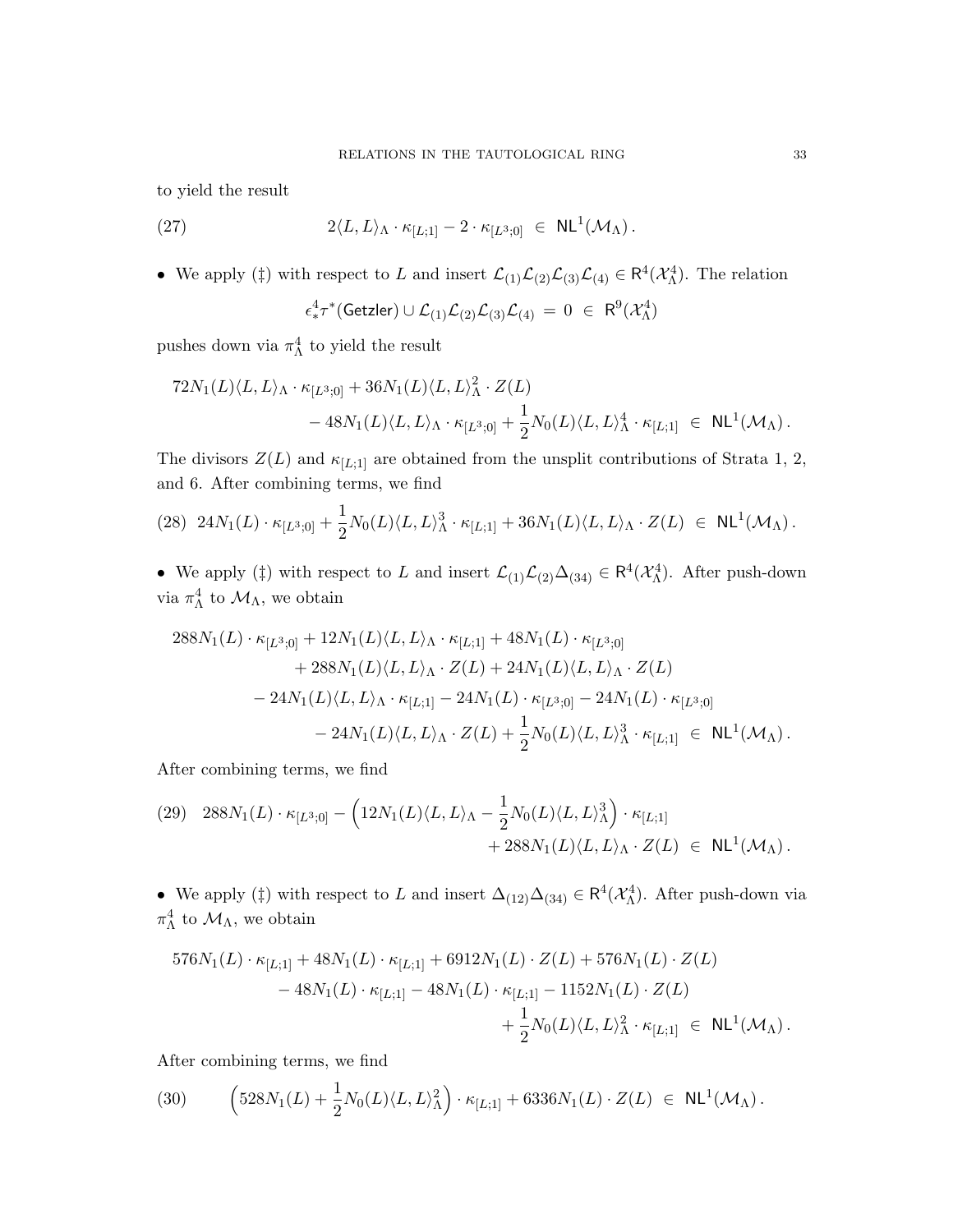The system of equations (27), (28), (29), and (30) yields the matrix

(31) 
$$
\begin{pmatrix}\n-2 & 2\langle L, L \rangle_{\Lambda} & 0 \\
24N_1(L) & \frac{1}{2}N_0(L)\langle L, L \rangle_{\Lambda}^3 & 36N_1(L)\langle L, L \rangle_{\Lambda} \\
288N_1(L) & -12N_1(L)\langle L, L \rangle_{\Lambda} + \frac{1}{2}N_0(L)\langle L, L \rangle_{\Lambda}^3 & 288N_1(L)\langle L, L \rangle_{\Lambda} \\
0 & 528N_1(L) + \frac{1}{2}N_0(L)\langle L, L \rangle_{\Lambda}^2 & 6336N_1(L)\n\end{pmatrix}.
$$

Since  $N_0(L)$ ,  $N_1(L) \neq 0$ , straightforward linear algebra<sup>21</sup> shows the matrix (31) to have maximal rank 3. We have therefore proven

$$
\kappa_{[L^3;0]}, \ \kappa_{[L;1]}, \ Z(L) \ \in \ \mathsf{NL}^1(\mathcal{M}_\Lambda)
$$

and completed the analysis of Case A.

**Case B.**  $\kappa_{[H^2, L; 0]}$  for  $\langle L, L \rangle_{\Lambda} > 0$ .

We apply ( $\sharp'$ ) with insertion  $\mathcal{L}_{(1)}\mathcal{L}_{(2)}\mathcal{L}_{(3)} \in \mathbb{R}^3(\mathcal{X}_{\Lambda}^3)$ , and push-down via  $\pi_{\Lambda}^3$  to  $\mathcal{M}_{\Lambda}$ . Since

$$
\kappa_{[H;1]},\ Z(H)\ \in\ \mathsf{NL}^1(\mathcal{M}_\Lambda)
$$

by Case A, we find

$$
2\ell \cdot \kappa_{[L^3;0]} - 3\langle L,L\rangle_\Lambda \cdot \kappa_{[H^2,L;0]} \;\in\; \mathrm{NL}^1(\mathcal{M}_\Lambda) \,.
$$

Since  $\kappa_{[L^3;0]} \in NL^1(\mathcal{M}_\Lambda)$  by Case A, we have

$$
\kappa_{[H^2,L;0]} \in \mathrm{NL}^1(\mathcal{M}_\Lambda).
$$

Case B is complete.

**Case C.**  $\kappa_{[L^3;0]}, \kappa_{[H^2,L;0]},$  and  $\kappa_{[L;1]}$  for  $\langle L, L \rangle_{\Lambda} < 0.$ 

• We apply  $(\ddagger')$  with insertion  $\mathcal{L}_{(1)}\mathcal{L}_{(2)}\mathcal{L}_{(3)} \in \mathbb{R}^3(\mathcal{X}_{\Lambda}^3)$ , and push-down via  $\pi_{\Lambda}^3$  to  $\mathcal{M}_{\Lambda}$ . Since

$$
\kappa_{[H;1]},\ Z(H)\ \in\ \mathsf{NL}^1(\mathcal{M}_\Lambda)
$$

by Case A, we find

(32) 
$$
2\ell \cdot \kappa_{[L^3;0]} - 3\langle L,L\rangle_{\Lambda} \cdot \kappa_{[H^2,L;0]} \in NL^1(\mathcal{M}_{\Lambda}).
$$

$$
\left(\begin{array}{cccc} -2 & 2(2\ell) & 0 & 0 \\ 24N_1(\ell) & \frac{1}{2}N_0(\ell)(2\ell)^3 & 36N_1(\ell)(2\ell) & N_0(\ell)(2\ell)^3 \\ 288N_1(\ell) & -12N_1(\ell)(2\ell) + \frac{1}{2}N_0(\ell)(2\ell)^3 & 288N_1(\ell)(2\ell) & N_0(\ell)(2\ell)^3 \\ 0 & 528N_1(\ell) + \frac{1}{2}N_0(\ell)(2\ell)^2 & 6336N_1(\ell) & N_0(\ell)(2\ell)^2 \end{array}\right)
$$

whose determinant is easily seen to be nonzero. In particular, we obtain a geometric proof of the fact

$$
\lambda \ \in \ \mathsf{NL}^1(\mathcal{M}_{2\ell})\,.
$$

The determinant of the  $4 \times 4$  matrix is likely nonzero for every  $\Lambda$  and H (in which case additional  $\lambda$ terms appear). We plan to carry out more detailed computation in the future.

<sup>&</sup>lt;sup>21</sup>One may even consider  $\lambda$  as a 4<sup>th</sup> variable in the equations (27), (28), (29), and (30). For  $\Lambda = (2\ell)$ and  $L = H$ , the only  $\lambda$  terms are obtained from the unsplit contribution of Stratum 4 to ( $\ddagger$ ). We find the matrix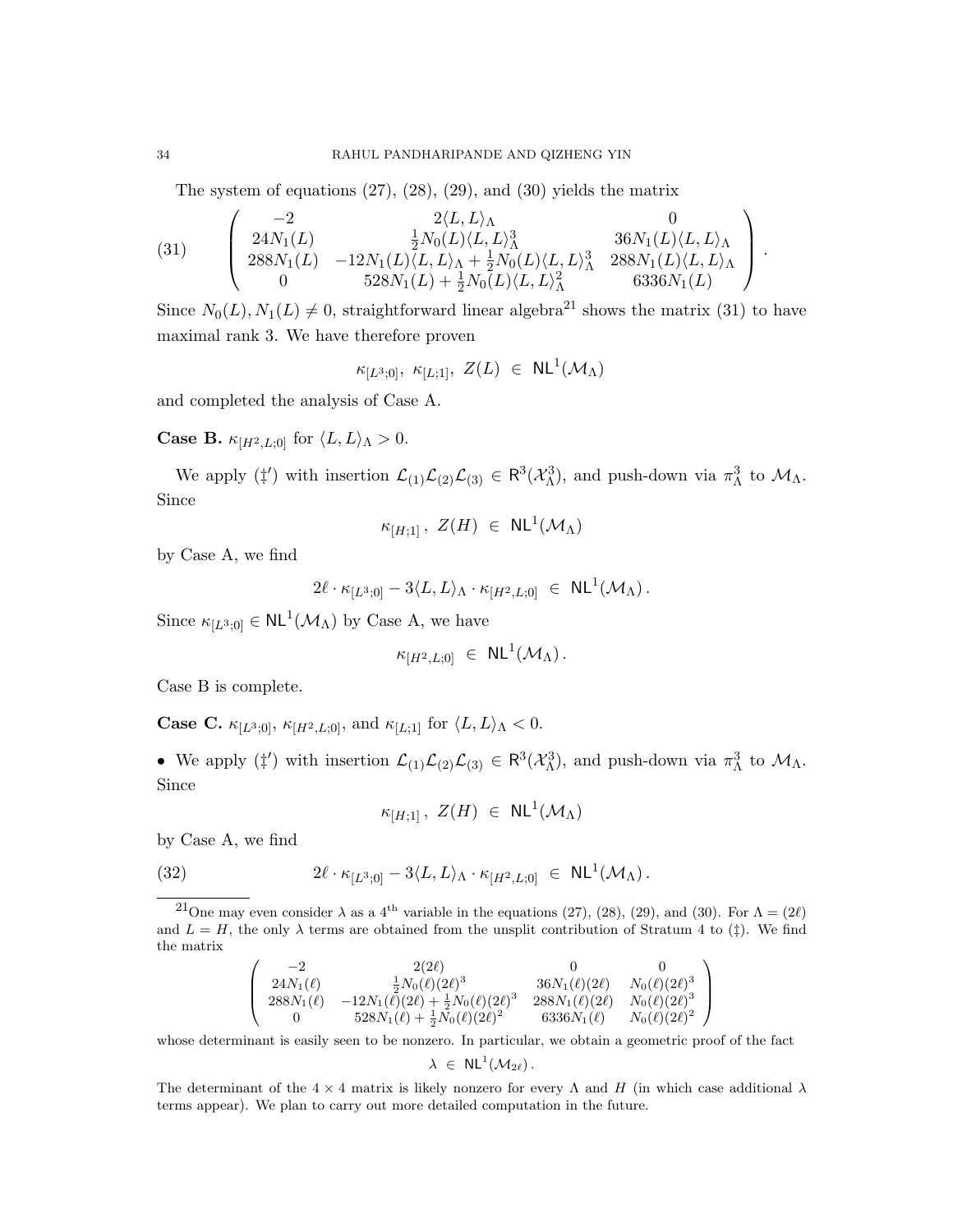• We apply  $(\ddagger')$  with insertion  $\mathcal{H}_{(1)}\mathcal{L}_{(2)}\mathcal{L}_{(3)} \in \mathbb{R}^3(\mathcal{X}_{\Lambda}^3)$ , and push-down via  $\pi_{\Lambda}^3$  to  $\mathcal{M}_{\Lambda}$ . Since  $\kappa_{[H^3,0]} \in NL^1(\mathcal{M}_\Lambda)$  by Case A, we find

(33) 
$$
2\ell \cdot \kappa_{[H,L^2;0]} - 2\langle H,L\rangle_{\Lambda} \cdot \kappa_{[H^2,L;0]} \in NL^1(\mathcal{M}_{\Lambda}).
$$

• We apply (†) with respect to L, insert  $\mathcal{H}_{(1)}\mathcal{H}_{(2)}\mathcal{L}_{(3)}\mathcal{L}_{(4)} \in \mathbb{R}^4(\mathcal{X}_{\Lambda}^4)$ , and push-down via  $\pi^4_\Lambda$  to  $\mathcal{M}_\Lambda$ . We find

$$
(34) \qquad \langle H, L \rangle^2 \cdot \kappa_{[L^3;0]} + \langle L, L \rangle^2 \cdot \kappa_{[H^2,L;0]} - 2 \langle H, L \rangle \langle L, L \rangle \cdot \kappa_{[H,L^2;0]} \in \mathsf{NL}^1(\mathcal{M}_\Lambda).
$$

• We apply (†) with respect to L, insert  $\Delta_{(12)}\Delta_{(34)} \in \mathsf{R}^4(\mathcal{X}_{\Lambda}^4)$ , and push-down via  $\pi_{\Lambda}^4$ to  $\mathcal{M}_{\Lambda}$ . We find

(35) 
$$
2\langle L, L\rangle_{\Lambda} \cdot \kappa_{[L;1]} - 2 \cdot \kappa_{[L^3;0]} \in \mathsf{NL}^1(\mathcal{M}_{\Lambda}).
$$

The system of equations (32), (33), and (34) for

$$
\kappa_{[L^3;0]}\,,\quad \kappa_{[H,L^2;0]}\,,\quad \kappa_{[H^2,L;0]}\,
$$

yields the matrix

$$
\left(\begin{array}{ccc}\n2\ell & 0 & -3\langle L, L \rangle_{\Lambda} \\
0 & 2\ell & -2\langle H, L \rangle_{\Lambda} \\
\langle H, L \rangle_{\Lambda}^2 & -2\langle H, L \rangle_{\Lambda} \langle L, L \rangle_{\Lambda} & \langle L, L \rangle_{\Lambda}^2\n\end{array}\right)
$$

with determinant

$$
2\ell\langle L,L\rangle_{\Lambda}\Big(2\ell\langle L,L\rangle_{\Lambda}-\langle H,L\rangle_{\Lambda}^2\Big)>0
$$

by the Hodge index theorem applied to the second factor. Therefore,

 $\kappa_{[L^3;0]} \, , \,\, \kappa_{[H,L^2;0]} \, , \,\, \kappa_{[H^2,L;0]} \,\, \in \,\, \mathsf{NL}^1(\mathcal{M}_\Lambda) \, ,$ 

and by (35), we have  $\kappa_{[L;1]} \in NL^1(\mathcal{M}_\Lambda)$ . Case C is complete.

**Case D.**  $\kappa_{[L^3:0]}, \kappa_{[H^2,L:0]}, \kappa_{[L:1]},$  and  $Z(L)$  for  $\langle L, L \rangle_{\Lambda} = 0$ .

• We apply  $(\ddagger')$  with insertion  $\mathcal{L}_{(1)}\mathcal{L}_{(2)}\mathcal{L}_{(3)} \in \mathbb{R}^3(\mathcal{X}_{\Lambda}^3)$ , and push-down via  $\pi_{\Lambda}^3$  to  $\mathcal{M}_{\Lambda}$ . Since

$$
\kappa_{[H;1]}\,,\ Z(H)\ \in\ \mathsf{NL}^1(\mathcal{M}_\Lambda)
$$

by Case A, we find

$$
2\ell \cdot \kappa_{[L^3;0]} - 3\langle L,L\rangle_{\Lambda} \cdot \kappa_{[H^2,L;0]} \ \in \ \mathsf{NL}^1(\mathcal{M}_{\Lambda}),
$$

hence<sup>22</sup>  $\kappa_{[L^3;0]} \in NL^1(\mathcal{M}_\Lambda)$ .

<sup>&</sup>lt;sup>22</sup>A direct argument using elliptically fibered K3 surfaces shows  $\kappa_{[L^3,0]} = 0$  for  $\langle L, L \rangle$ <sub>A</sub> = 0.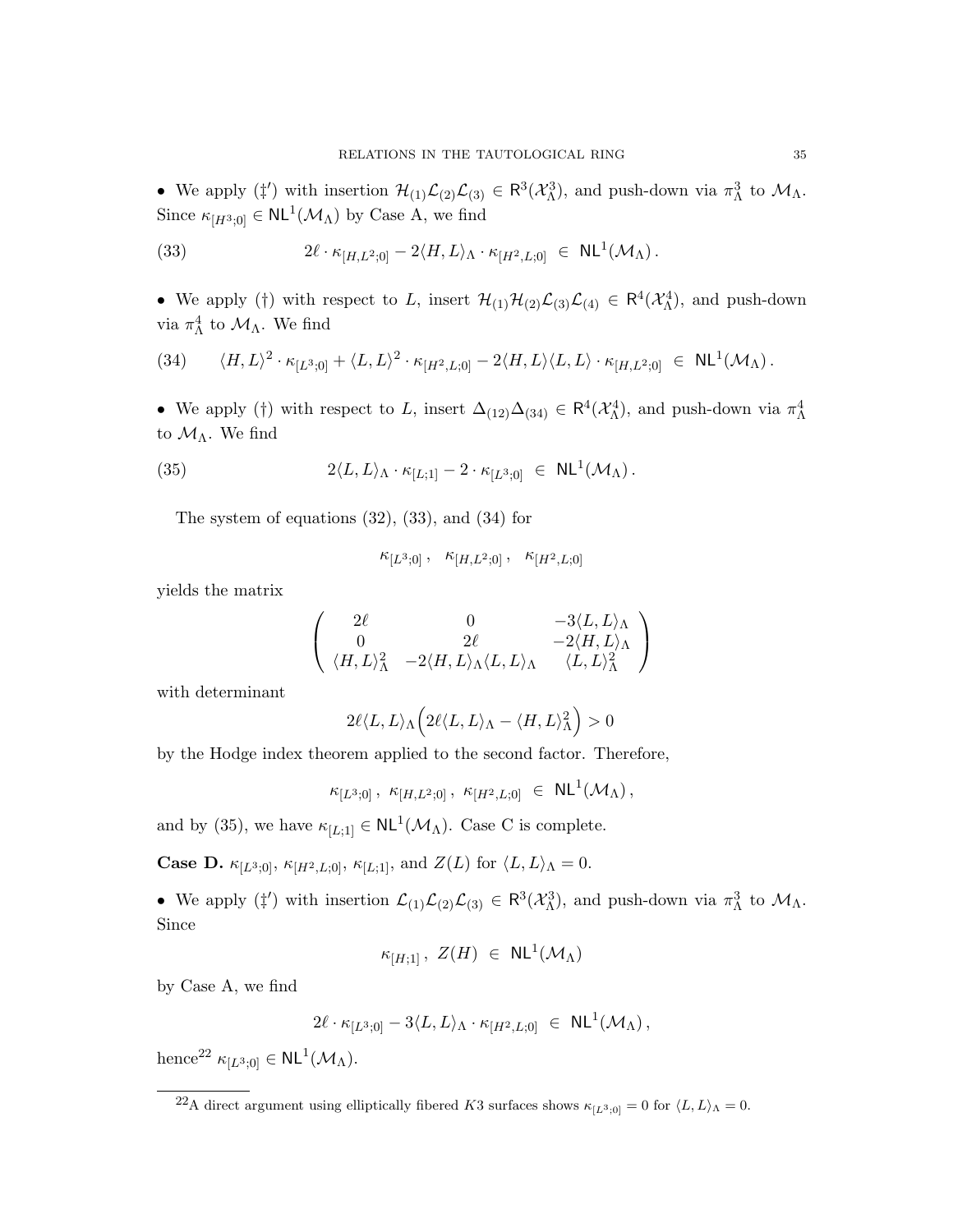• We apply  $(\ddagger')$  with insertion  $\mathcal{H}_{(1)}\mathcal{L}_{(2)}\mathcal{L}_{(3)} \in \mathbb{R}^3(\mathcal{X}_{\Lambda}^3)$ , and push-down via  $\pi_{\Lambda}^3$  to  $\mathcal{M}_{\Lambda}$ . We find

(36) 
$$
2\ell \cdot \kappa_{[H,L^2;0]} - 2\langle H,L\rangle_{\Lambda} \cdot \kappa_{[H^2,L;0]} \in NL^1(\mathcal{M}_{\Lambda}).
$$

• We apply (†) with respect to L, insert  $\mathcal{H}_{(1)}\mathcal{H}_{(2)}\Delta_{(34)} \in \mathsf{R}^4(\mathcal{X}_{\Lambda}^4)$ , and push-down via  $\pi_{\Lambda}^4$ to  $\mathcal{M}_{\Lambda}$ . We find

$$
\langle H, L \rangle^2_{\Lambda} \cdot \kappa_{[L;1]} - 2 \langle H, L \rangle_{\Lambda} \cdot \kappa_{[H,L^2;0]} \;\; \in \;\; \mathsf{NL}^1(\mathcal{M}_{\Lambda}) \, .
$$

Since  $\langle H, L \rangle_{\Lambda} \neq 0$  by the Hodge index theorem, we have

(37) 
$$
\langle H, L \rangle_{\Lambda} \cdot \kappa_{[L;1]} - 2 \cdot \kappa_{[H,L^2;0]} \in \mathrm{NL}^1(\mathcal{M}_{\Lambda}).
$$

• We apply ( $\ddagger$ ) with respect to L, insert  $\mathcal{H}_{(1)}\mathcal{H}_{(2)}\mathcal{H}_{(3)}\mathcal{L}_{(4)} \in \mathbb{R}^4(\mathcal{X}_{\Lambda}^4)$ , and push-down via  $\pi^4_\Lambda$  to  $\mathcal{M}_\Lambda$ . We find

$$
36N_1(L)\langle H, L\rangle_{\Lambda} \cdot \kappa_{[H^2, L; 0]} + 36N_1(L)(2\ell) \cdot \kappa_{[H, L^2; 0]} + 36N_1(L)(2\ell)\langle H, L\rangle_{\Lambda} \cdot Z(L)
$$
  
- 36N<sub>1</sub>(L)\langle H, L\rangle\_{\Lambda} \cdot \kappa\_{[H^2, L; 0]} \in NL^1(\mathcal{M}\_{\Lambda}).

Since  $N_1(L) \neq 0$ , we have

(38) 
$$
\kappa_{[H,L^2;0]} + \langle H,L\rangle_{\Lambda} \cdot Z(L) \in \text{NL}^1(\mathcal{M}_{\Lambda}).
$$

• We apply (‡) with respect to L, insert  $\mathcal{H}_{(1)}\mathcal{H}_{(2)}\Delta_{(34)} \in \mathsf{R}^4(\mathcal{X}_{\Lambda}^4)$ , and push-down via  $\pi_{\Lambda}^4$ to  $\mathcal{M}_{\Lambda}$ . We find

$$
288N_1(L) \cdot \kappa_{[H^2,L;0]} + 12N_1(L)(2\ell) \cdot \kappa_{[L;1]} + 48N_1(L) \cdot \kappa_{[H^2,L;0]} + 288N_1(L)(2\ell) \cdot Z(L) + 24N_1(L)(2\ell) \cdot Z(L) - 24N_1(L) \cdot \kappa_{[H^2,L;0]} - 24N_1(L) \cdot \kappa_{[H^2,L;0]} - 24N_1(L)(2\ell) \cdot Z(L) \in NL^1(\mathcal{M}_{\Lambda}).
$$

After combining terms, we obtain

(39) 
$$
24 \cdot \kappa_{[H^2, L, 0]} + 2\ell \cdot \kappa_{[L, 1]} + 24(2\ell) \cdot Z(L) \in \text{NL}^1(\mathcal{M}_{\Lambda}).
$$

We multiply (39) by  $\langle H, L \rangle_{\Lambda}$ , and make substitutions using (36), (37), and (38), which yields

 $(12 + 2 - 24)(2\ell) \cdot \kappa_{[H,L^2;0]} \in \mathsf{NL}^1(\mathcal{M}_\Lambda).$ 

Therefore,  $\kappa_{[H,L^2;0]} \in \mathsf{NL}^1(\mathcal{M}_\Lambda)$ . Then, again by (36), (37), and (38),

$$
\kappa_{[H^2,L;0]}\,,\,\,\kappa_{[L;1]}\,,\,\,Z(L)\,\,\in\,\,\mathrm{NL}^1(\mathcal{M}_\Lambda)\,.
$$

Case D is complete.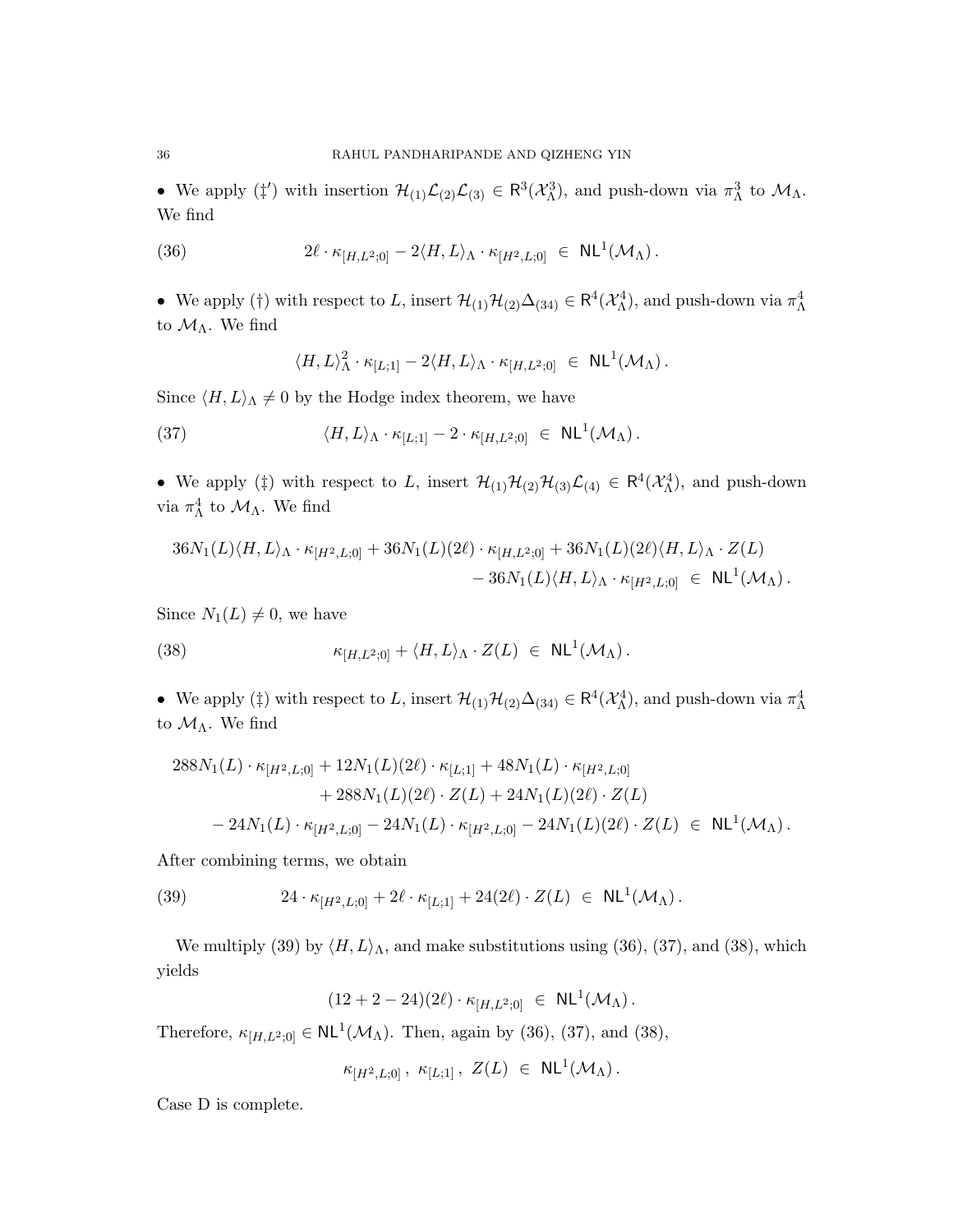**Case E.**  $\kappa_{[L_1,L_2,L_3;0]}$  for arbitrary  $L_1, L_2, L_3 \in \Lambda$ .

We apply  $(\ddagger')$  with insertion  $\mathcal{L}_{1,(1)}\mathcal{L}_{2,(2)}\mathcal{L}_{3,(3)} \in \mathbb{R}^3(\mathcal{X}_{\Lambda}^3)$ , and push-down via  $\pi_{\Lambda}^3$  to  $\mathcal{M}_{\Lambda}$ . The result expresses  $2\ell \cdot \kappa_{[L_1,L_2,L_3;0]}$  in terms of Noether-Lefschetz divisors and  $\kappa$  divisors treated in the previous cases. Therefore,

$$
\kappa_{[L_1,L_2,L_3;0]} \ \in \ \mathsf{NL}^1(\mathcal{M}_\Lambda) \, .
$$

Case E is complete.

Cases A-E together cover all divisorial  $\kappa$  classes and prove the divisorial case of Theorem 1.

Proposition 9. The strict tautological ring in codimension 1 is generated by Noether-Lefschetz loci,

$$
NL^1(\mathcal{M}_\Lambda)=R^1(\mathcal{M}_\Lambda)\,.
$$

In fact, by the result of [5],  $\text{NL}^1(\mathcal{M}_\Lambda)$  generates all of  $\mathsf{A}^1(\mathcal{M}_\Lambda)$  for rank $(\Lambda) \leq 17$ . We have given a direct proof of Proposition 9 using exported relations which is valid for every lattice polarization  $\Lambda$  without rank restriction. The same method will be used to prove the full statement of Theorem 1.

7.3. Second Chern class. The next step is to eliminate the  $c_2(\mathcal{T}_{\pi_{\Lambda}})$  index in the class  $\kappa_{[L_1^{a_1}, \ldots, L_k^{a_k};b]}$  and reduce to the case

$$
\kappa_{[L_1^{a_1},...,L_k^{a_k};0]} \, .
$$

Our strategy is to express  $c_2(\mathcal{T}_{\pi_\Lambda}) \in \mathsf{R}^2(\mathcal{X}_\Lambda)$  in terms of simpler strict tautological classes. From now on, we will require only the decomposition  $(\ddagger')$ .

• We apply  $(\ddagger')$  with insertion  $\mathcal{H}_{(1)}\mathcal{H}_{(2)}\Delta_{(23)} \in \mathsf{R}^4(\mathcal{X}_{\Lambda}^3)$ , and push-down via  $\pi_{\Lambda}^3$  to  $\mathcal{M}_{\Lambda}$ . As a result, we find

$$
2\ell \cdot \kappa_{[H^2;1]} - \kappa_{[H^3;0]} \kappa_{[H;1]} - 2 \cdot \kappa_{[H^4;0]} + 2 \cdot \kappa_{[H^4;0]} \in \mathsf{NL}^2(\mathcal{M}_{\Lambda}),
$$

where we have used Proposition 9 for all the non-principal terms corresponding to larger lattices. By Proposition 9 for  $\Lambda$ , we have  $\kappa_{[H^3;0]}$ ,  $\kappa_{[H;1]} \in \mathsf{NL}^1(\mathcal{M}_\Lambda)$ . We conclude

$$
\kappa_{[H^2;1]} \ \in \ \mathsf{NL}^2(\mathcal{M}_\Lambda) \, .
$$

• We apply  $(\ddagger')$  with insertion  $\Delta_{(12)} \in \mathbb{R}^2(\mathcal{X}_{\Lambda}^3)$ , and push-forward to  $\mathcal{X}_{\Lambda}$  via the third projection

$$
\mathrm{pr}_{(3)}:\mathcal{X}^3_\Lambda\to \mathcal{X}_\Lambda\,.
$$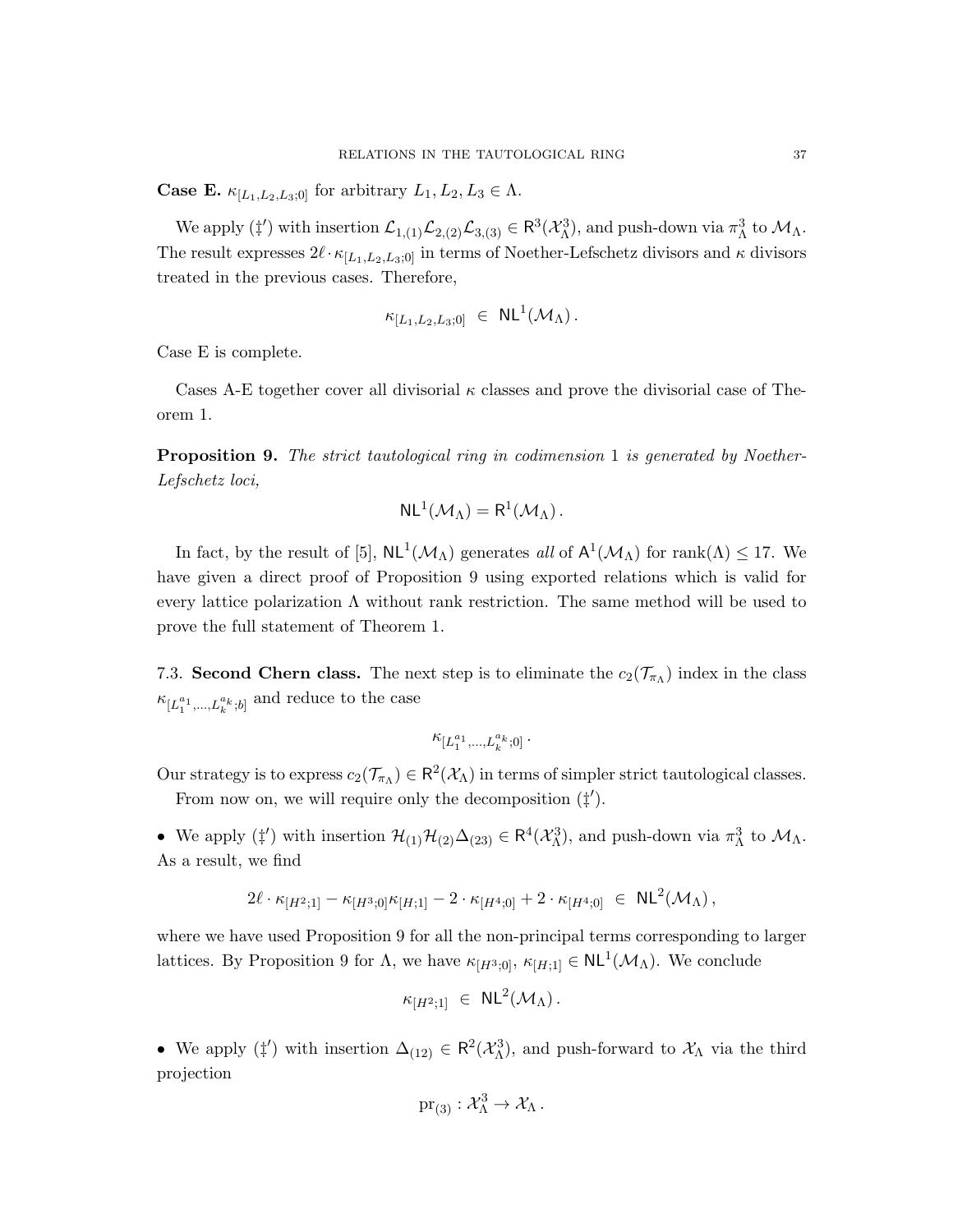We find

$$
2\ell \cdot c_2(\mathcal{T}_{\pi_\Lambda}) = 2 \cdot \mathcal{H}^2 + 24 \cdot \mathcal{H}^2 - \kappa_{[H^2;1]} - 2 \cdot \mathcal{H}^2 + \dots
$$
  
= 24 \cdot \mathcal{H}^2 - \kappa\_{[H^2;1]} + \dots \in \mathsf{R}^2(\mathcal{X}\_\Lambda),

where the dots stand for strict tautological classes supported over proper Noether-Lefschetz loci of  $\mathcal{M}_{\Lambda}$ .

We have already proven  $\kappa_{[H^2;1]} \in NL^2(\mathcal{M}_\Lambda)$ . Therefore, up to strict tautological classes supported over proper Noether-Lefschetz loci of  $\mathcal{M}_{\Lambda}$ , we may replace  $c_2(\mathcal{T}_{\pi_{\Lambda}})$  by

$$
\frac{24}{2\ell}\,\cdot\,\mathcal{H}^2\,\,\in\,\,\mathsf{R}^2(\mathcal{X}_\Lambda)\,.
$$

The replacement lowers the  $c_2(\mathcal{T}_{\pi_\Lambda})$  index of  $\kappa$  classes. By induction, we need only prove Theorem 1 for  $\kappa$  classes with trivial  $c_2(\mathcal{T}_{\pi_{\Lambda}})$  index.

7.4. **Proof of Theorem 1.** The  $\kappa$  classes with trivial  $c_2(\mathcal{T}_{\pi_{\Lambda}})$  index can be written as

$$
\kappa_{[H^a, L_1, \ldots, L_k; 0]} \ \in \ \mathsf{R}^{a+k-2}(\mathcal{M}_{\Lambda}),
$$

where the  $L_i \in \Lambda$  are admissible classes (not necessarily distinct) that are different from the quasi-polarization H.

#### Codimension 2.

In codimension 2, the complete list of  $\kappa$  classes (with trivial  $c_2(\mathcal{T}_{\pi_\Lambda})$  index) is:

 $\kappa_{[H^4;0]} \, , \; \kappa_{[H^3,L;0]} \, , \; \kappa_{[H^2,L_1,L_2;0]} \, , \; \kappa_{[H,L_1,L_2,L_3;0]}\, , \; \kappa_{[L_1,L_2,L_3,L_4;0]} \; \in \; \mathsf{R}^2(\mathcal{M}_\Lambda) \, .$ 

• For  $\kappa_{[H^4;0]}$ , we apply  $(\ddagger')$  with insertion  $\mathcal{H}^2_{(1)}\Delta_{(23)} \in \mathsf{R}^4(\mathcal{X}_\Lambda^3)$ , and push-down via  $\pi_\Lambda^3$ to  $\mathcal{M}_\Lambda.$  We find

$$
2\ell \cdot \kappa_{[H^2;1]} - 24 \cdot \kappa_{[H^4;0]} - 2 \cdot \kappa_{[H^4;0]} + 2 \cdot \kappa_{[H^4;0]} + 2 \ell \cdot \kappa_{[H^2;1]} \; \in \; \mathrm{NL}^2(\mathcal{M}_{\Lambda})\,,
$$

where we have used Proposition 9 for all the non-principal terms corresponding to larger lattices. Since  $\kappa_{[H^2;1]} \in NL^2(\mathcal{M}_\Lambda)$  by Section 7.3, we have  $\kappa_{[H^4;0]} \in NL^2(\mathcal{M}_\Lambda)$ .

• For  $\kappa_{[H^3,L;0]}$ , we apply  $(\ddagger')$  with insertion  $\mathcal{H}^2_{(1)}\mathcal{H}_{(2)}\mathcal{L}_{(3)} \in \mathbb{R}^4(\mathcal{X}_{\Lambda}^3)$ , and push-down via  $\pi_{\Lambda}^3$  to  $\mathcal{M}_{\Lambda}$ . We find

$$
2\ell \cdot \kappa_{[H^3,L;0]} - \langle H, L \rangle_{\Lambda} \cdot \kappa_{[H^4;0]} - 2 \cdot \kappa_{[H^3;0]} \kappa_{[H^2,L;0]} + 2\ell \cdot \kappa_{[H^3,L;0]} \in \mathrm{NL}^2(\mathcal{M}_{\Lambda}),
$$

hence  $\kappa_{[H^3,L;0]} \in NL^2(\mathcal{M}_\Lambda)$ .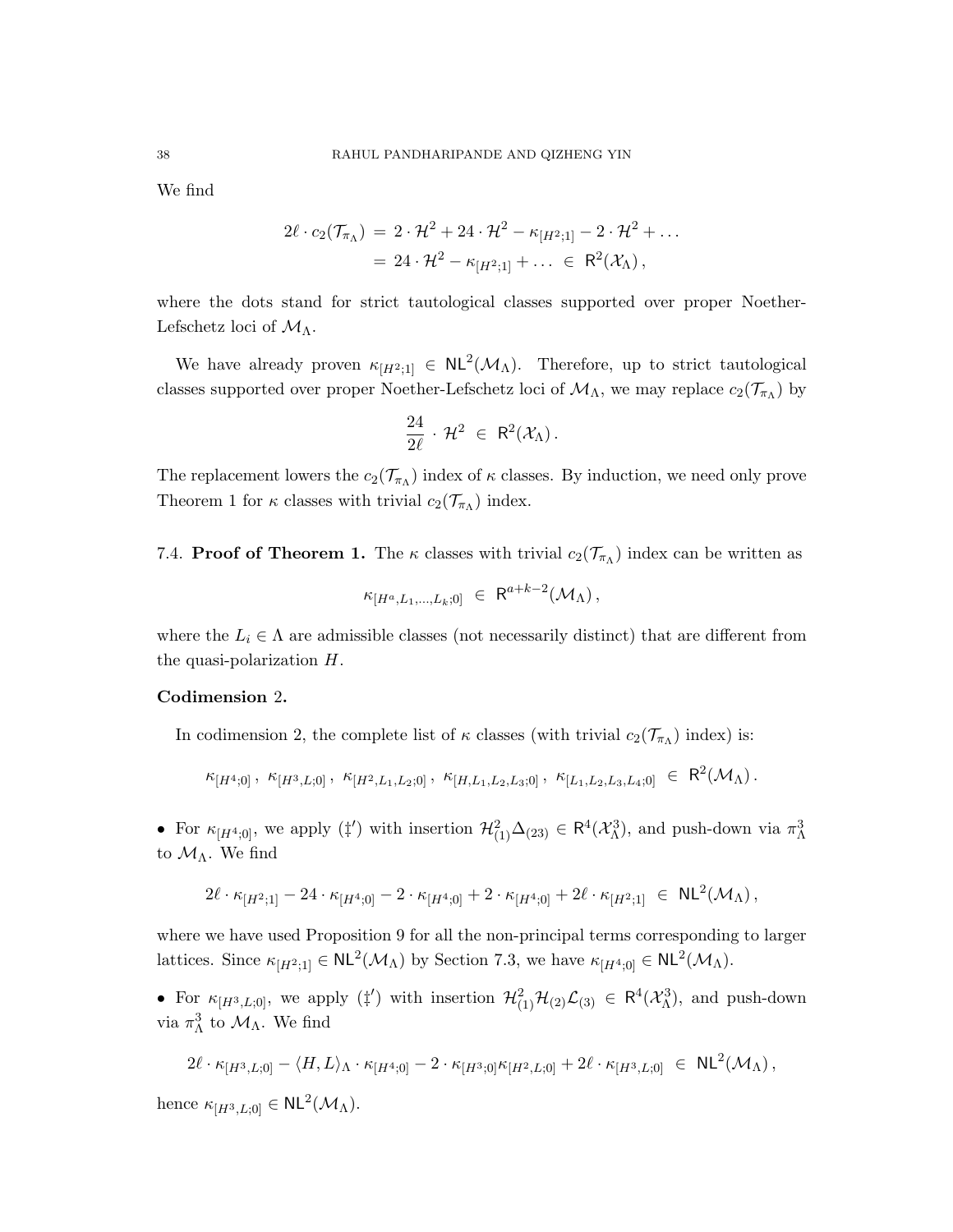• For  $\kappa_{[H^2,L_1,L_2;0]}$ , we apply  $(\ddagger')$  with insertion  $\mathcal{H}^2_{(1)}\mathcal{L}_{1,(2)}\mathcal{L}_{2,(3)} \in \mathsf{R}^4(\mathcal{X}_\Lambda^3)$ , and push-down via  $\pi_{\Lambda}^3$  to  $\mathcal{M}_{\Lambda}$ . We find

$$
2\ell \cdot \kappa_{[H^2, L_1, L_2; 0]} - \langle L_1, L_2 \rangle_{\Lambda} \cdot \kappa_{[H^4; 0]} - 2 \cdot \kappa_{[H^2, L_1; 0]} \kappa_{[H^2, L_2; 0]} + 2\ell \cdot \kappa_{[H^2, L_1, L_2; 0]} \in NL^2(\mathcal{M}_{\Lambda}),
$$

hence  $\kappa_{[H^2,L_1,L_2;0]} \in NL^2(\mathcal{M}_\Lambda)$ .

• For  $\kappa_{[H,L_1,L_2,L_3;0]}$ , we apply  $(\ddagger')$  with insertion  $\mathcal{H}_{(1)}\mathcal{L}_{1,(1)}\mathcal{L}_{2,(2)}\mathcal{L}_{3,(3)} \in \mathbb{R}^4(\mathcal{X}_{\Lambda}^3)$ , and push-down via  $\pi_{\Lambda}^3$  to  $\mathcal{M}_{\Lambda}$ . We find

$$
2\ell \cdot \kappa_{[H,L_1,L_2,L_3;0]} - \langle L_2, L_3 \rangle_{\Lambda} \cdot \kappa_{[H^3,L_1;0]} - \kappa_{[H^2,L_2;0]} \kappa_{[H,L_1,L_3;0]} - \kappa_{[H^2,L_3;0]} \kappa_{[H,L_1,L_2;0]} + \langle H, L_1 \rangle_{\Lambda} \cdot \kappa_{[H^2,L_2,L_3;0]} \in NL^2(\mathcal{M}_{\Lambda}),
$$

hence  $\kappa_{[H,L_1,L_2,L_3;0]} \in NL^2(\mathcal{M}_\Lambda)$ .

• For  $\kappa_{[L_1,L_2,L_3,L_4,0]}$ , we apply  $(\ddagger')$  with insertion  $\mathcal{L}_{1,(1)}\mathcal{L}_{2,(1)}\mathcal{L}_{3,(2)}\mathcal{L}_{4,(3)} \in \mathbb{R}^4(\mathcal{X}_\Lambda^3)$ , and push-down via  $\pi_{\Lambda}^3$  to  $\mathcal{M}_{\Lambda}$ . We find

$$
2\ell \cdot \kappa_{[L_1, L_2, L_3, L_4; 0]} - \langle L_3, L_4 \rangle_{\Lambda} \cdot \kappa_{[H^2, L_1, L_2; 0]} - \kappa_{[H^2, L_3; 0]} \kappa_{[L_1, L_2, L_4; 0]} - \kappa_{[H^2, L_4; 0]} \kappa_{[L_1, L_2, L_3; 0]} + \langle L_1, L_2 \rangle_{\Lambda} \cdot \kappa_{[H^2, L_3, L_4; 0]} \in NL^2(\mathcal{M}_{\Lambda}),
$$

hence  $\kappa_{[L_1,L_2,L_3,L_4;0]} \in NL^2(\mathcal{M}_\Lambda)$ .

## Codimension  $\geq 3$ .

Our strategy in codimension  $c \geq 3$  involves an induction on codimension together with a second induction on the  $H$  index  $a$  of the kappa class

$$
\kappa_{[H^a,L_1,\ldots,L_k;0]} \ \in \ \mathsf{R}^{a+k-2}(\mathcal{M}_\Lambda) \, .
$$

For the induction on c, we assume the Noether-Lefschetz generation for all *lower* codimension. The base case is Proposition 9. For the induction on  $a$ , we assume the Noether-Lefschetz generation for all higher H index.

• For the base of the induction on  $H$  index, consider the class

$$
\kappa_{[H^a;0]} \ \in \ \mathsf{R}^{a-2}(\mathcal{M}_\Lambda) \, .
$$

We apply  $(\ddagger')$ , insert

$$
\mathcal{H}_{(1)}^{a-3}\mathcal{H}_{(2)}^2\mathcal{H}_{(3)} \ \in \ \mathsf{R}^a(\mathcal{X}_{\Lambda}^3) \quad \text{with } a-2=c\,,
$$

and push-down via  $\pi_{\Lambda}^3$  to  $\mathcal{M}_{\Lambda}$ . By the induction on codimension, we obtain

(40) 
$$
2\ell \cdot \kappa_{[H^a;0]} - 2 \cdot \kappa_{[H^3;0]} \kappa_{[H^{a-1};0]} - \kappa_{[H^4;0]} \kappa_{[H^{a-2};0]} + 2\ell \cdot \kappa_{[H^a;0]} + \kappa_{[H^5;0]} \kappa_{[H^{a-3};0]} \in NL^{a-2}(\mathcal{M}_{\Lambda}).
$$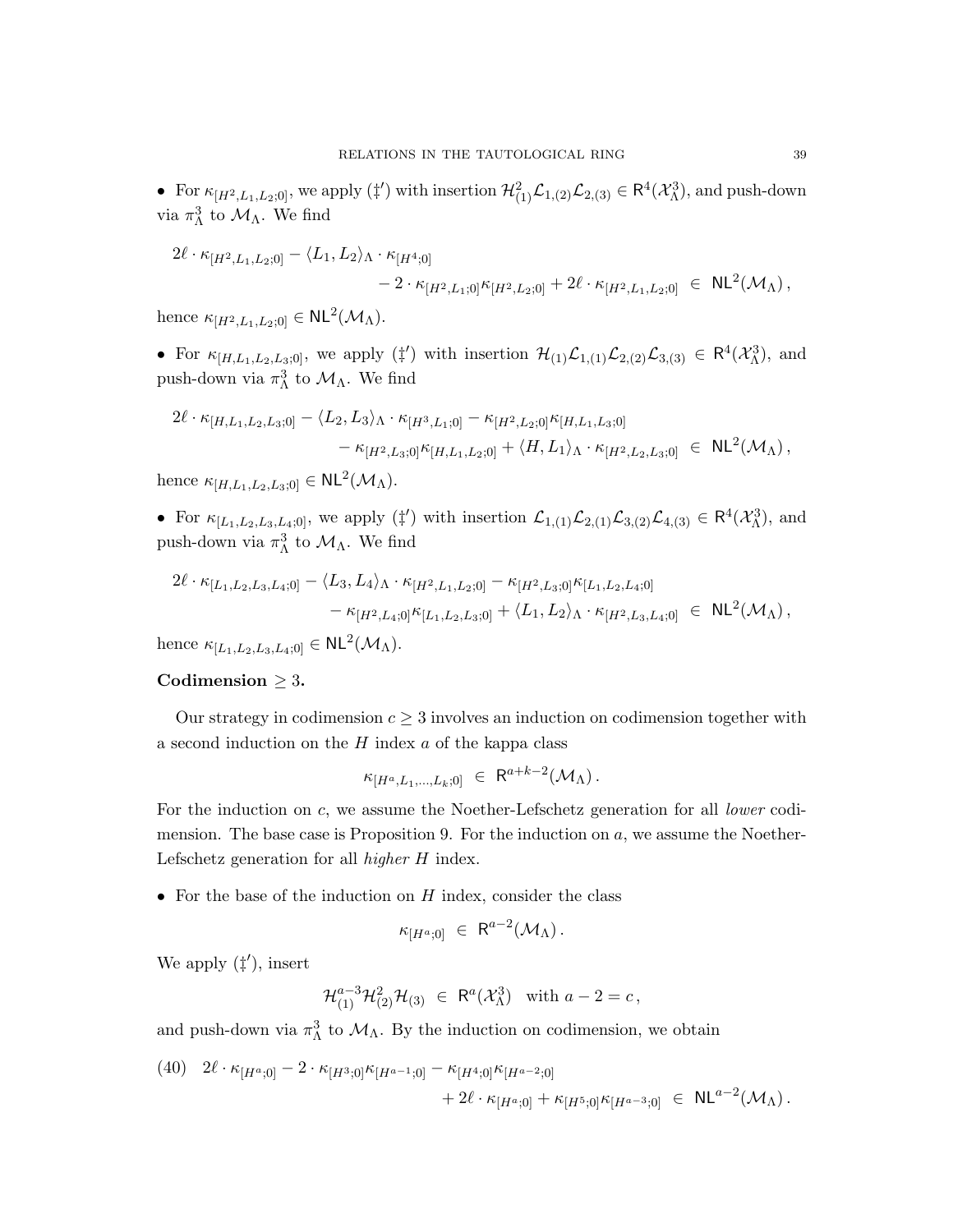For both<sup>23</sup>  $a = 5$  and  $a > 5$ , the coefficient of  $\kappa_{[H^a,0]}$  is positive and the other terms in (40) are products of  $\kappa$  classes of lower codimension. Therefore, by the induction hypothesis,

$$
\kappa_{[H^a;0]} \ \in \ \mathsf{NL}^{a-2}(\mathcal{M}_\Lambda) \, .
$$

• If  $a > 0$  and  $k > 0$ , we apply  $(\ddagger')$ , insert

$$
\mathcal{H}_{(1)}^{a-1}\mathcal{L}_{1,(1)}\cdots \mathcal{L}_{k-1,(1)}\mathcal{H}_{(2)}\mathcal{L}_{k,(3)} \in \mathsf{R}^{a+k}(\mathcal{X}_{\Lambda}^3) \text{ with } a+k-2=c,
$$

and push-down via  $\pi_{\Lambda}^3$  to  $\mathcal{M}_{\Lambda}$ . By the induction on codimension, we obtain

(41) 
$$
2\ell \cdot \kappa_{[H^a, L_1, ..., L_k; 0]} - \langle H, L_k \rangle_{\Lambda} \cdot \kappa_{[H^{a+1}, L_1, ..., L_{k-1}; 0]} - \kappa_{[H^3; 0]} \kappa_{[H^{a-1}, L_1, ..., L_{k-1}, L_k; 0]} - \kappa_{[H^2, L_k; 0]} \kappa_{[H^a, L_1, ..., L_{k-1}; 0]} + \kappa_{[H^3, L_k; 0]} \kappa_{[H^{a-1}, L_1, ..., L_{k-1}; 0]} \in NL^{a+k-2}(\mathcal{M}_{\Lambda}).
$$

Since the last three terms of (41) are products of  $\kappa$  classes of lower codimension (since  $a + k \geq 5$ , using the induction hypothesis again yields

$$
2\ell \cdot \kappa_{[H^a, L_1, ..., L_k; 0]} - \langle H, L_k \rangle_{\Lambda} \cdot \kappa_{[H^{a+1}, L_1, ..., L_{k-1}; 0]} \in \mathrm{NL}^{a+k-2}(\mathcal{M}_{\Lambda}),
$$

which allows us to raise the  $H$  index.

• If  $a = 0$ , we apply  $(\ddagger')$ , insert

$$
\mathcal{L}_{1,(1)} \cdots \mathcal{L}_{k-2,(1)} \mathcal{L}_{k-1,(2)} \mathcal{L}_{k,(3)} \in \mathsf{R}^k(\mathcal{X}_{\Lambda}^3) \text{ with } k-2 = c,
$$

and push-down via  $\pi_{\Lambda}^3$  to  $\mathcal{M}_{\Lambda}$ . By the induction on codimension, we obtain

$$
(42) \quad 2\ell \cdot \kappa_{[L_1, \ldots, L_k; 0]} - \langle L_{k-1}, L_k \rangle_{\Lambda} \cdot \kappa_{[H^2, L_1, \ldots, L_{k-2}; 0]}
$$

$$
- \kappa_{[H^2, L_{k-1}; 0]} \kappa_{[L_1, \ldots, L_{k-2}, L_k; 0]} - \kappa_{[H^2, L_k; 0]} \kappa_{[L_1, \ldots, L_{k-2}, L_{k-1}; 0]}
$$

$$
+ \kappa_{[H^2, L_{k-1}, L_k; 0]} \kappa_{[L_1, \ldots, L_{k-2}; 0]} \in \text{NL}^{k-2}(\mathcal{M}_{\Lambda}).
$$

Since the last three terms of (42) are products of  $\kappa$  classes of lower codimension (since  $k \geq 5$ , using the induction hypothesis again yields

$$
2\ell \cdot \kappa_{[L_1,...,L_k;0]} - \langle L_{k-1}, L_k \rangle_{\Lambda} \cdot \kappa_{[H^2,L_1,...,L_{k-2};0]} \ \in \ \mathsf{NL}^{k-2}(\mathcal{M}_{\Lambda}),
$$

which allows us to raise the  $H$  index.

The induction argument on codimension and  $H$  index is complete. The Noether-Lefschetz generation of Theorem 1 is proven.

 $^{23}$ Since  $a - 2 = c \geq 3, a \geq 5$ .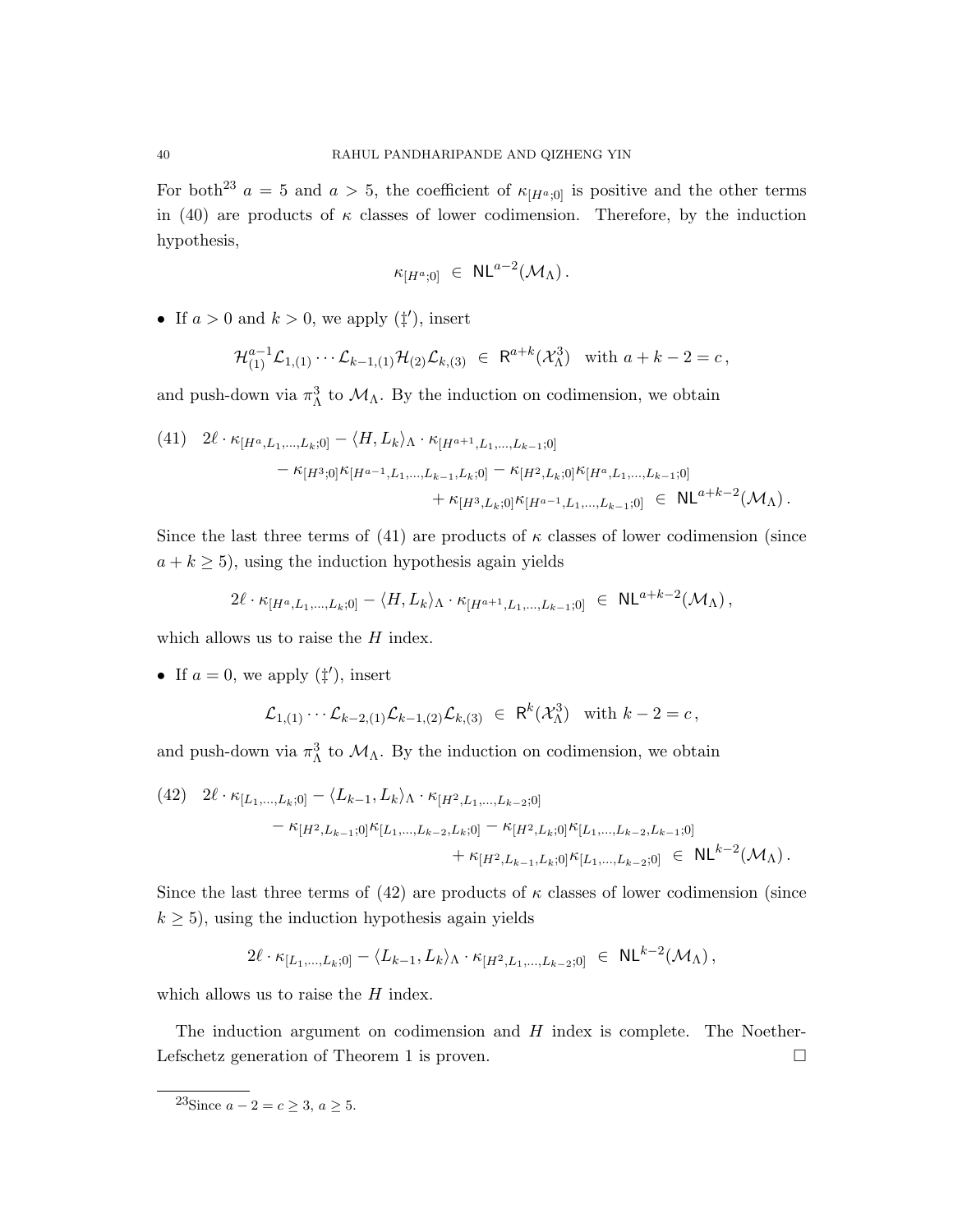#### **REFERENCES**

- [1] A. Beauville, *Counting rational curves on K3 surfaces*, Duke Math. J. **97** (1999), 99–108.
- [2] A. Beauville and C. Voisin, On the Chow ring of a K3 surface, J. Algebraic Geom. 13 (2004), 417–426.
- [3] K. Behrend and B. Fantechi, The intrinsic normal cone, Invent. Math. 128 (1997), 45–88.
- [4] P. Belorousski and R. Pandharipande, A descendent relation in genus 2, Ann. Scuola Norm. Sup. Pisa Cl. Sci. 29 (2000), 171–191.
- [5] N. Bergeron, Z. Li, J. Millson, and C. Moeglin, The Noether-Lefschetz conjecture and generalizations, Invent. Math. (to appear).
- [6] R. E. Borcherds, L. Katzarkov, T. Pantev, and N. I. Shepherd-Barron, Families of K3 surfaces, J. Algebraic Geom. 7 (1998), 183–193.
- [7] J. H. Bruinier, M. Westerholt-Raum, Kudla's modularity conjecture and formal Fourier-Jacobi series, Forum Math. Pi  $3$  (2015), 30 pp.
- [8] J. Bryan and N.-C. Leung, The enumerative geometry of K3 surfaces and modular forms, J. Amer. Math. Soc. 13 (2000), 371–410.
- [9] I. Dolgachev and S. Kondō, *Moduli of K3 surfaces and complex ball quotients*, Arithmetic and geometry around hypergeometric functions, 43–100, Progr. Math. **260**, Birkhäuser, Basel, 2007.
- [10] G. van der Geer and T. Katsura, Note on tautological classes of moduli of K3 surfaces, Mosc. Math. J. 5 (2005), 775–779.
- [11] E. Getzler, Intersection theory on  $\overline{\mathcal{M}}_{1,4}$  and elliptic Gromov-Witten invariants, J. Amer. Math. Soc. 10 (1997), 973–998.
- [12] F. Gounelas, Free curves on varieties, Doc. Math. 21 (2016), 287–308.
- [13] F. Janda, R. Pandharipande, A. Pixton, and D. Zvonkine, Double ramification cycles on the moduli spaces of curves, arXiv:1602.04705.
- [14] A. Klemm, D. Maulik, R. Pandharipande, and E. Scheidegger, Noether-Lefschetz theory and the Yau-Zaslow conjecture, J. Amer. Math. Soc. 23 (2010), 1013–1040.
- [15] A. Kresch, Cycle groups of Artin stacks, Invent. Math. 138 (1999), 495–536.
- [16] A. Marian, D. Oprea, and R. Pandharipande, Segre classes and Hilbert schemes of points, Ann. Sci. Ec. Norm. Supér. (to appear).
- [17] D. Maulik, Supersingular K3 surfaces for large primes, Duke Math. J. 163 (2014), 2357–2425.
- [18] D. Maulik and R. Pandharipande, *Gromov-Witten theory and Noether-Lefschetz theory*, A celebration of algebraic geometry, 469–507, Clay Math. Proc. 18, Amer. Math. Soc., Providence, RI, 2013.
- [19] D. Maulik, R. Pandharipande, and R. P. Thomas, Curves on K3 surfaces and modular forms, with an appendix by A. Pixton, J. Topol. 3 (2010), 937–996.
- [20] D. Mumford, Towards an enumerative geometry of the moduli space of curves, Arithmetic and geometry, Vol. II, 271–328, Progr. Math. 36, Birkhäuser, Boston, MA, 1983.
- [21] G. Oberdieck and R. Pandharipande, Curve counting on  $K3 \times E$ , the Igusa cusp form  $\chi_{10}$ , and descendent integration, K3 surfaces and their moduli, 245–278, Progr. Math. 315, Birkhäuser, Basel, 2016.
- [22] R. Pandharipande, A geometric construction of Getzler's elliptic relation, Math. Ann. 313 (1999), 715–729.
- [23] R. Pandharipande, A calculus for the moduli space of curves, Proceedings of Algebraic Geometry Salt Lake City 2015, Proc. Sympos. Pure Math. (to appear).
- [24] R. Pandharipande and R. P. Thomas, The Katz-Klemm-Vafa conjecture for K3 surfaces, Forum Math. Pi 4 (2016), 111 pp.
- [25] D. Petersen, A vanishing result for tautological classes on the moduli of K3 surfaces, arXiv:1606. 06716.
- [26] C. Voisin, Chow rings and decomposition theorems for families of K3 surfaces and Calabi-Yau hypersurfaces, Geom. Topol. 16 (2012), 433–473.
- [27] C. Voisin, Chow rings, decomposition of the diagonal, and the topology of families, Annals of Mathematics Studies 187, Princeton University Press, Princeton, NJ, 2014, viii+163 pp.